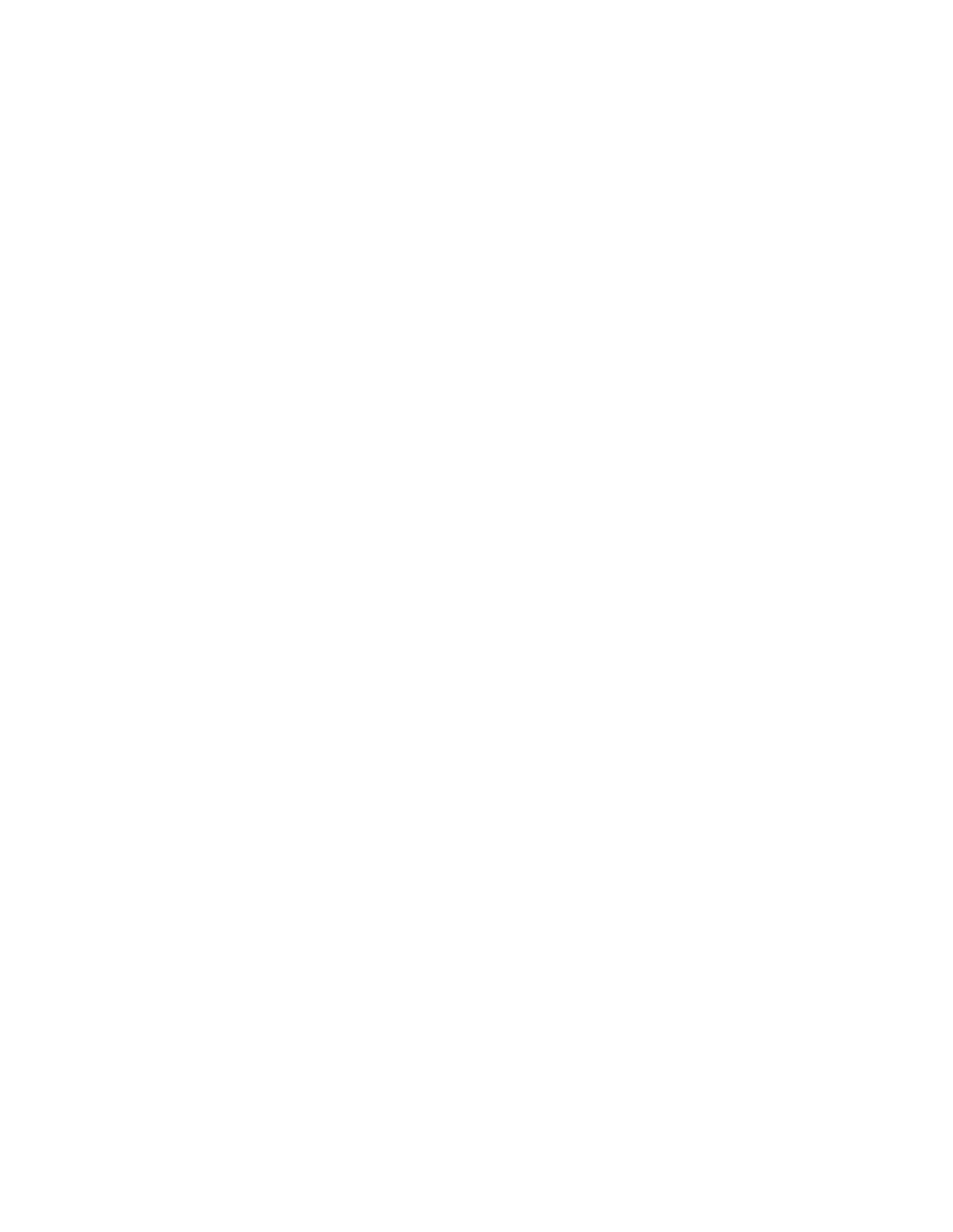© Fisheries Research and Development Corporation and Commonwealth of Australia 2005

ISBN 0 642 47588 1

This work is copyright. Apart from any use as permitted under the Copyright Act 1968 (Cth), no part may be reproduced by any process without the specific written permission of the copyright owners. Neither may information be stored electronically in any form whatsoever without such permission.



**Australian Government Bureau of Rural Sciences** 

**Fisheries Research and Development Corporation** 

The Commonwealth of Australia acting through the Bureau of Rural Sciences has exercised due care and skill in the preparation and compilation of the information and data set out in this publication. Notwithstanding, the Bureau of Rural Sciences, its employees and advisers disclaim all liability, including liability for negligence, for any loss, damage, injury, expense or cost incurred by any person as a result of accessing, using or relying upon any of the information or data set out in this publication to the maximum extent permitted by law.

Postal address: Bureau of Rural Sciences GPO Box 858 Canberra, ACT 2601

Copies available from: BRS Publication Sales GPO Box 858 Canberra ACT 2601 Ph: 1800 020 157 Fax: 02 6272 2330

Email: salesbrs@brs.gov.au

Internet: http://www.affa.gov.au/brs

The Fisheries Research and Development Corporation plans, invests in and manages fisheries research and development throughout Australia. It is a statutory authority within the portfolio of the federal Minister for Agriculture, Fisheries and Forestry, jointly funded by the Australian Government and the fishing industry.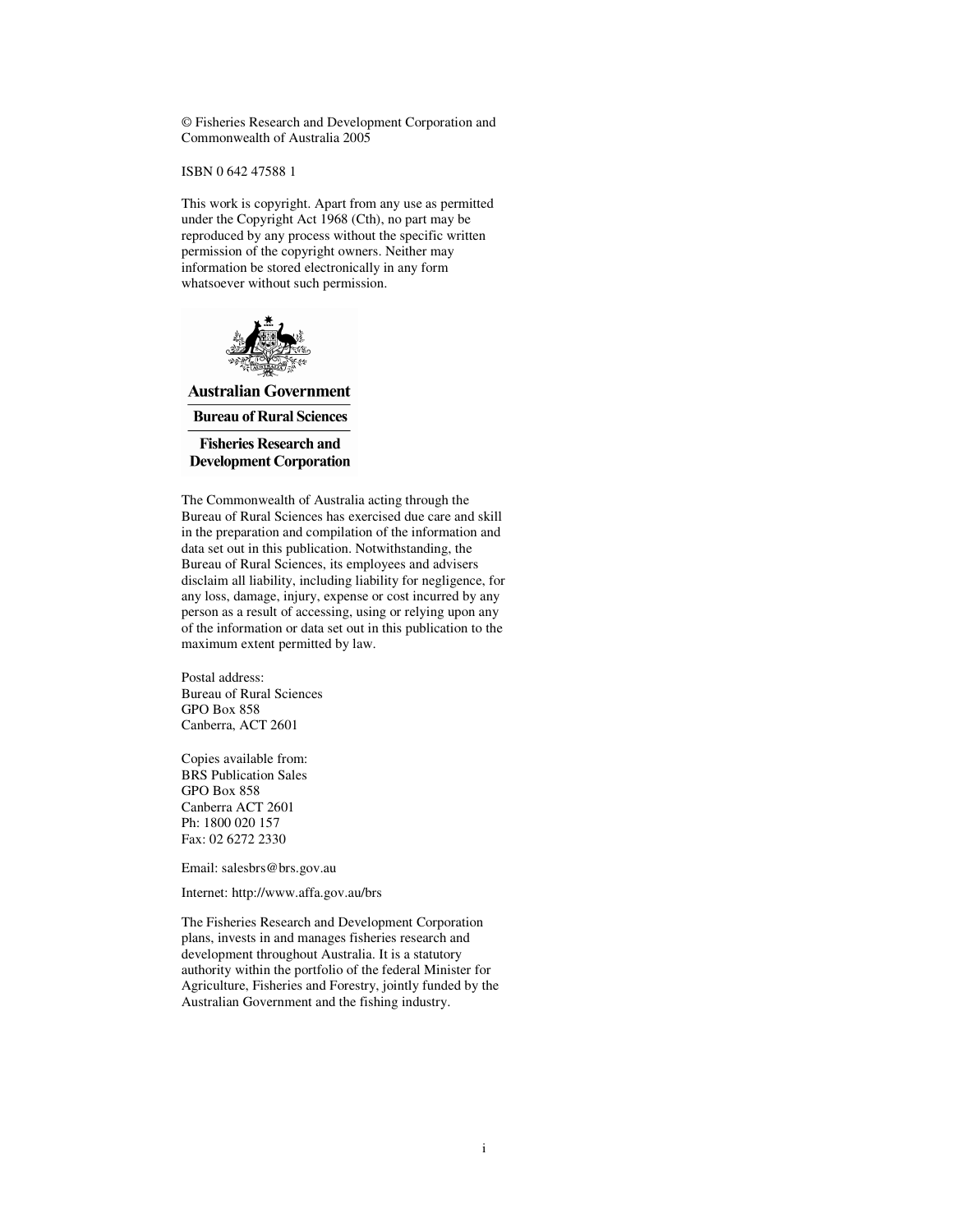## **Executive summary**

#### **Overview**

This report provides results of a study examining the social well-being of people working in commercial fishing in the East Gippsland region and their impacts on the East Gippsland region. A diverse range of fishers operate in both the inland and ocean waters in and around East Gippsland, and catch is landed in the region from many fisheries.

### **Methods**

This study gathered data primarily via a mail questionnaire distributed to all fishers landing catch into the two key fishing co-operatives in the region – the Lakes Entrance Fisherman's Cooperative Ltd (LEFCOL), the Eastern Zone Abalone Industry Association (EZAIA) and the Abalone Fishing Cooperative Ltd (AFCL). Surveys were distributed to (a) fishing cooperative employees, (b) fishing business owners and managers, including abalone access holders and operators, and (c) crew members of fishing businesses.

An overall response rate of approximately 36.6% was achieved, with higher rates of return from co-operative employees and abalone access holders and operators than other groups. Importantly, data was gathered from some parts of the fishing community who have rarely been included in previous studies – particularly crew members and fishing co-operative employees.

#### **Key results**

The key findings of this report are that fishers in the region generally have a high quality of life, but this high quality of life is under pressure as a result of a number of external pressures affecting fishing businesses. These include rising operating expenses, uncertainty about the future of fishing, and changes to regulation of fishing. Levels of satisfaction with fishing work are significantly related to the overall well-being of those working in fishing.

The most important aspects of work affecting overall well-being are the extent to which fishers feel they have long-term job security, a good balance between work and home life, and fair management of fishing. The nature of the tasks undertaken is also very important, with fishers identifying that the stimulation and challenge of fishing work is very important to them. Achieving a high income was important to most fishers, but for fewer than the dimensions of fishing work listed above.

There is evidence of intergenerational change occurring in who enters the fishing industry and how they learn their fishing skills. Those who undertake catching of seafood are more likely to report intergenerational involvement in fishing than co-operative employees. However, younger fishers are less likely to have a family history of involvement in fishing, indicating a shift away from traditional patterns of family involvement in fishing. Younger fishers were also more likely to report learning their fishing skills from working in fishing businesses not run by a family member, whereas older fishers were more likely to have learned their skills from a family member.

The commercial fishing sector is a significant contributor to the East Gippsland community. Due to low reporting of financial details of fishing businesses by survey respondents, this report could not estimate total levels of expenditure by the fishing sector in the region but an average level of spending per fishing business was calculated. Fishing businesses support a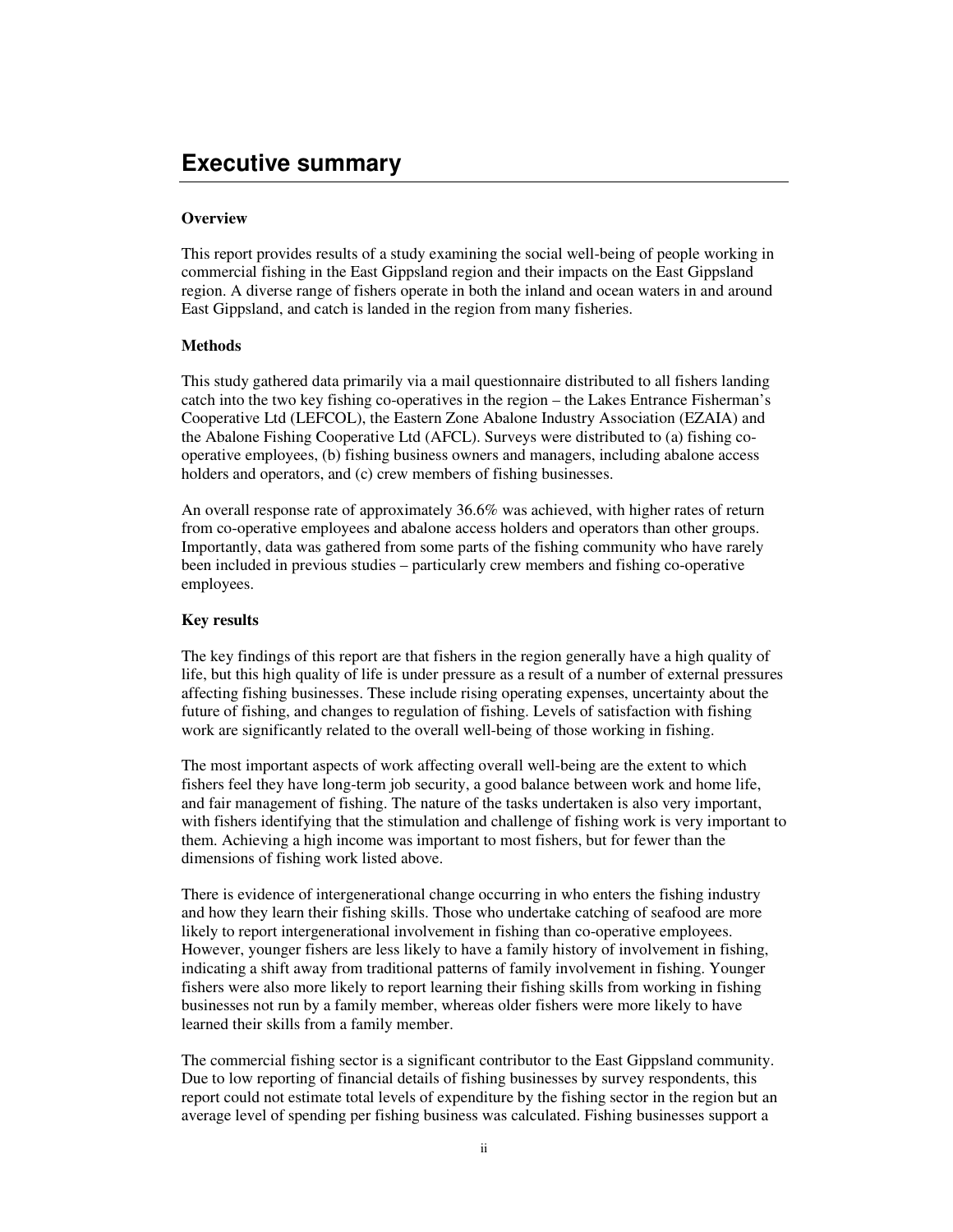large number of employees in the region who work in fishing, fish processing and provision of goods and services to fishing businesses.

There were key differences between different types of fishing businesses. Lake fishing businesses reported generally lower gross sales and capital value of their businesses than ocean fishing and abalone businesses, while abalone businesses reported the highest average gross sales and capital values. All businesses reported purchasing a high proportion of the inputs required to run their businesses within East Gippsland, indicating a high proportion of economic activity is generated in the local region from the sector.

Key characteristics of those working in the fishing sector in East Gippsland are presented in the following tables.

| Average age of survey   | 47.2<br>Fishing business owners and managers:    |  |
|-------------------------|--------------------------------------------------|--|
| respondents             | Crew members (all fisheries):<br>33.8            |  |
|                         | 42.1<br>Co-operative employees:                  |  |
|                         |                                                  |  |
| Gender of survey        | 100% male<br>Owners and managers:                |  |
| respondents             | Paid employees: Mostly male                      |  |
|                         | Unpaid employees: Mostly female                  |  |
|                         | Co-operative employees: 65.4% male, 34.6% female |  |
| Average number of       | 1.7 per person (across all survey respondents)   |  |
| dependents (eg          |                                                  |  |
| children, elderly       |                                                  |  |
| relatives) per          |                                                  |  |
| respondent              |                                                  |  |
| Highest level of formal | 6.3% Primary school                              |  |
| education achieved      | 48.8% Fourth year of high school                 |  |
|                         | 27.5% High school certificate                    |  |
|                         | 17.6% achieved qualifications beyond high school |  |

## **Fishing profile of commercial fishing sector participants in East Gippsland**

|                                                                                      | Co-operative | <b>Owners and</b>                                            | <b>Crew</b>                    |
|--------------------------------------------------------------------------------------|--------------|--------------------------------------------------------------|--------------------------------|
|                                                                                      | employees    | managers                                                     | members                        |
| Average years spent working in the<br>commercial fishing sector                      | 9.7 years    | 24.2 years                                                   | 14 years                       |
| Percent who are the first generation<br>of their family to have worked in<br>fishing | 84%          | 34.2%                                                        | 56.3%                          |
| Percent whose family have been<br>involved in fishing for two or more<br>generations | 16%          | 65.8%                                                        | 43.8%                          |
| Most common methods of acquiring<br>fishing skills                                   | N/A          | Learning from<br>family members<br>and experience<br>fishing | Learning from<br>other fishers |
| Average proportion of household<br>income reported to be derived from                | 79.0%        | 88.4%                                                        | 86.7%                          |

<sup>1</sup> The term 'fishing business owners and managers' or 'owners and managers' includes both lake, ocean and abalone business owners and managers, and includes abalone access holders and operators unless otherwise specified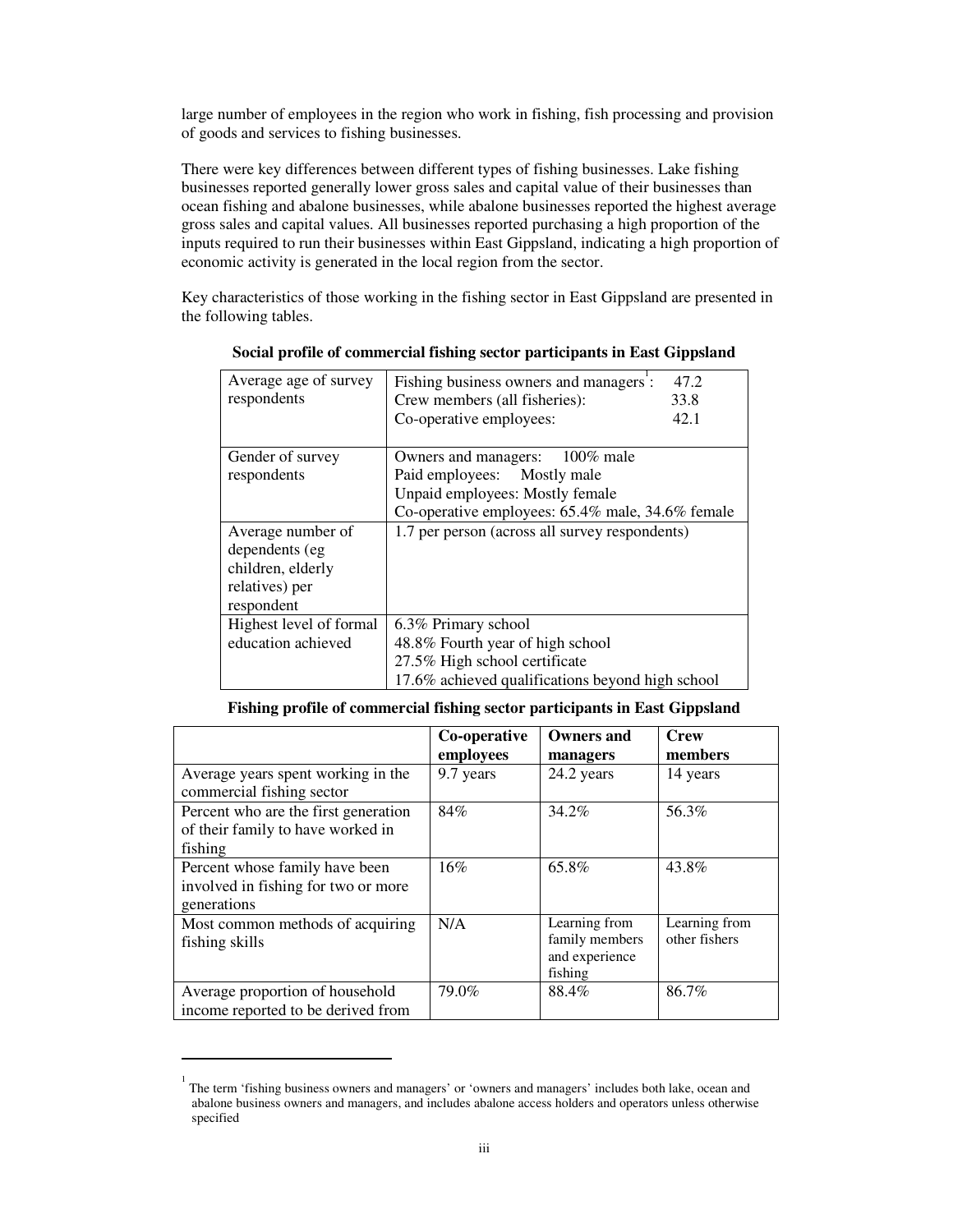| work in the fishing sector                                         |       |       |       |
|--------------------------------------------------------------------|-------|-------|-------|
| Percent who had a member of their<br>household working outside the | 65.4% | 61.5% | 55.5% |
| fishing sector                                                     |       |       |       |

## **Profile of fishing businesses landing catch in East Gippsland**

|                                                                                                                                          | All fishing<br><b>businesses</b> | <b>Abalone</b><br><b>businesses</b> | Lake and ocean fishing<br>businesses (not including<br>abalone businesses) |
|------------------------------------------------------------------------------------------------------------------------------------------|----------------------------------|-------------------------------------|----------------------------------------------------------------------------|
| Average gross sales in financial<br>year 2003-04                                                                                         | \$489,500                        | \$561,500                           | \$401,500                                                                  |
| Average fishing business<br>expenditure within East<br>Gippsland in financial year<br>2003-04 (excluding licence and<br>quota payments)  | \$206,500                        | \$169,000                           | \$221,000                                                                  |
| Average fishing business<br>expenditure outside East<br>Gippsland in financial year<br>2003-04 (excluding licence and<br>quota payments) | \$61,000                         | \$69,000                            | \$41,500                                                                   |
| Average number of paid full-<br>time employees in financial<br>year 2003-04                                                              | 2.3                              | 2.3                                 | Lake fishers: $1.0$<br>Ocean fishers: 1.0                                  |
| Average number of paid part-<br>time employees in financial<br>year 2003-04                                                              | 7.7                              | 14.3                                | Lake fishers: $1.0$<br>Ocean fishers: 3.7                                  |

### **Acknowledgments**

The authors would like to thank all the people who completed surveys and attended workshops; those who helped design the survey and encouraged others to complete it, particularly at LEFCOL, the Eastern Zone Abalone Industry Association (EZAIA), and AFCL; and the Fisheries Research and Development Corporation for funding the study.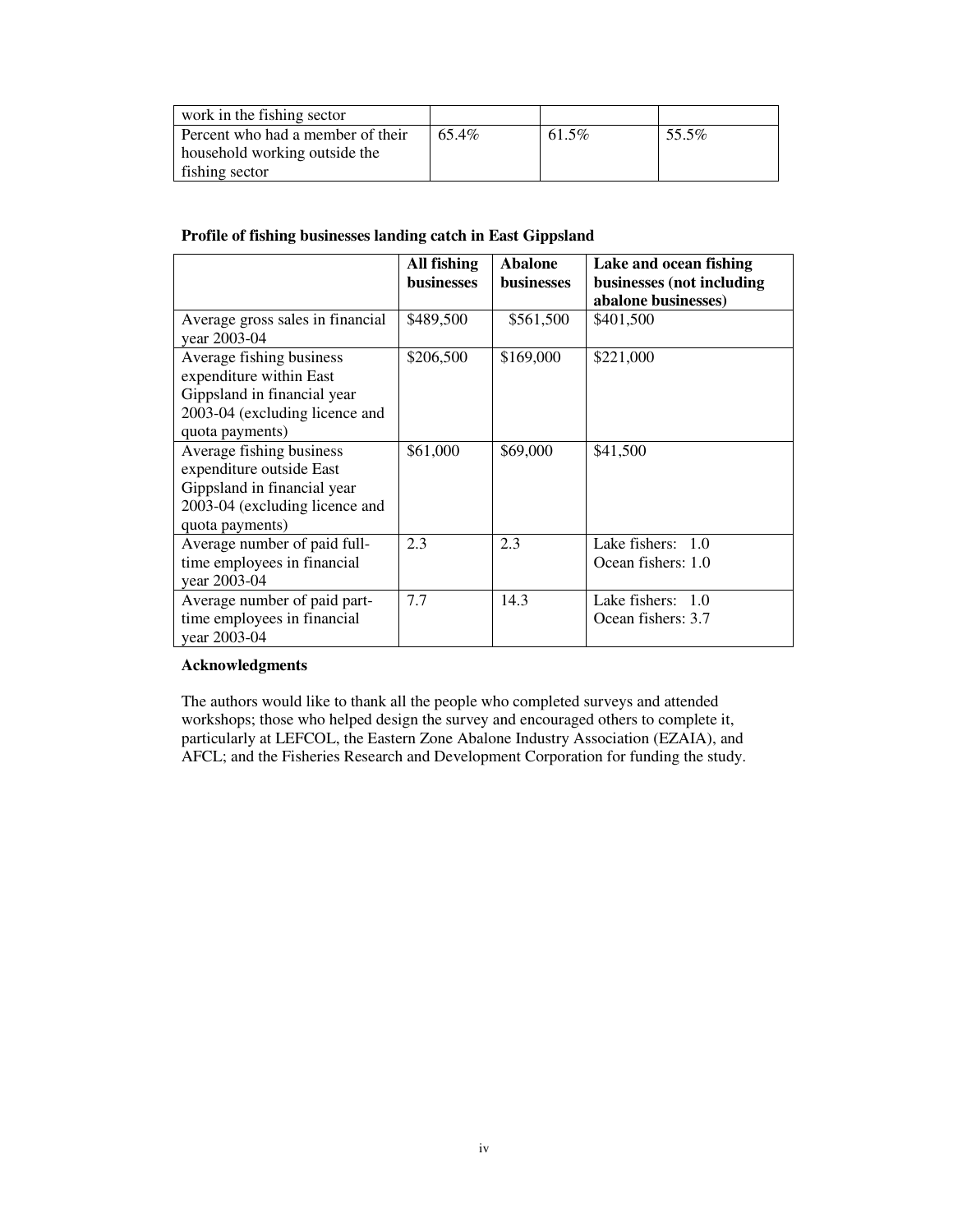# **Contents**

| Social characteristics and well-being of people working in the commercial fishing |
|-----------------------------------------------------------------------------------|
|                                                                                   |
|                                                                                   |
|                                                                                   |
|                                                                                   |
|                                                                                   |
|                                                                                   |
|                                                                                   |
|                                                                                   |
|                                                                                   |
|                                                                                   |
|                                                                                   |
| Satisfaction with different aspects of work in commercial fishing 14              |
|                                                                                   |
|                                                                                   |
|                                                                                   |
|                                                                                   |
|                                                                                   |
|                                                                                   |
|                                                                                   |
|                                                                                   |
|                                                                                   |
|                                                                                   |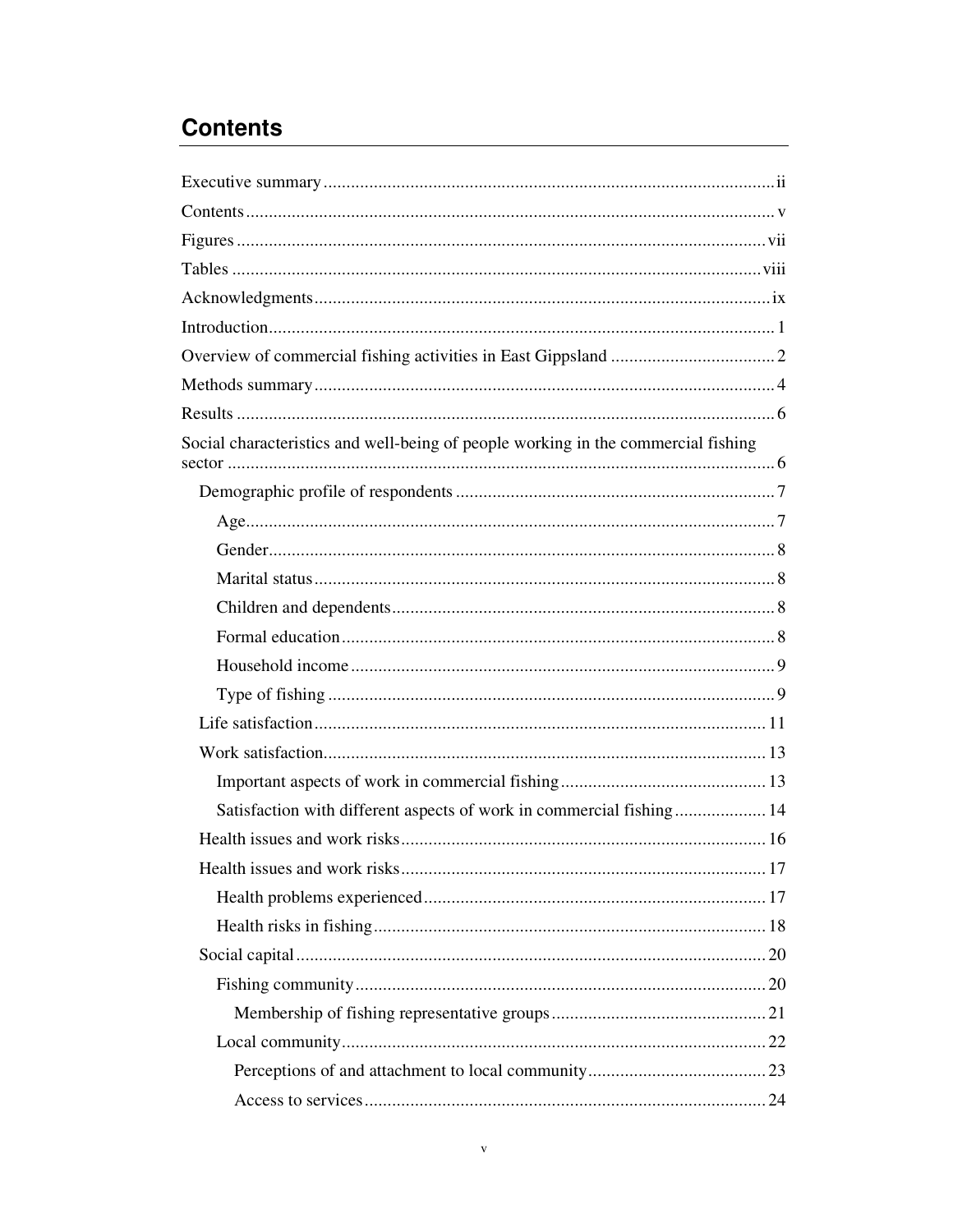| Socio-economic contributions of the commercial fishing sector to East Gippsland 39 |  |
|------------------------------------------------------------------------------------|--|
|                                                                                    |  |
|                                                                                    |  |
|                                                                                    |  |
|                                                                                    |  |
|                                                                                    |  |
|                                                                                    |  |
|                                                                                    |  |
|                                                                                    |  |
|                                                                                    |  |
|                                                                                    |  |
|                                                                                    |  |
|                                                                                    |  |
|                                                                                    |  |
|                                                                                    |  |
|                                                                                    |  |
|                                                                                    |  |
|                                                                                    |  |
|                                                                                    |  |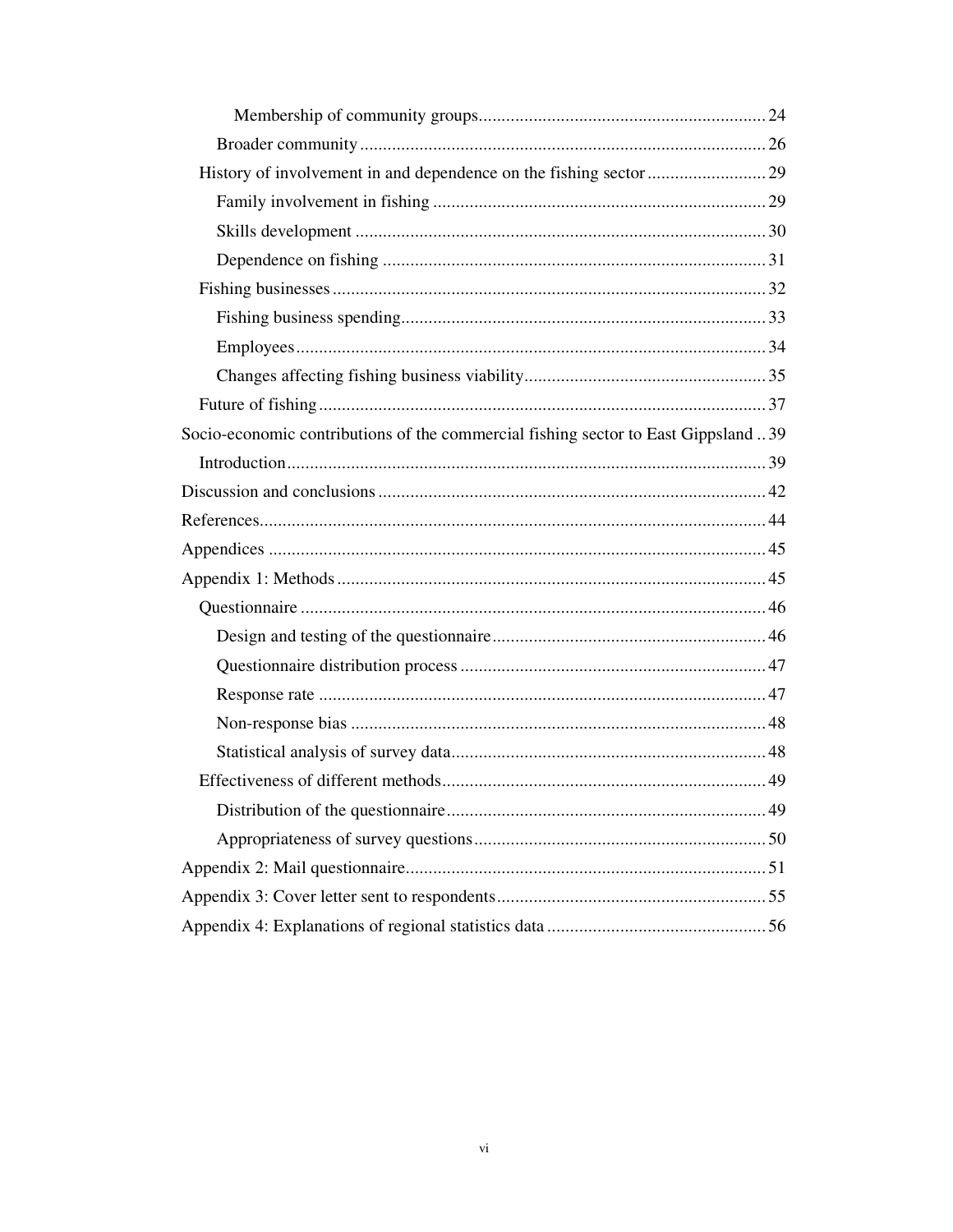# **Figures**

| Figure 4: Household income of survey respondents in financial year 2003-04                     |
|------------------------------------------------------------------------------------------------|
| Figure 5: Respondents' level of satisfaction with different aspects of their lives11           |
| Figure 6: Level of satisfaction of different types of respondents with their current financial |
| Figure 7: Respondents' ratings of the importance of different aspects of their fishing work13  |
| Figure 8: Respondents' level of satisfaction with different aspects of their fishing work16    |
| Figure 9: Proportion of respondents experiencing health problems related to their fishing      |
| Figure 10: Respondents' ratings of the different risks involved in their fishing work18        |
|                                                                                                |
|                                                                                                |
| Figure 13: Proportion of business owners and managers, crew members and co-operative           |
| Figure 14: Generations of family living in local community reported by different               |
| Figure 15: Respondents' attachment to and rating of their local community as a place to        |
| Figure 16: Membership of community groups reported by survey respondents24                     |
| Figure 17: Proportion of different types of respondents reporting membership of one or more    |
| Figure 18: Beliefs reported by respondents about community perceptions of fishing26            |
| Figure 19: Usual location of household spending as reported by respondents27                   |
| Figure 20: Spending on household items by different groups of respondents28                    |
|                                                                                                |
|                                                                                                |
| Figure 23: Key methods by which different groups of fishers attained their fishing skills31    |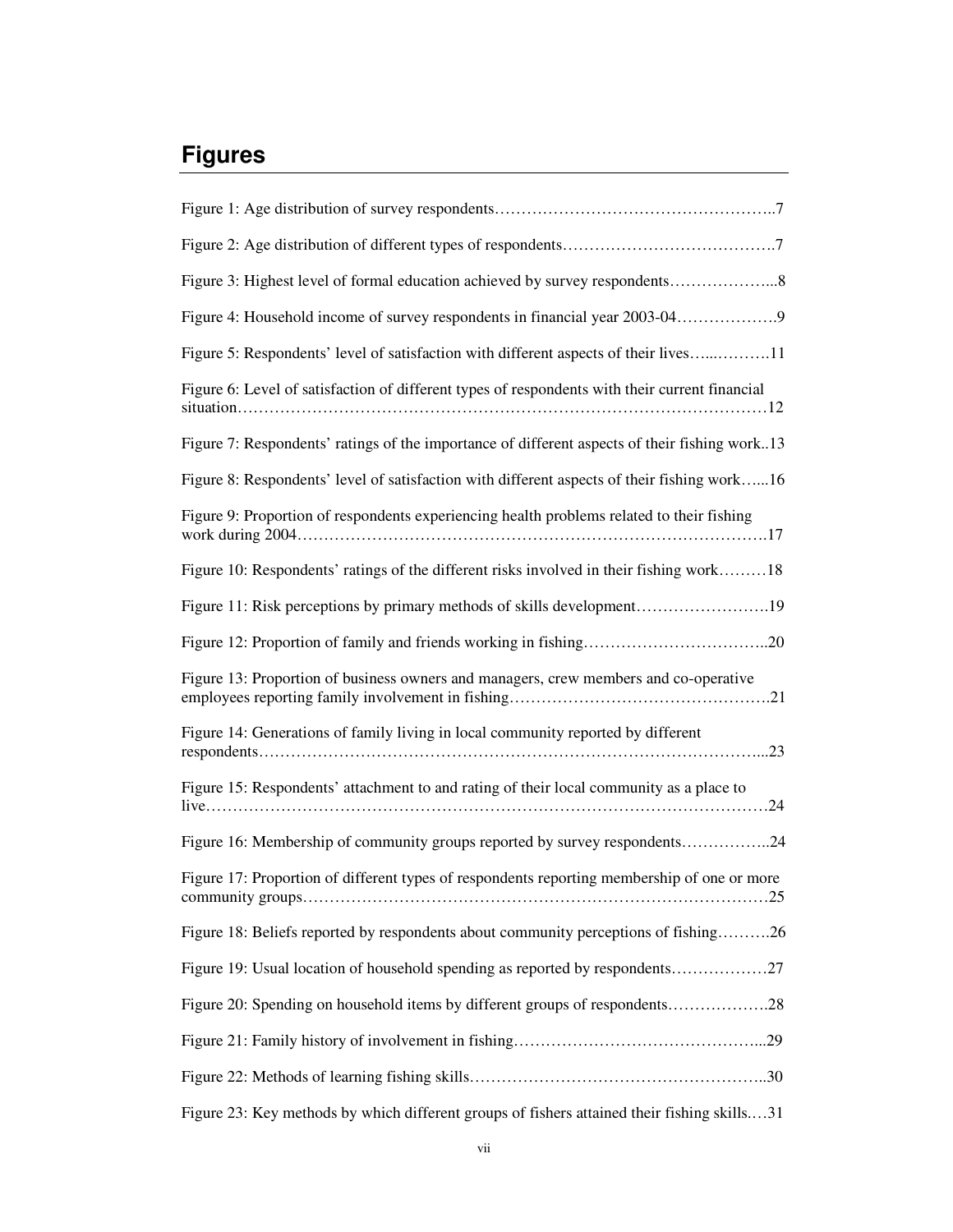| Figure 24: Key methods by which respondents of different ages had attained their fishing |  |
|------------------------------------------------------------------------------------------|--|
| Figure 25: Location of expenditure reports by East Gippsland fishing businesses35        |  |
|                                                                                          |  |
|                                                                                          |  |
| Figure 28: Factors affecting crew member's decisions about their future in fishing38     |  |

# **Tables**

| Table 1: Fishing business gross sales and capital value in 2003-04 by type of fisher33   |  |
|------------------------------------------------------------------------------------------|--|
|                                                                                          |  |
|                                                                                          |  |
| Table 4: Socio-demographic characteristics of the population of East Gippsland40         |  |
| Table 5: Average sales, expenditures and employment without and outside East Gippsland   |  |
| Table 6: Average household spending within and outside East Gippsland per fishing sector |  |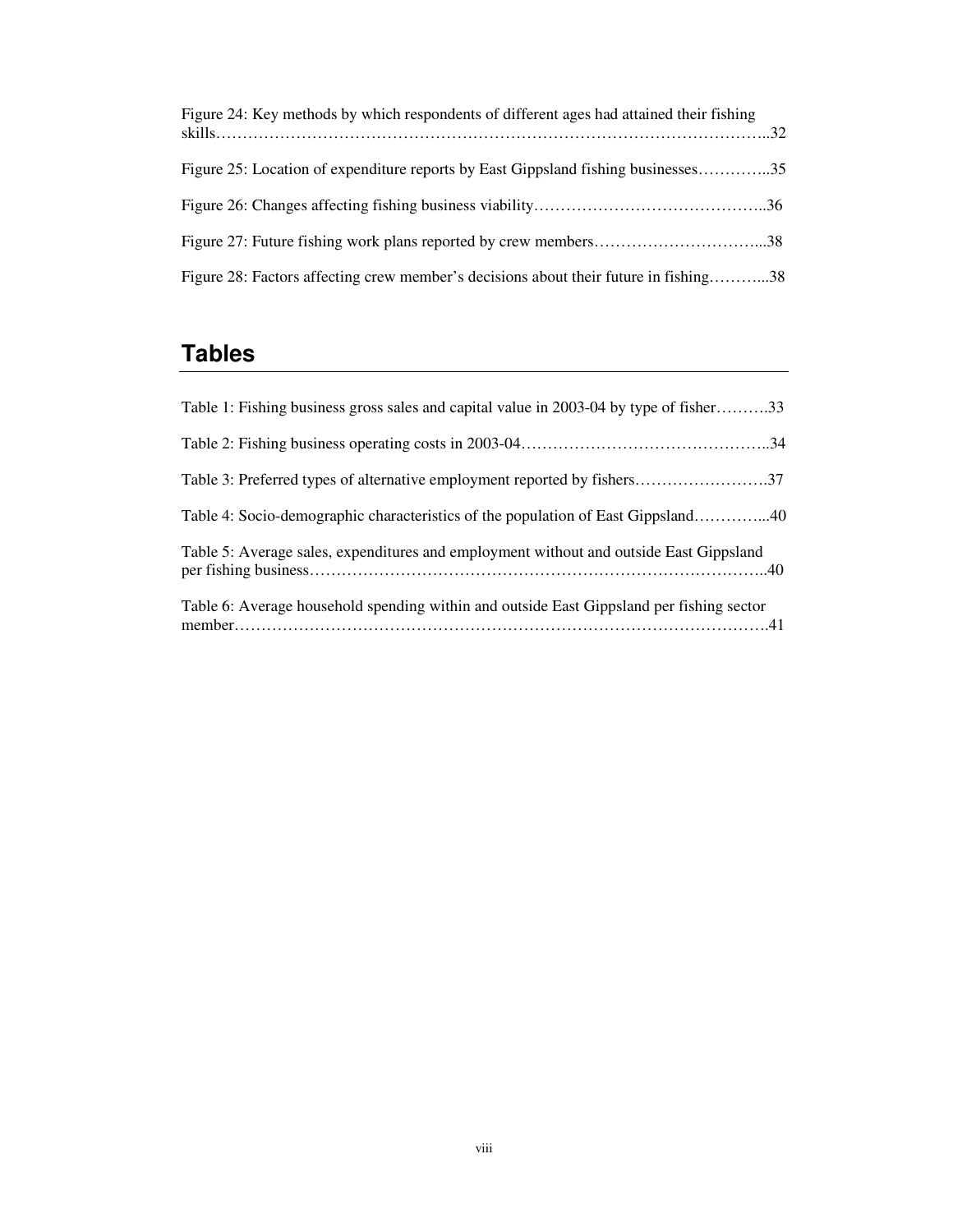## **Acknowledgments**

Many organisations and individuals have contributed to this study. Their willingness to provide their time, expertise, advice and resources enabled the study to examine fishing in the region in much more depth than might otherwise have occurred.

The authors would like to thank the members of the commercial fishing sector who contributed their time to completing surveys. In particular, we would like to thank those who encouraged others to return surveys.

We would also like to thank those who contributed their time and energy to helping design survey questions, and helping us identify ways of contacting those in the fishing community. In particular, we would like to thank Peter Clarke, Ian Robinson, Tony Guarnaccia and Jeff North for their assistance in reviewing initial drafts of the questionnaire; the staff at LEFCOL, particularly Merriann, for their ongoing assistance and work distributing the survey; and Alan Taylor of the East Gippsland Abalone Industry Association (EZAIA) and Alex Ziolkowski of the Abalone Fishing Co-operative Limited (AFCL) for their considerable time spent helping comment on and distribute surveys.

This case study forms part of the larger project *Social Assessment Handbook for Australian Fisheries*, which was advised by the Fisheries Research and Development Corporation's ESD Subprogram Working Group and Reference Group. Their input and advice was greatly appreciated throughout the project.

We would like to thank BRS staff members who contributed time and advice to the project, in particular Ian Byron and Anne Maree Casey.

Finally, we would like to thank the Fisheries Research and Development Corporation for funding the project, and FRDC staff for their ongoing formal and informal support and advice throughout the life of the project.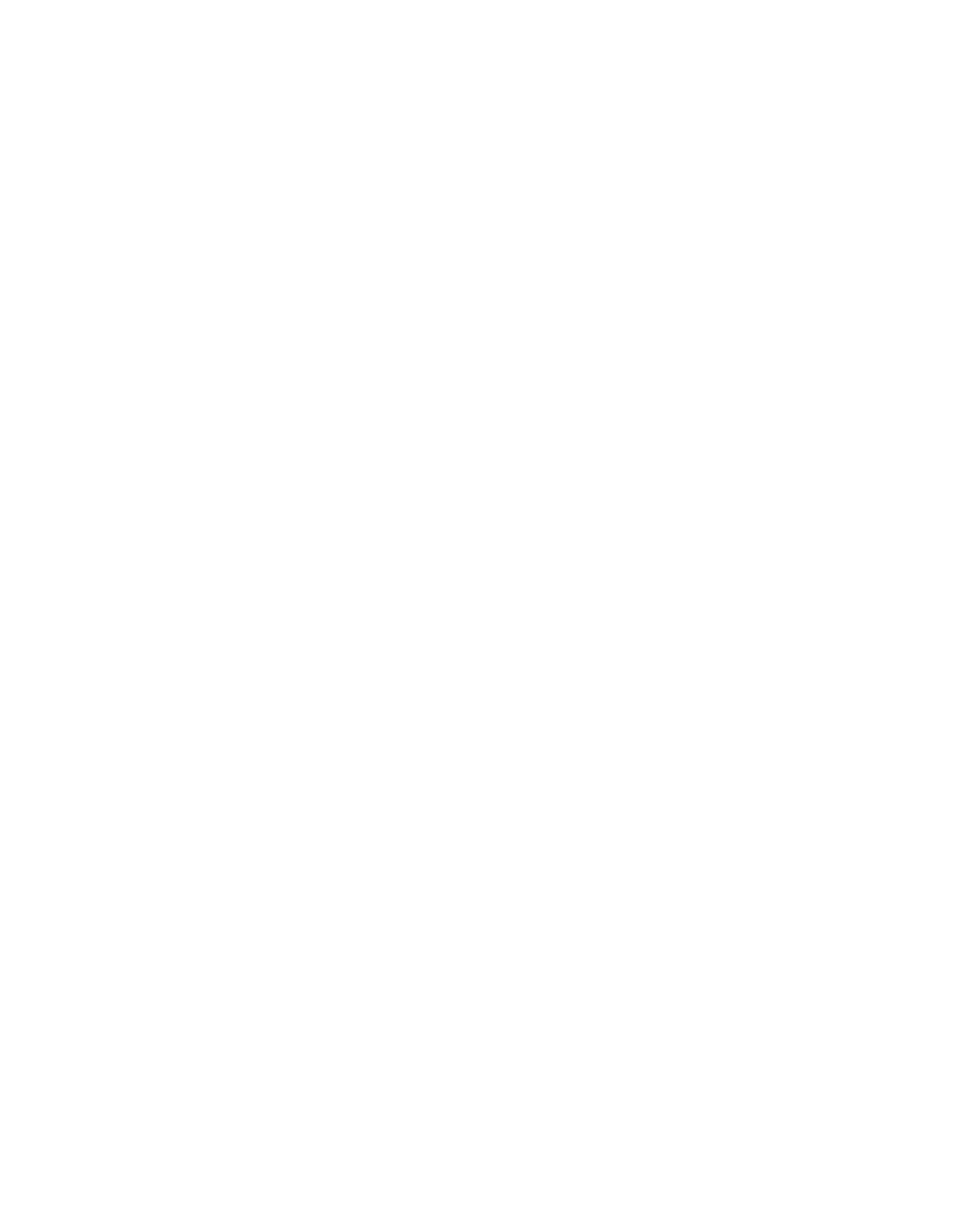## **Introduction**

In recent years, understanding the social side of fisheries and fishing industries has become increasingly important, particularly as part of processes reporting on ecologically sustainable development. Improved understanding of the communities directly and indirectly dependent on fishing and fishing industries, their quality of life, and the values and attitudes of different groups towards fishing, can help decision-makers identify and communicate the importance of fishing activities, improve quality of life for fishing communities, and develop responses to particular issues.

This report presents results of one of the two case studies undertaken as part of the *Social Assessment Handbook for Australian Fisheries* project. The goals of the overall project were to develop best practice advice on approaches to designing and undertaking social assessments in the Australian fishing sector. The project was funded by the Fisheries Research and Development Corporation.

The findings of this case study and a second case study of the Marine Scalefish Fishery in South Australia (Schirmer and Pickworth 2005) were used in the development of the *Social Assessment Handbook: A guide to methods and approaches for assessing the social sustainability of fisheries in Australia* (Schirmer and Casey 2005). The Handbook provides a guide to undertaking a rigorous social assessment, including an overview of the different types and levels of social assessment that can meet a range of needs, and methods appropriate to a range of time and resource constraints. The Handbook also provides a guide to assessing social assessment proposals and reports.

This case study reports on a social assessment of commercial fishing in East Gippsland, Victoria. This region was an ideal case study for testing methods of social assessment as a diverse range of fishers land catch in the region.

The goals of this case study were to provide an assessment of the well-being of those working in commercial fishing and their contributions to the broader community, as well as to test proposed social assessment methods and evaluate their appropriateness and effectiveness. This report primarily presents results related to the well-being and contributions of those working in commercial fishing, while the results related to methods for social assessment are provided in Appendix 1 and in the *Social Assessment Handbook*.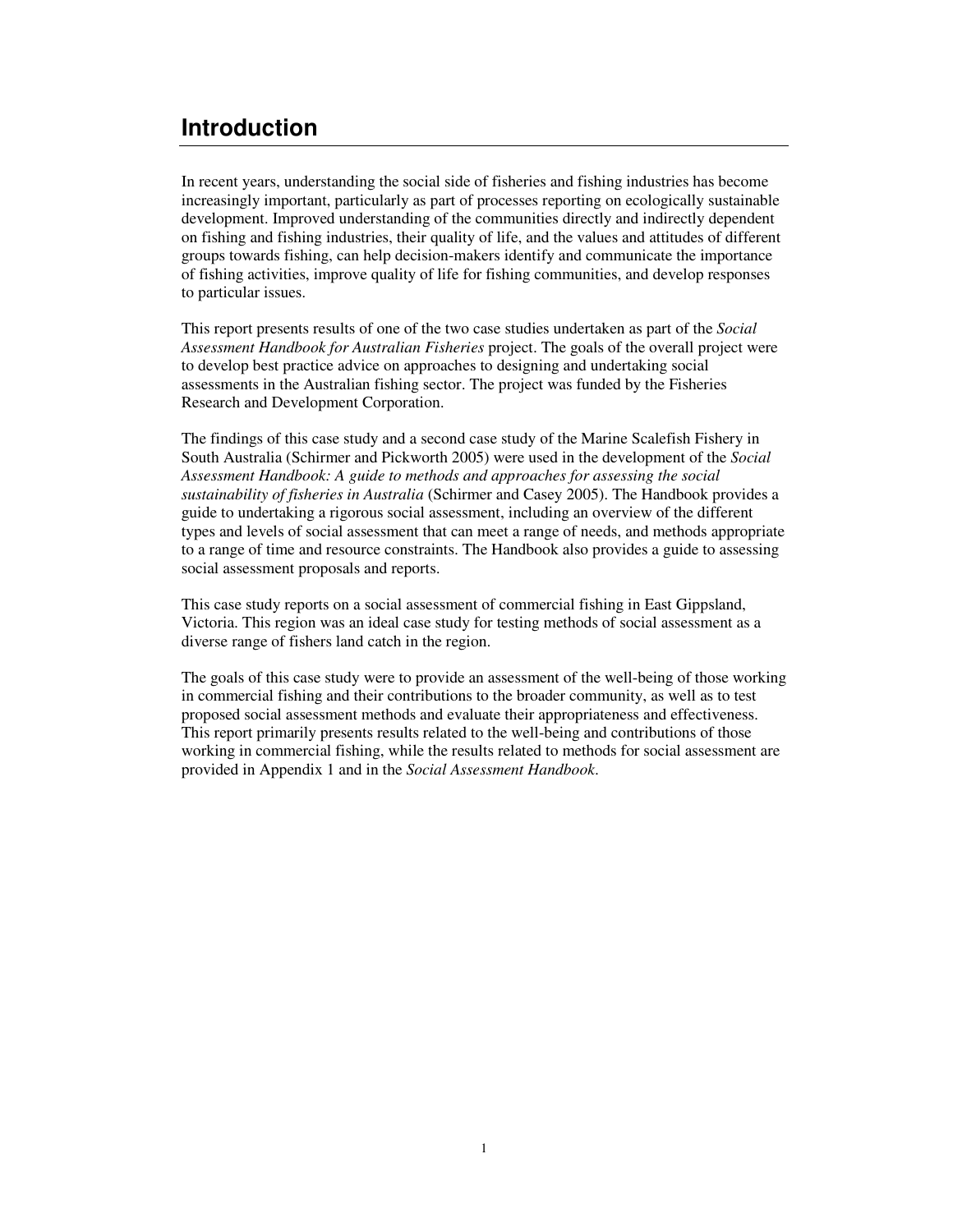## **Overview of commercial fishing activities in East Gippsland**



### **Figure 1: East Gippsland**

The East Gippsland region, shown in Figure 1, covers the south eastern corner of the main continent of Australia. This coastal region is unique in that it contains the Gippsland Lakes – 'a sweep of lakes, rivers, estuaries and inlets spreading along the south eastern coast of Australia' (Ellis and Lee 2002: 2).

Commercial fishing activities have been undertaken in the East Gippsland region by Europeans since the late 1800s, and many towns in the region originally developed to support the fishing activities undertaken there. Much commercial fishing in early years appears to have taken place in the Gippsland Lakes, with less ocean fishing occurring. By the 1880s, the lakes fishery was based around Lakes Entrance but fishers worked many areas including Paynesville and Mallacoota Inlet (Ellis and Lee 2002). However, transport of catch to key markets was problematic before ice became available around 1890.

In the late 1800s, an artificial entrance was created between the ocean and the lakes system. Work on the entrance began in 1869 but suffered several setbacks before the entrance was finally opened in 1889. The Government encouraged lake fishers already operating in the region to use the entrance to undertake ocean fishing (Ellis and Lee 2002: 12-13)<sup>2</sup>.

Considerable commercial fishing activity has occurred in the region from this time, including both lake and ocean fishing, with catch landed at points including Lakes Entrance and

 $2^{2}$  Because this study focussed on commercial fishing, this background section provides information on the history and management of the commercial fishing sector in the region but not the recreational sector. Considerable recreational fishing also occurs in the region.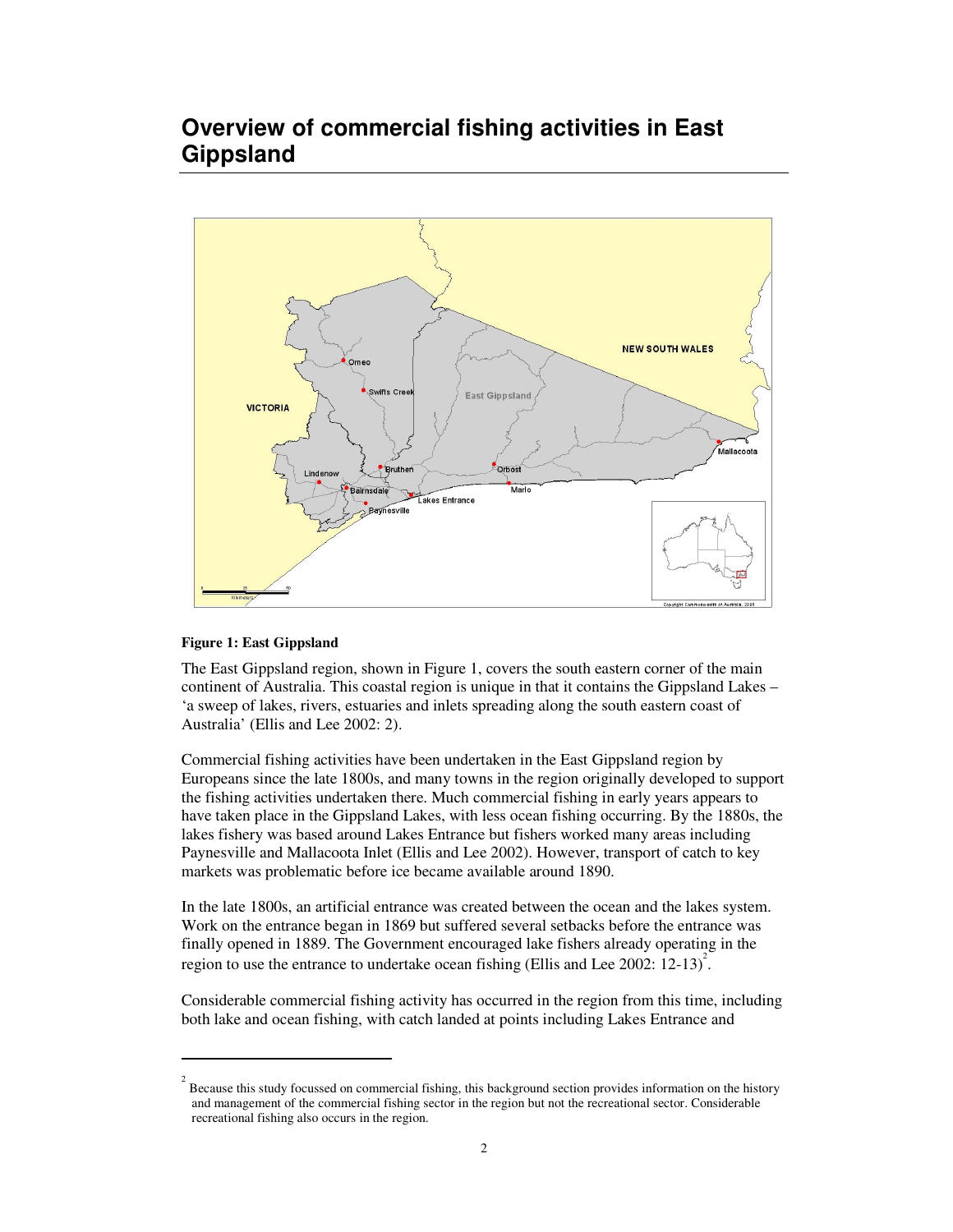Mallacoota in the region. In 1956, the Victorian Fishermen's Co-operative, later named the Lakes Entrance Fishermen's Cooperative Limited (LEFCOL), was established, and

By 1976 there were more than 100 boats at Lakes Entrance, including trawlers, scallop dredges and abalone boats, using Danish seine, long line, trolling, dredges and netting (Ellis and Lee 2002: 14).

Many fishing families in the area have reportedly worked in fishing for several generations in the area, with stories of some of these families documented by Ellis and Lee (2002). Seevers (2004) similarly documents some of the rich history of fishing over generations by families based in the region. Minnegal *et al.* (2003), however, found that while many fishers refer to high levels of inter-generational involvement in fishing, many of the fishers they talked to as part of their study did not actually have a long family involvement in the fishing industry.

The fishers landing catch in East Gippsland operate in a complex set of fisheries managed under a range of jurisdictions. Many fishers hold licences to fish in several fisheries, managed by State and/or Commonwealth authorities. The Victorian fisheries include the abalone, rock lobster and giant crab, scallop and commercial bays and inlets fisheries. The Commonwealth fisheries include the south east trawl and non trawl and southern shark fisheries.

There is considerable evidence that fishers in the region are experiencing a range of stresses, including competition and conflict with recreational fishers, and pressures from changing management of the various fisheries they operate in (e.g. Minnegal *et al.* 2003, Ellis and Lee 2002).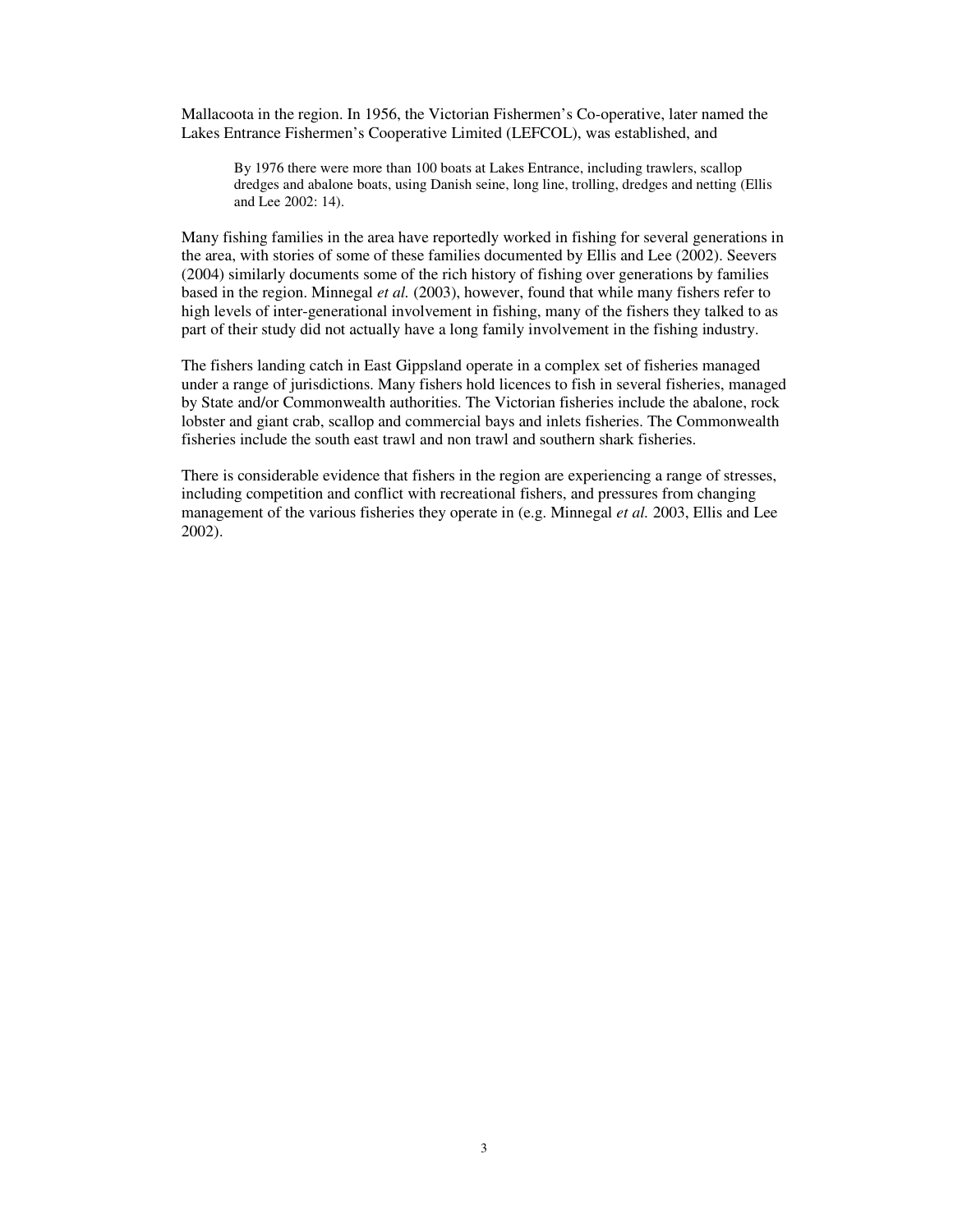## **Methods summary**

This section provides a brief summary of the methods used in this project. A detailed overview of the methods used is provided in Appendix 1, which includes an evaluation of the effectiveness of the methods used.

Data was gathered for this study using a questionnaire that was distributed to fishing business owners and managers, crew members and fish co-operative employees in the East Gippsland region. Separate questionnaires were designed for (a) business owners and managers, (b) crew members and (c) fish co-operative employees. While all three surveys contained many identical questions, business owners and managers were asked for details of their fishing business expenditure, employment and factors affecting their business viability in addition to the questions asked of other respondents.

The surveys asked questions about:

- Satisfaction with life;
- Satisfaction with work;
- Health problems and health risks related to fishing work;
- Services and networks available and utilised in the local community;
- Services and networks in the fishing community;
- Household spending and income;
- Types of fishing work undertaken;
- Plans for future in fishing (not asked of co-operative employees); and
- Demographic information (gender, age, education).

A list of survey questions is included in Appendix 2.

Questionnaires were distributed in late 2004 via the Lakes Entrance Fishing Cooperative Limited (LEFCOL), the Abalone Fishing Cooperative Limited (AFCL) and the Eastern Zone Abalone Industry Association (EZAIA). A total of approximately 235 surveys were distributed to those working in the fishing sector in the region<sup>3</sup>.

The response rate received was approximately 36.6% across all respondents, with a total of 84 valid survey responses received. The total population of those working in fishing in the region fluctuates over time, making it difficult to determine the total population of fishing sector employees in the region, and hence the response rate is given as approximate.

Survey response rates were high from the co-operative employees (68% across both cooperatives), while response rates from crew members were low at approximately 27% from

<sup>3</sup> The number is approximate as in some cases skippers or fishing business owners distribute the survey to their crew members, and it was not possible to confirm for all businesses the exact number of crew members surveys were distributed to.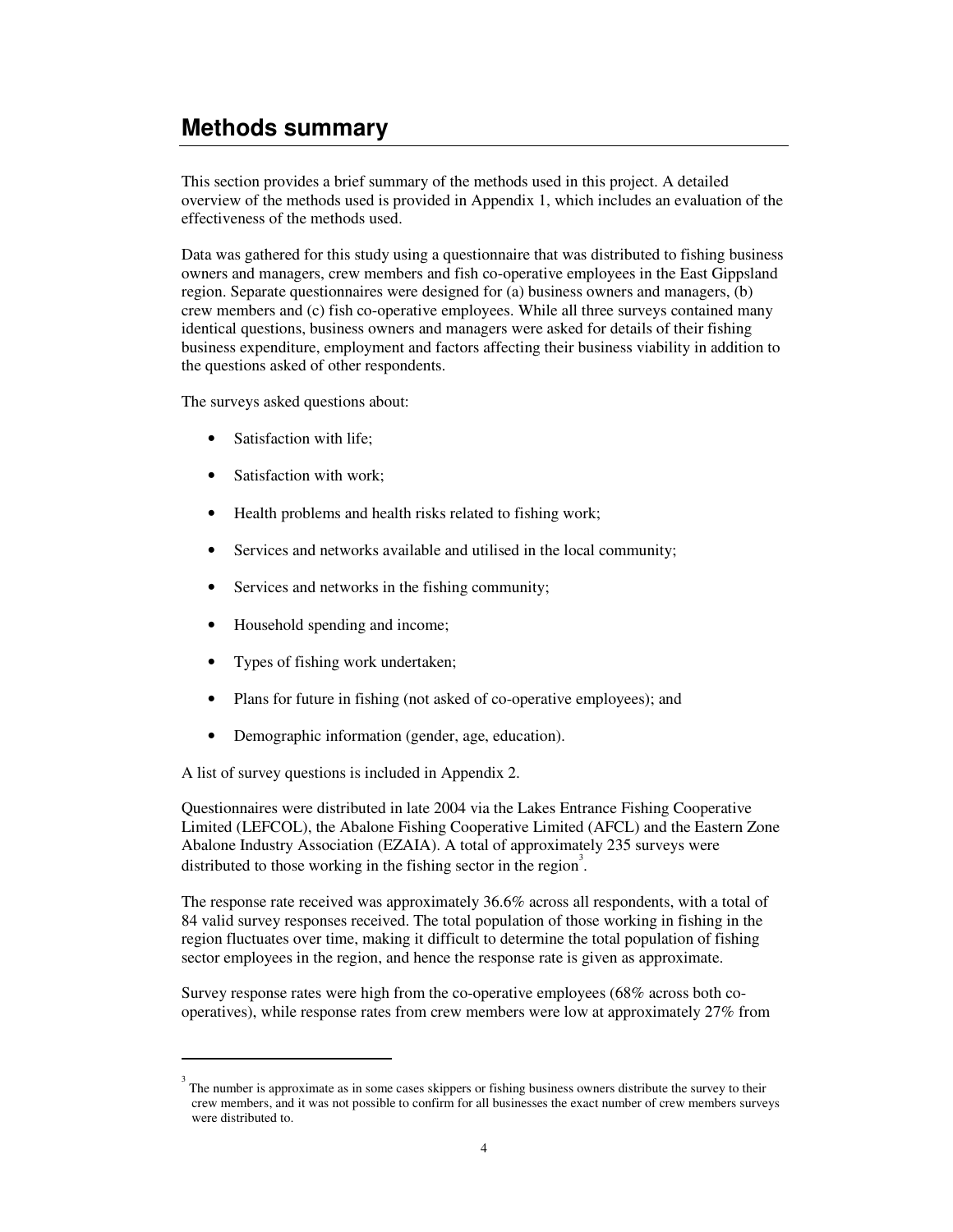abalone business crew members and 15% from other fishing business crew members. Approximately 43% of abalone access holders and operators (referred to as business owners and managers through the rest of this reports) returned surveys, while 30% of other fishing business owners and managers responded.

Because the response rate from some sectors was low, and many respondents did not provide financial data, the study was limited in the extent to which it could provide estimates of spending by the fishing sector in East Gippsland.

Distributing surveys to fishers via the fish co-operative took considerable time due to fishing businesses often landing catch at the co-operatives infrequently. It also failed to achieve a high response rate, possibly because fishers were not receiving regular reminders via mail to complete the survey, and were only reminded of the survey when they landed catch at or contacted the co-operative for other purposes. Distributing surveys to those working in or owning abalone businesses via EZAIA was more effective, resulting in a high response rate in a relatively short time frame. It is recommended that where possible surveys be distributed via fishing representative associations, rather than fish co-operatives.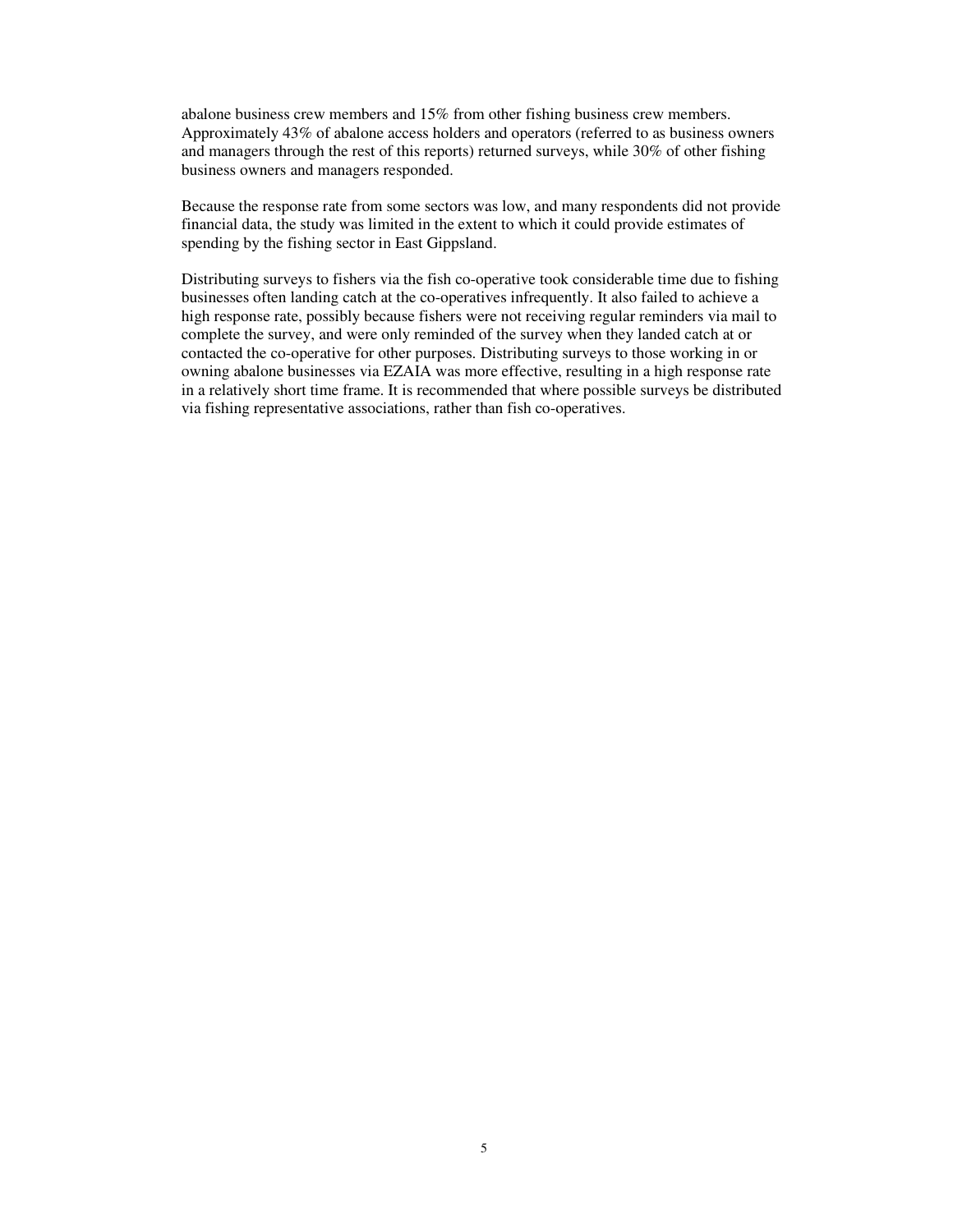## **Results**

The results of the study are presented in two parts. First, overall results on the demographics and well-being of those working in the commercial fishing sector in the region are presented by topic.

The second part examines the contributions of the commercial fishing sector to the region, as well as details of key socio-demographics characteristics of the region which may impact on the well-being of those who work in the sector.

The relationships identified and discussed throughout this report are strong and statistically significant at the  $p \le 0.05$  level. The *p* values are included throughout the report. Further statistical information is available upon request.

## **Social characteristics and well-being of people working in the commercial fishing sector**

This section presents results relating to the demographic characteristics and the well-being of people working in the commercial fishing sector in East Gippsland – defined as those landing catch to fish co-operatives in the region, as well as those working at the co-operatives.

The results of the survey and workshops are presented in several sections below, which provide information on the:

- demographic profile of those working in the commercial fishing sector;
- level of satisfaction with life in general;
- level of satisfaction with different aspects of work in commercial fishing;
- health problems and perceived risks involved in fishing work;
- social capital available to those working in fishing (focusing on formal and informal networks related to family and friends, fishing community, local community and broader community);
- household spending patterns;
- history of involvement in the fishing sector including the types of work undertaken, length of involvement in the sector, and methods by which fishing skills have been developed;
- fishing business profiles including business size, expenditure, gross sales and number of employees;
- changes affecting fishing business viability; and
- perceptions of difficulties of entering fishing and the future plans of crew members with regard to their fishing work.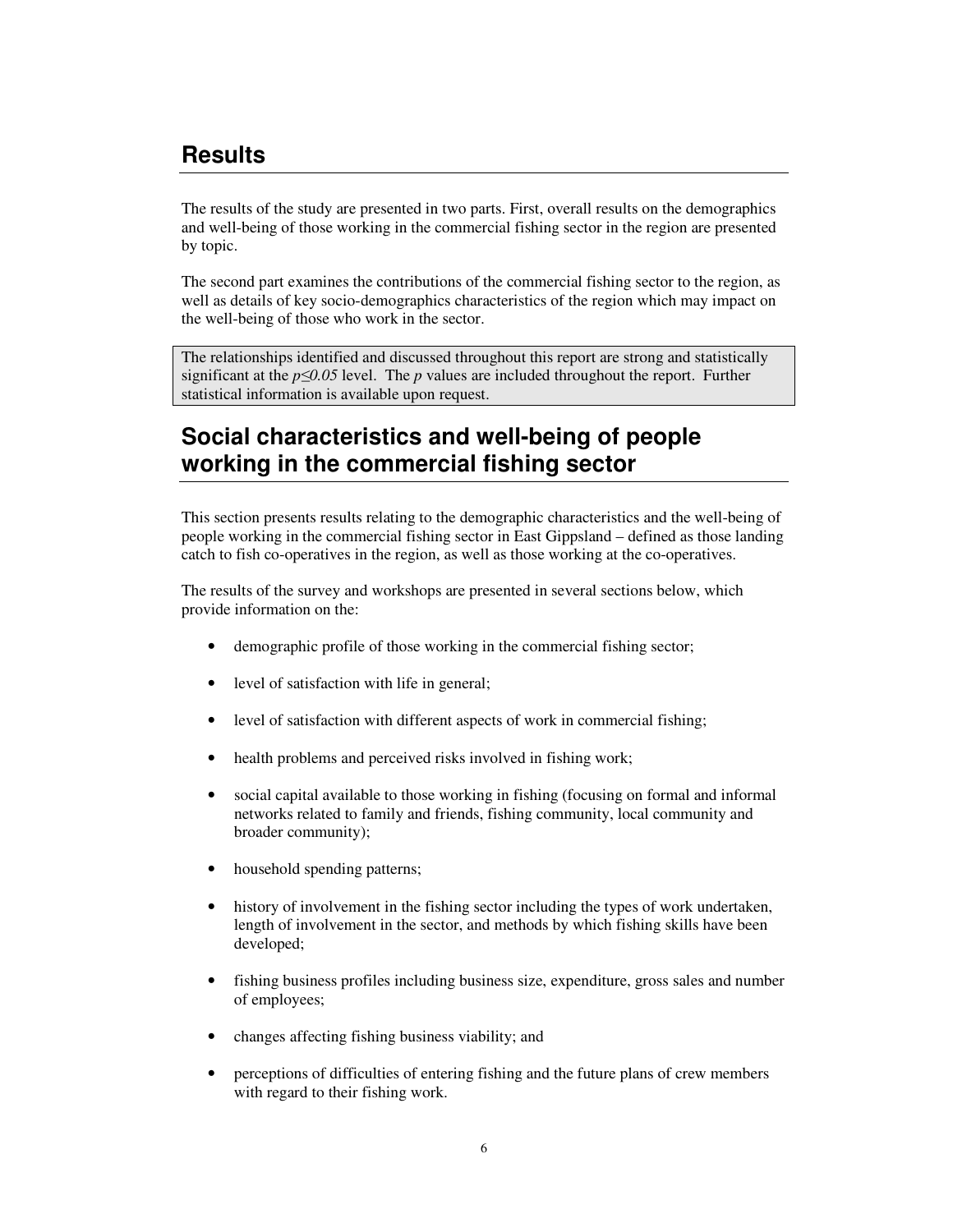## **Demographic profile of respondents**

#### **Age**

The age of respondents to the questionnaire varied from 19 to 66 years of age, with an average age of 42.8 years. The variation in age of respondents in shown in Figure 1.





There was a statistically significant difference in the ages of those undertaking different types of work ( $p = 0.031$ ). Fishing business owners were older on average than co-operative employees, while crew members tended to be younger than either owners/managers or cooperative employees, as shown in Figure 2.



**Figure 2: Age distribution of different types of respondents**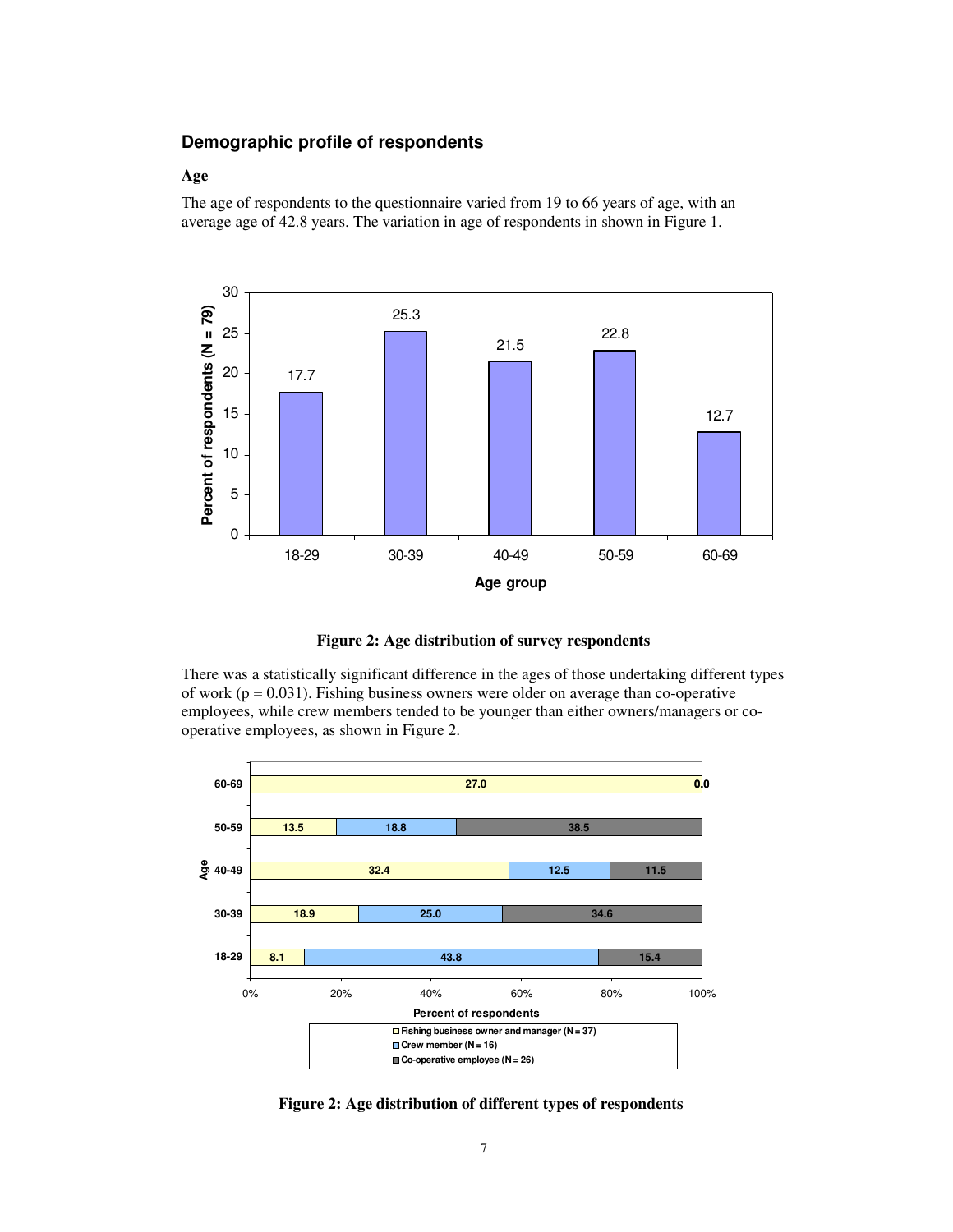### **Gender**

All but two respondents provided details of their gender, with 89% of respondents male and 11% female. Of the fish co-operative employees 65.4% were male and 34.6% female. All fishing business owner and manager and crew member respondents were male.

## **Marital status**

The majority of respondents  $(67.1\%)$  were currently married or in a de facto relationship, while 12.2% were separated, divorced or widowed, and 20.7% had never been in a de facto relationship or married.

## **Children and dependents**

The majority of respondents had children, with an average of 1.8 children per respondent. Over a quarter of respondents (29.3%) were childless, while 41.3% had one or two children, and 30.4% had three or more children.

An average of one *dependent* child was reported per respondent. Just under half (48.8%) reported having no non-child dependents, with 51.2% reporting that they had one or more children dependent on them.

Many also reported having a dependent partner or other family members dependent on them, with a average of 1.7 dependents reported per respondent (including both children and other dependents).

## **Formal education**

Less than half (45.1%) of respondents had formal education beyond fourth year high school. The highest level of formal education achieved by 6.3% of respondents was primary school, while 48.8% had achieved fourth year of high school, 27.5% their high school certificate, and 17.6% achieved qualifications beyond high school, as can be seen in Figure 3.



**Highest level of formal education achieved**

**Figure 3: Highest level of formal education achieved by survey respondents**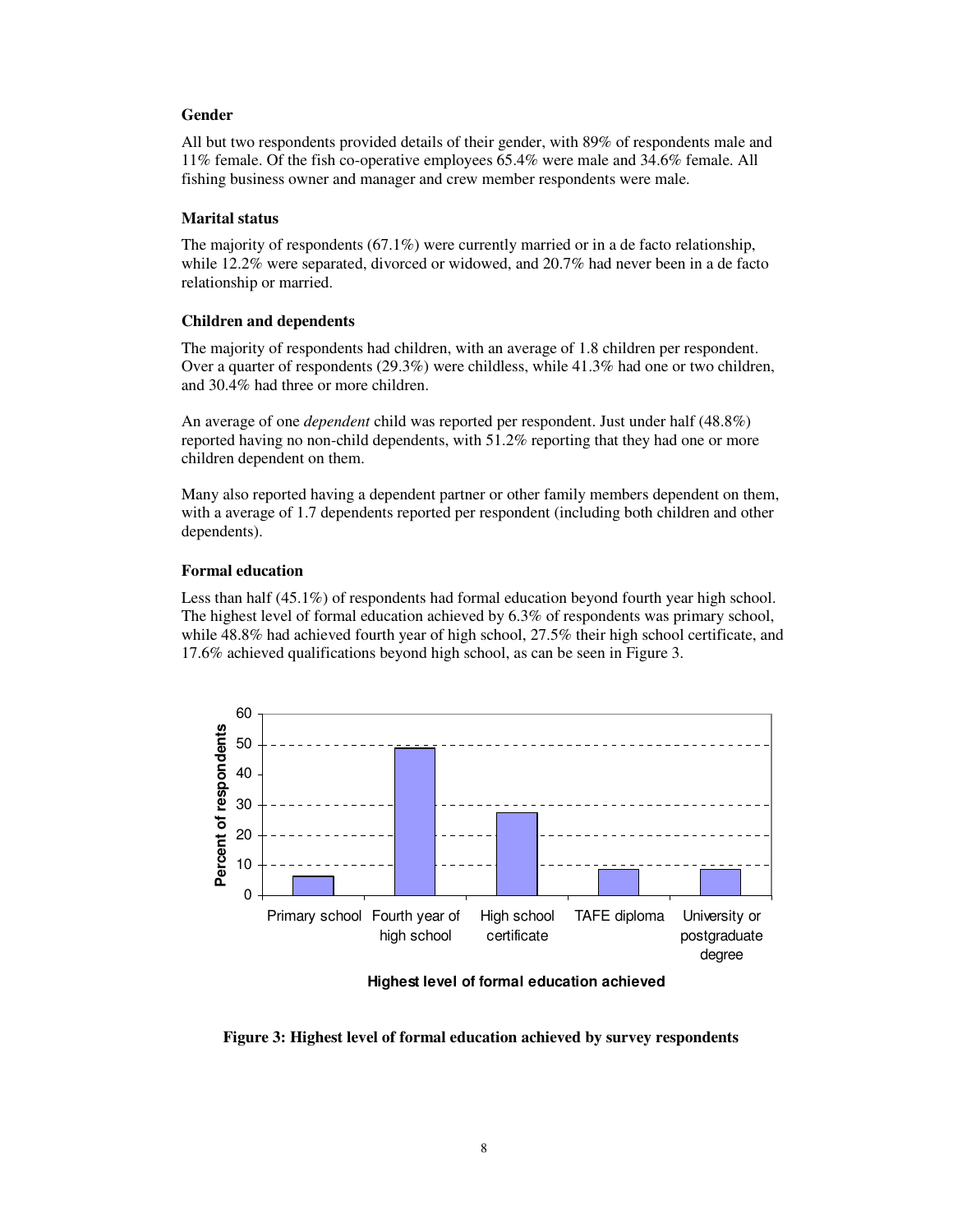## **Household income**

Figure 4 shows the household income reported by respondents. A wide distribution of income was reported across the respondents.



**Figure 4: Household income of survey respondents in financial year 2003-04**

Fishing business owners and managers reported significantly higher income than crew members or co-operative employees ( $p<0.001$ ). Amongst fishing business owners and managers, abalone business owners and managers reported significantly higher household income than other fishers ( $p = 0.002$ ).

Respondents who reported intergenerational involvement of their family in fishing reported significantly higher income than those who were the first of their family to work in fishing (p  $= 0.018$ ). This may reflect that fishing business owners and managers were more likely than crew members or co-operative employees to report intergenerational involvement in fishing.

Those who worked part-time reported significantly lower household income than those who worked full-time (p<0.001).

### **Type of fishing**

Respondents worked in various sectors of the industry, with:

- 2.4% in fishing businesses involving lake fishing
- 33.7% in ocean fishing including Danish seine, inshore trawl, scallop and shark fishing
- 32.5% in abalone businesses
- 31.3% in fish co-operatives (LEFCOL or AFCL)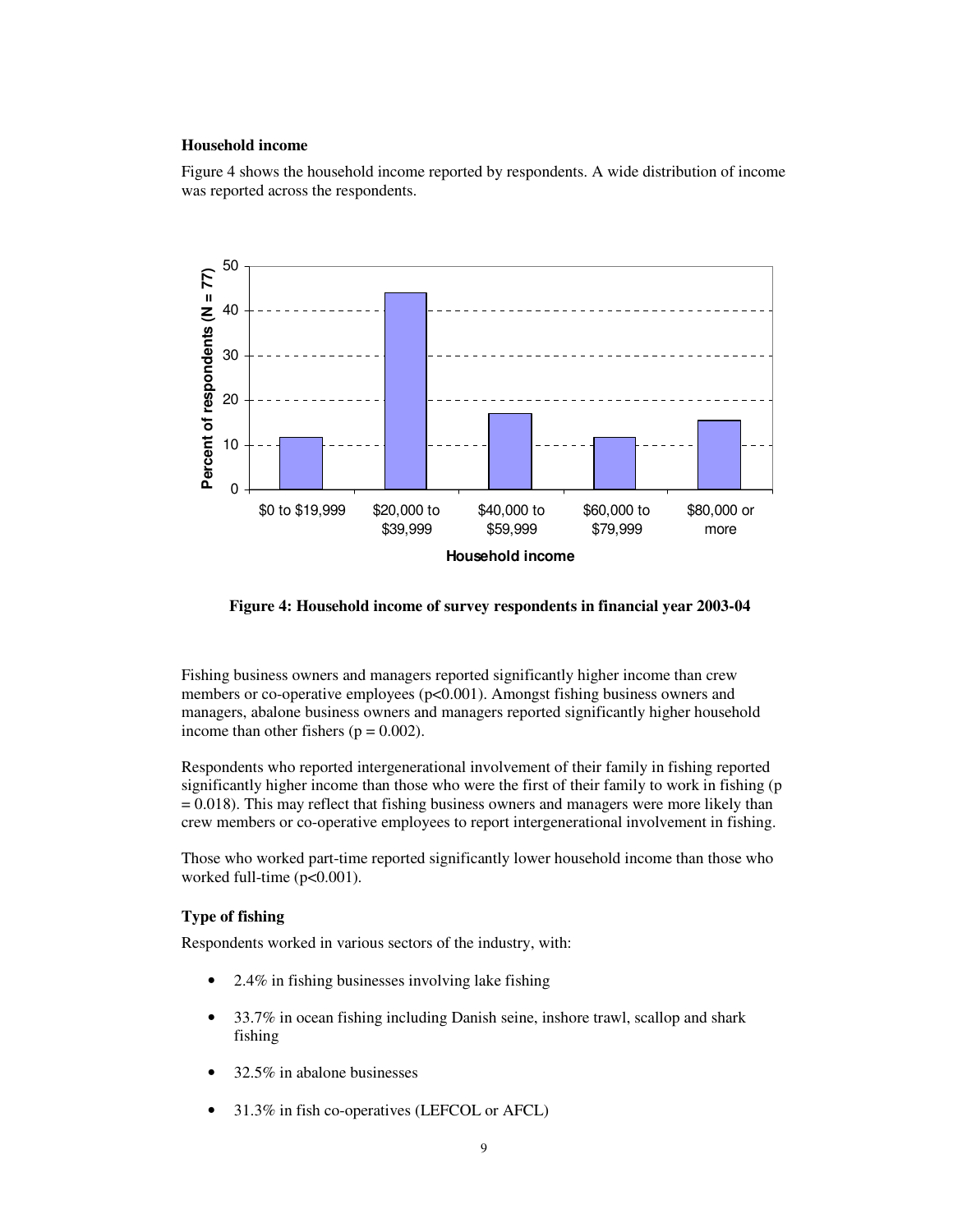Of the respondents:

- 47% were fishing business owners or managers;
- 21.7% were crew members working in fishing businesses; and
- 31.3% were co-operative employees.

Fishing business owners and managers and crew members reported a range of tasks including:

- 24 reported managing financial aspects of their fishing business (usually fishing business owners and managers);
- 27 reported managed non-financial aspects of the fishing business;
- 49 reporting undertaking fishing; and
- 11 reported that their job included transport of catch;

Similarly, co-operative employees undertook a range of tasks including:

- 9 reported undertaking administrative duties;
- 2 reported that they were involved in financial management duties;
- 4 were involved in transport of seafood;
- 15 were involved in processing of seafood;
- 2 were involved in sale of fishing gear or equipment; and
- 8 were involved in sale of seafood products.

Fishing business owners and managers were asked which fisheries they operated in. Of the respondents:

- 62.5% (including almost all abalone access holders and operators) held licences in Victorian fisheries only;
- 3.1% held only AFMA fishing licences;
- 25% held both AFMA and Victorian licences; and
- 9.4% held Victorian and AFMA licences and licences in fisheries in other jurisdictions (usually Tasmanian fisheries).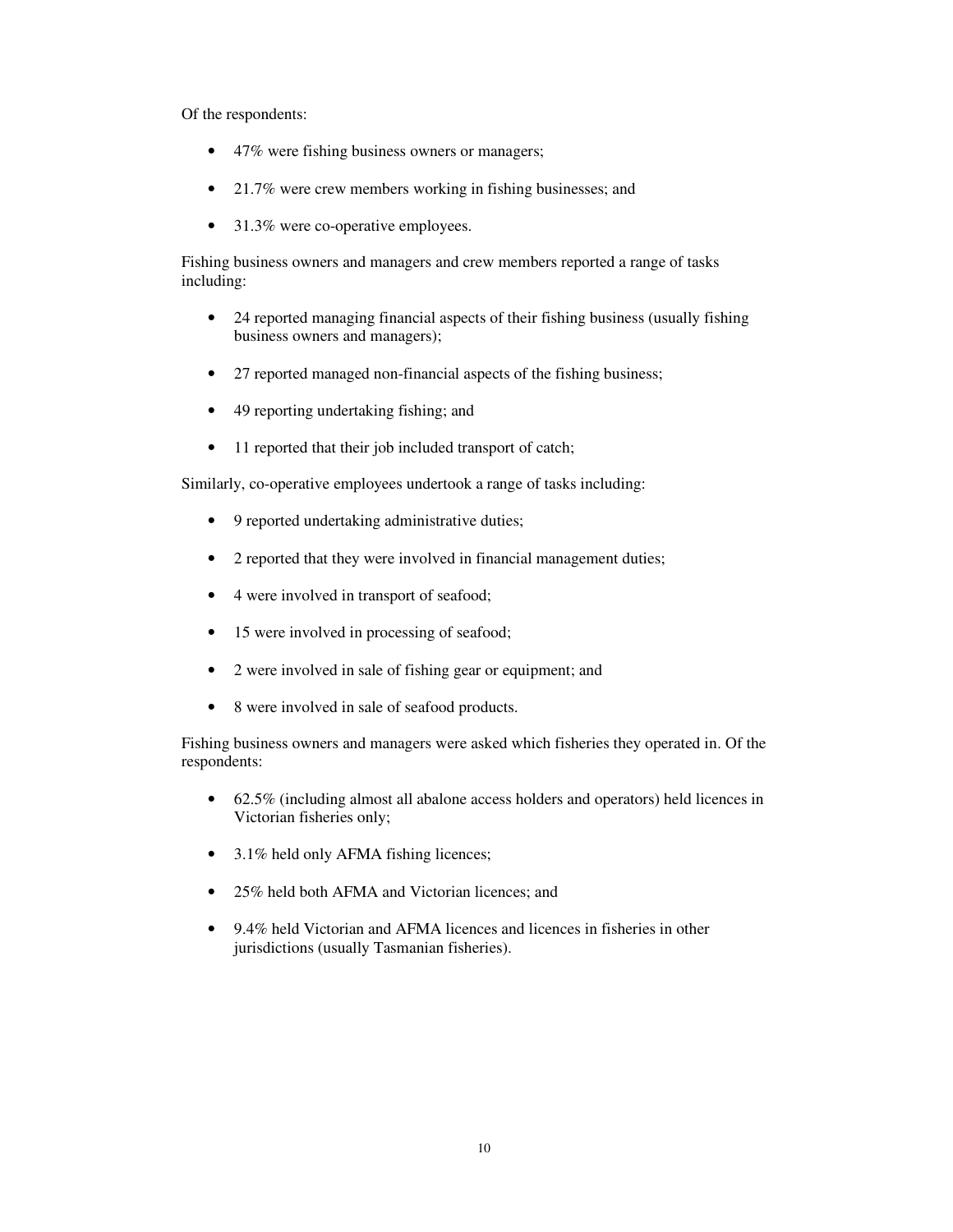## **Life satisfaction**

Respondents were asked to rate their satisfaction with five dimensions of their life – their life in general, their financial situation, their own health, their family's health, and the local area they lived in. Figure 5 shows the results.



**Figure 5: Respondents' level of satisfaction with different aspects of their lives**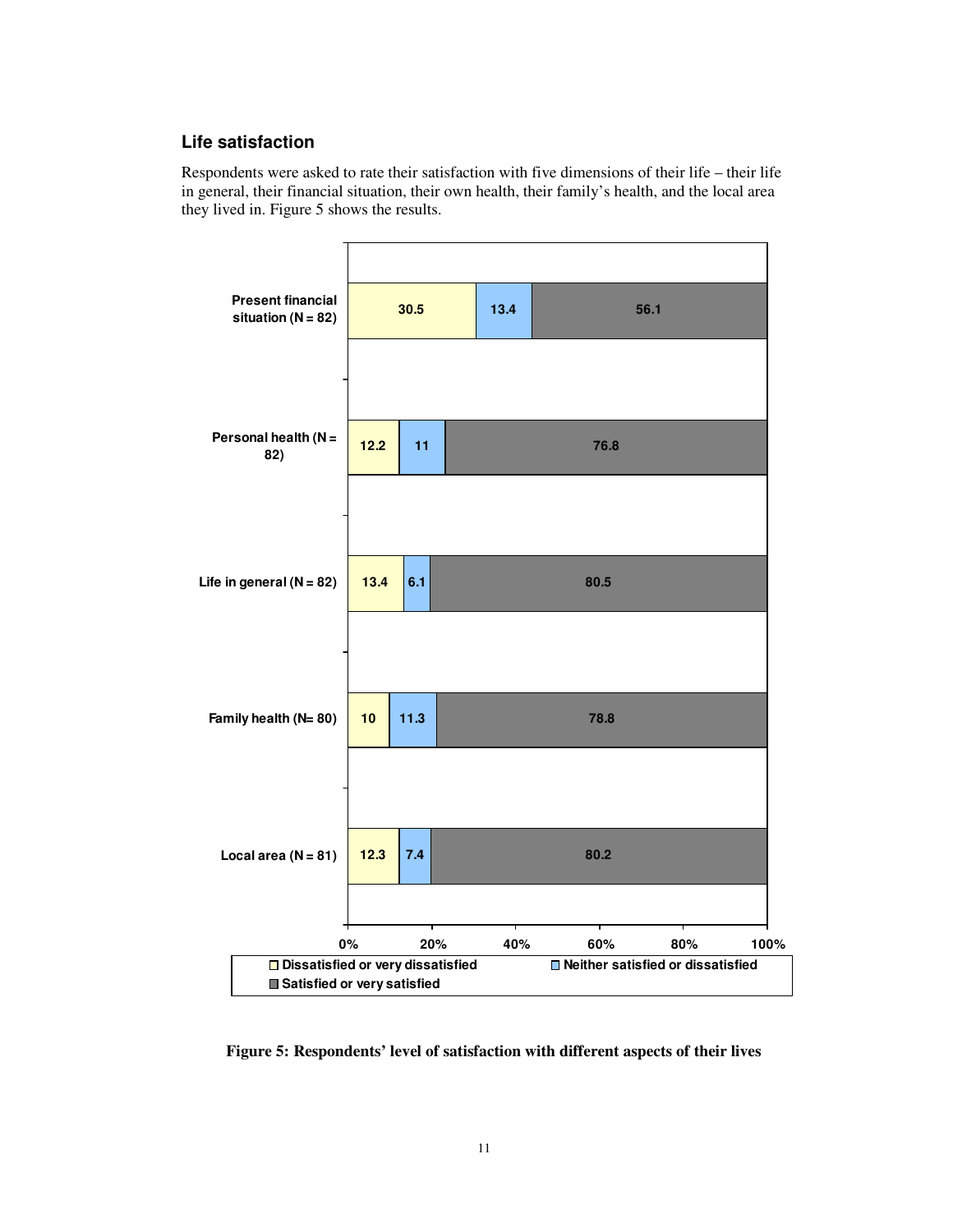The large majority of respondents were satisfied or very satisfied with their life, with the exception of their financial situation, where 56.1% were satisfied, while 30.5% were unsatisfied.

Overall, this showed a high general level of satisfaction with life in general, with the exception of respondents' financial situation, and even here a majority reported being satisfied or very satisfied. Satisfaction with life in general was strongly correlated with satisfaction with finances, with those who reported low satisfaction with their life also more likely to report low satisfaction with their overall finances ( $p<0.001$ ).

There was a significant difference in the level of satisfaction of fishing business owners and managers, crew members, and co-operative employees with their finances, as can be seen in Figure 6 ( $p = 0.026$ ). Fishing business owners and managers reported higher satisfaction with their finances, while crew members reported the lowest levels of satisfaction.



## **Figure 6: Level of satisfaction of different types of respondents with their current financial situation**

Those who reported they were satisfied or very satisfied with their life in general were more likely to be satisfied or very satisfied with their work in fishing in general ( $p = 0.002$ ). Parttime workers reported a higher satisfaction with their health than full-time workers ( $p =$ 0.009).

This presents a picture in which certain factors significantly contribute to an increased satisfaction with life overall. These factors include having positive perceptions of their local community, active links to their local community and having satisfying work.

Satisfaction with overall finances was separately tested against other variables, as responses to this question differed to the responses to other questions about life satisfaction. Higher overall satisfaction with their household financial situation was significantly related to:

• higher satisfaction with work in fishing  $(p = 0.049)$ ;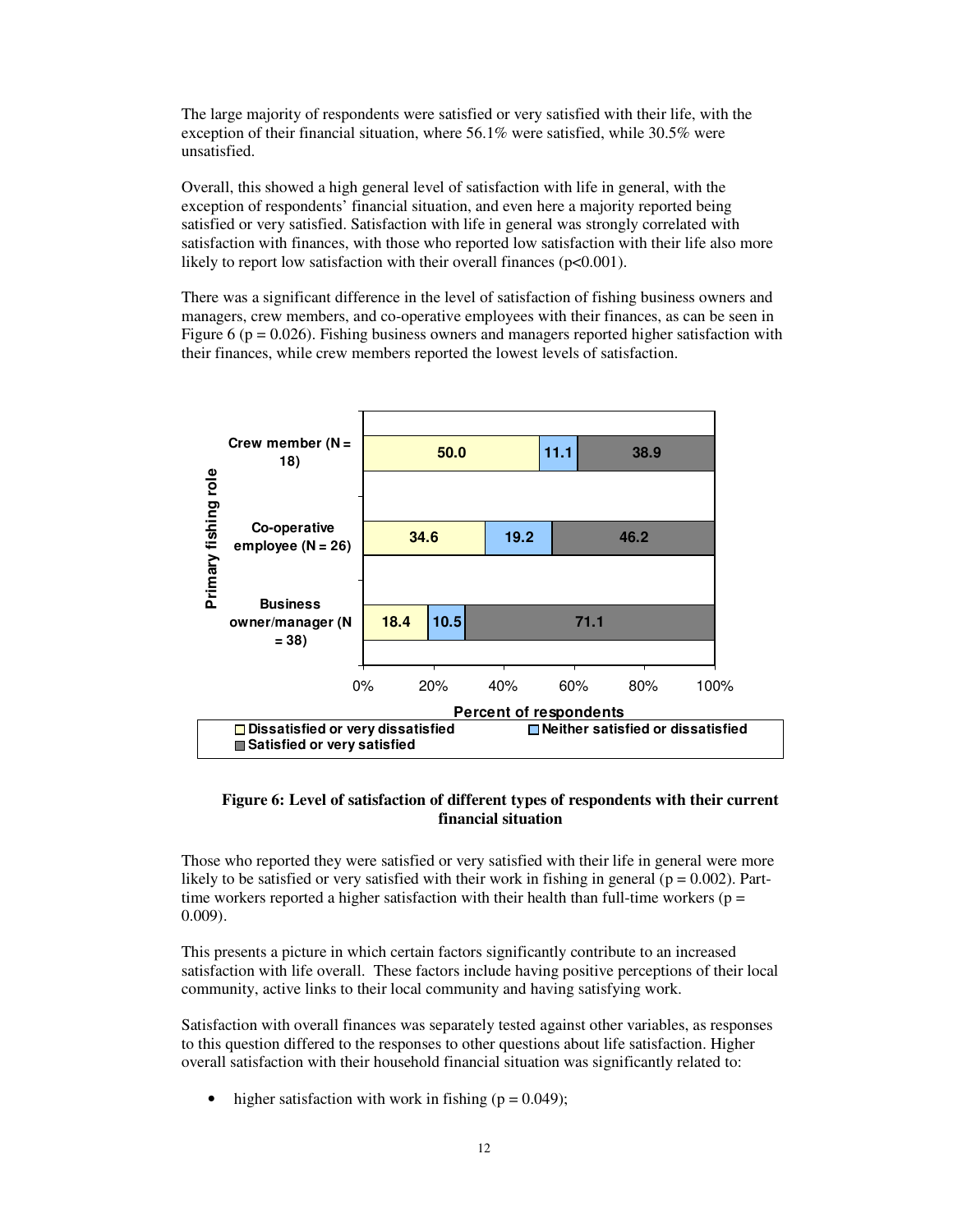- lower likelihood of reporting experiencing health problems related to fishing ( $p =$ 0.027);
- higher likelihood of reporting membership of a community group ( $p = 0.030$ );
- respondents indicating they would encourage young people to enter fishing  $(p =$ 0.050);
- higher reported household income ( $p<0.001$ ); and
- higher satisfaction with health overall  $(p = 0.001)$ .

## **Work satisfaction**

Respondents were asked about (a) how important a range of aspects of their commercial fishing work were, and (b) how satisfied they were with a number of different aspects of their work in commercial fishing.

### **Important aspects of work in commercial fishing**

Figure 7 shows respondent's ratings of the importance of different aspects of their work in commercial fishing and shows that a range of aspects are important to respondents. The most



**Figure 7: Respondents' ratings of the importance of different aspects of their fishing work**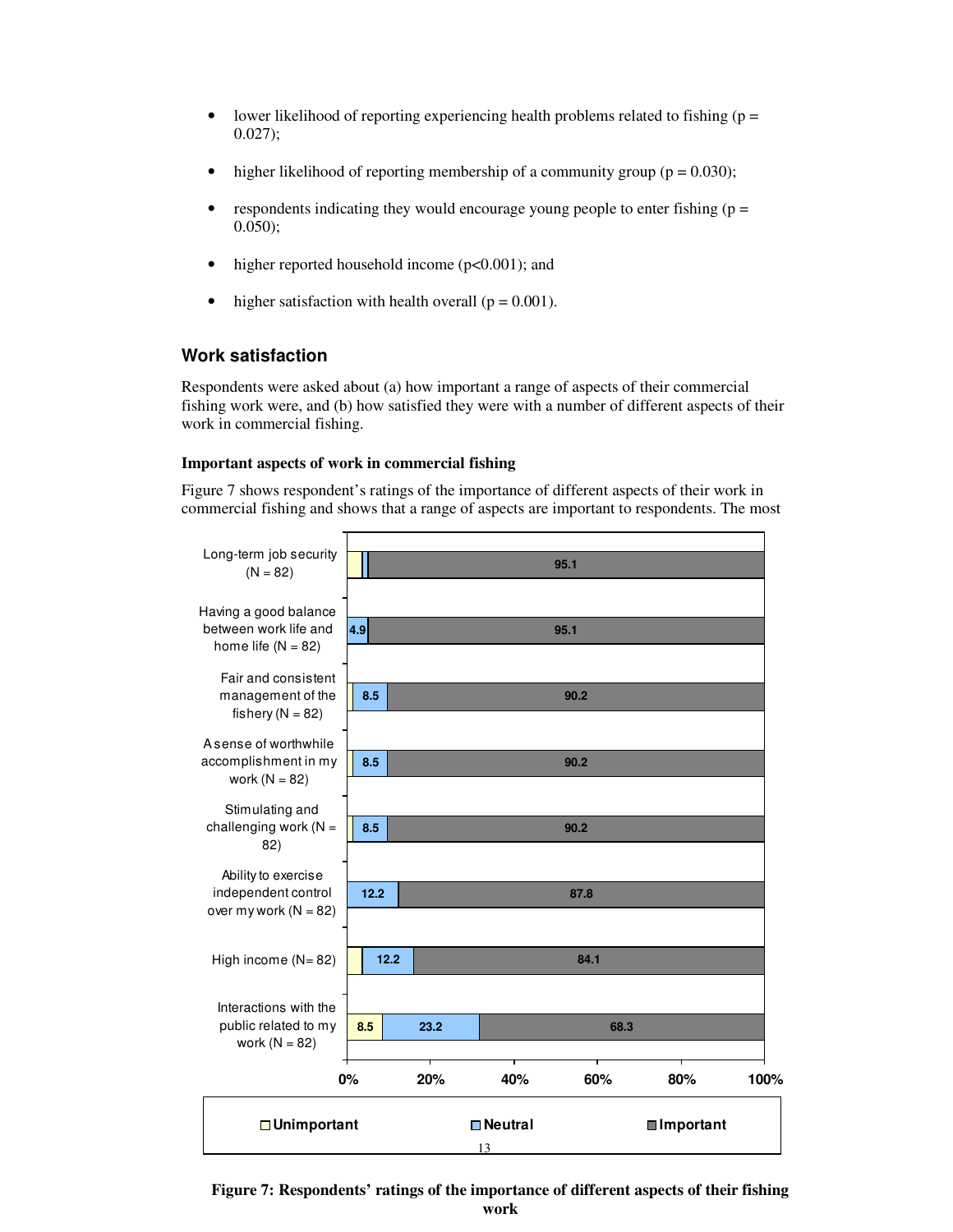important aspects were long term job security, having a good balance between work and home life, fair and consistent management of the fishery, a sense of accomplishment in fishing work and stimulating and challenging work. These responses indicate a strong preference for stability in management of the fishery. Fewer respondents attached high importance to achieving high monetary returns from fishing and much lower numbers attached high levels of importance to positive interactions with the public.

#### **Satisfaction with different aspects of work in commercial fishing**

Figure 8 shows respondent's ratings of their satisfaction with a range of aspects of their work in commercial fishing. A majority of respondents were satisfied or very satisfied with the amount of challenge in their fishing work, the support and guidance they received from other people working in fishing, their work in commercial fishing overall, the sense of accomplishment achieved in their work and the freedom to choose their methods of working.

However, a majority were dissatisfied with the rules set by government on how commercial fishers can operate, fairness of decisions about management of commercial fishing and support received from bodies outside the fishing sector.

The questions asked about work satisfaction related to four main dimensions of fishing work:

- Satisfaction with the tasks involved in the work;
- Satisfaction with time spent working;
- Satisfaction with income; and
- Satisfaction with the management of commercial fishing by the government.

There was overall a higher level of satisfaction with the tasks involved in fishing than with other dimensions of fishing, and considerably lower satisfaction with the external influences affecting commercial fishing than the other three dimensions of fishing work.

This difference was emphasised in written comments on returned surveys, in which considerable concern was expressed about the external pressures on the fishing sector and perceptions of people outside the sector about commercial fishing:

I am deeply concerned about the state of fishery management in many different fisheries. I feel that we are filling out too much paper work and we are providing the same information several times over in some cases. … Fishermen are not listened to at all when they raise concerns about both the state of fish stocks and incompetent fishery management as a whole. – Crew member

I have great concern for the future of commercial fishing as in my area we have no young people wanting to become commercial fishers, the reason being there is no guarantee of secure employment. I also believe the general public needs to be educated on how the commercial fleet operate and what restrictions we are guided by – Fishing business owner/manager

The politics of fishing will eventually force me out of the industry. Government people that make decisions that affect our work are sitting in an office and it is unlikely they have ever been on a fishing boat. … In general the local community does not support the fishing industry. In my opinion the fishing and tourism industries should be run hand in hand. There are a lot of tourists interested in the commercial fishing industry that the tourism industry does not see or seem to acknowledge. – Fishing business owner/manager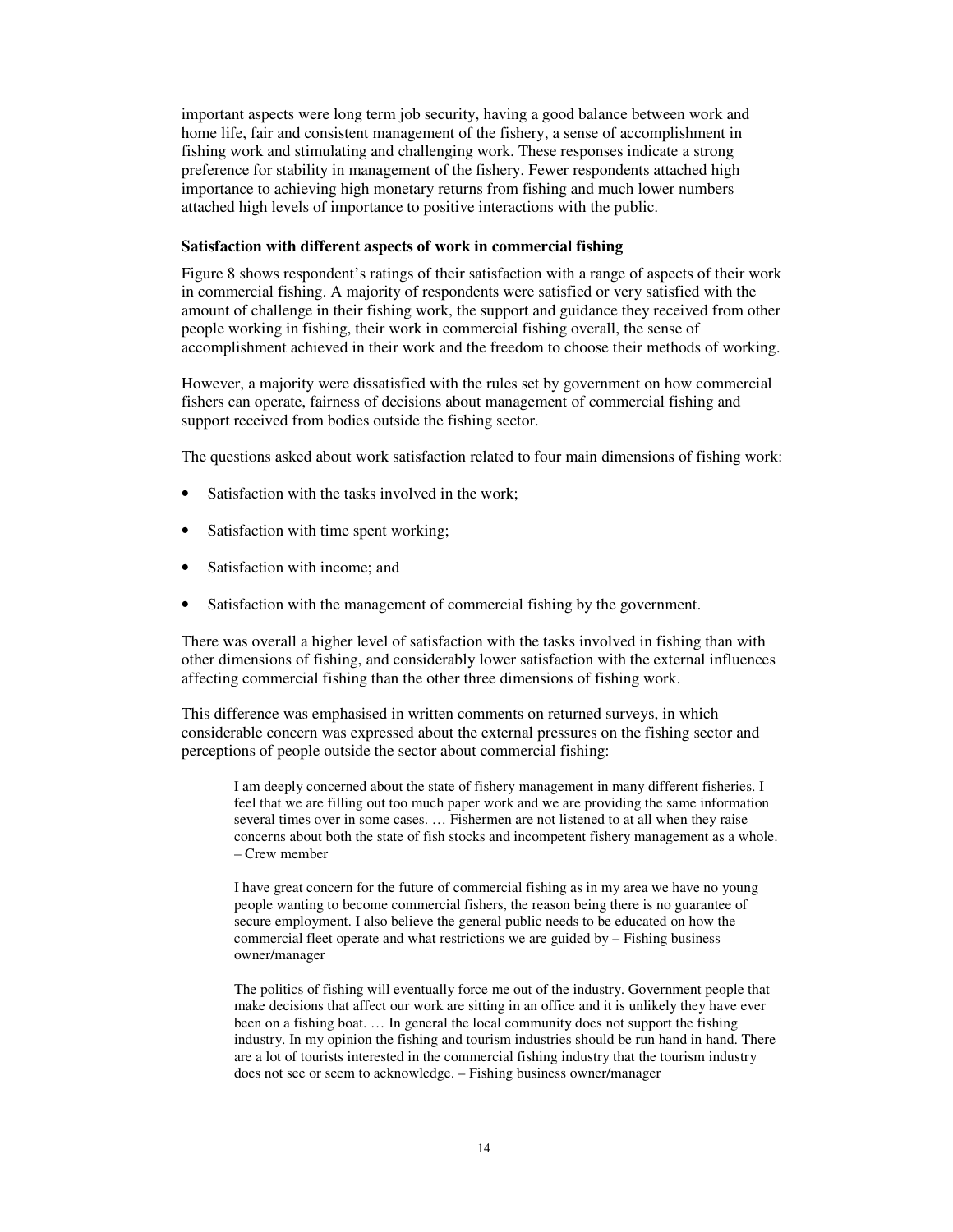Unfortunately our fishing industry during the last 10 years has gone from being underregulated to grossly over-regulated. Our Commonwealth regulatory body has absolutely no idea or concept of the impact their decisions are making on both the financial viability of commercial fishing and the declining fish stocks. I'm afraid I am not very confident of still having employment in the fishing industry in another five year's time! – Co-operative employee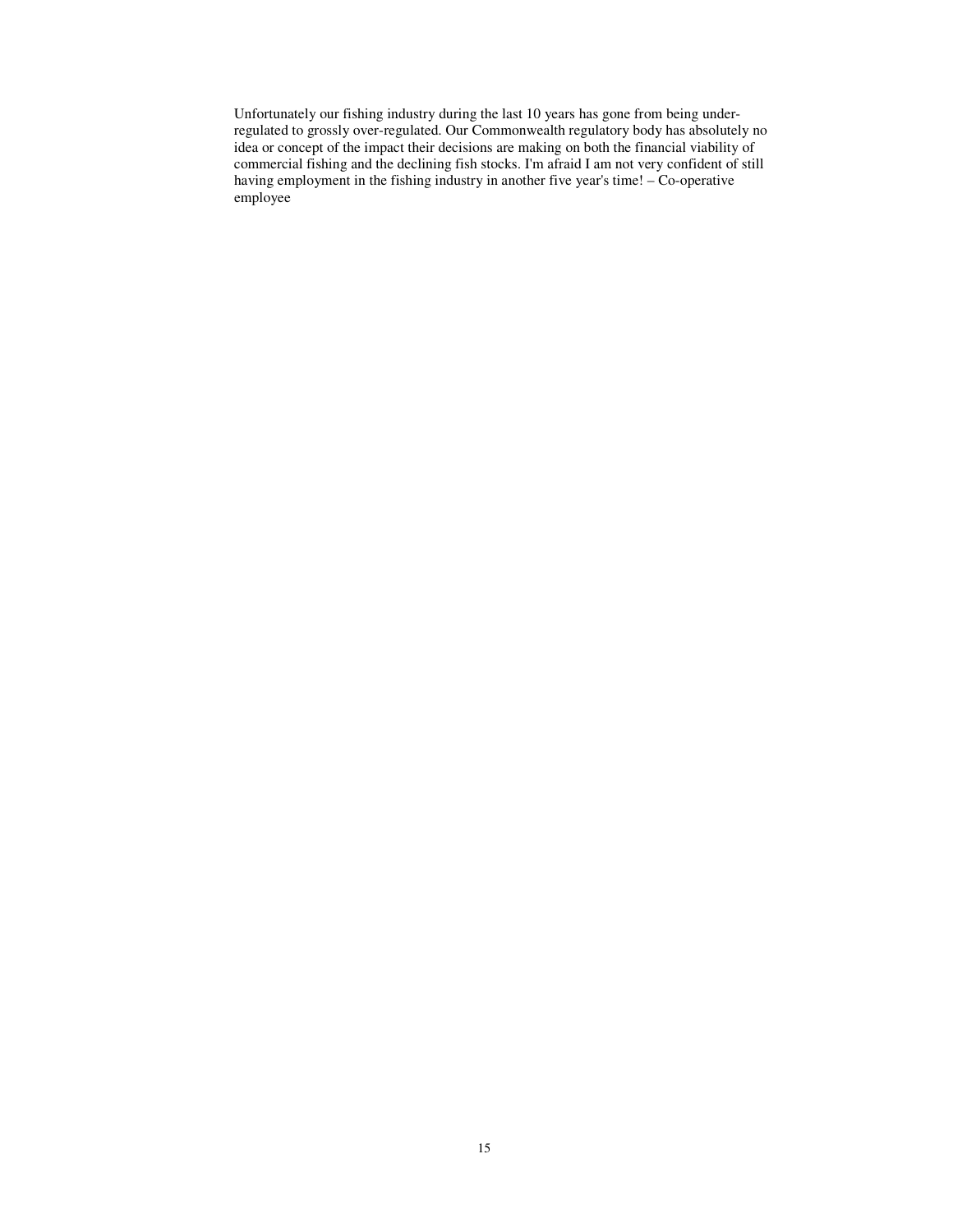

**Figure 8: Respondents' level of satisfaction with different aspects of their fishing**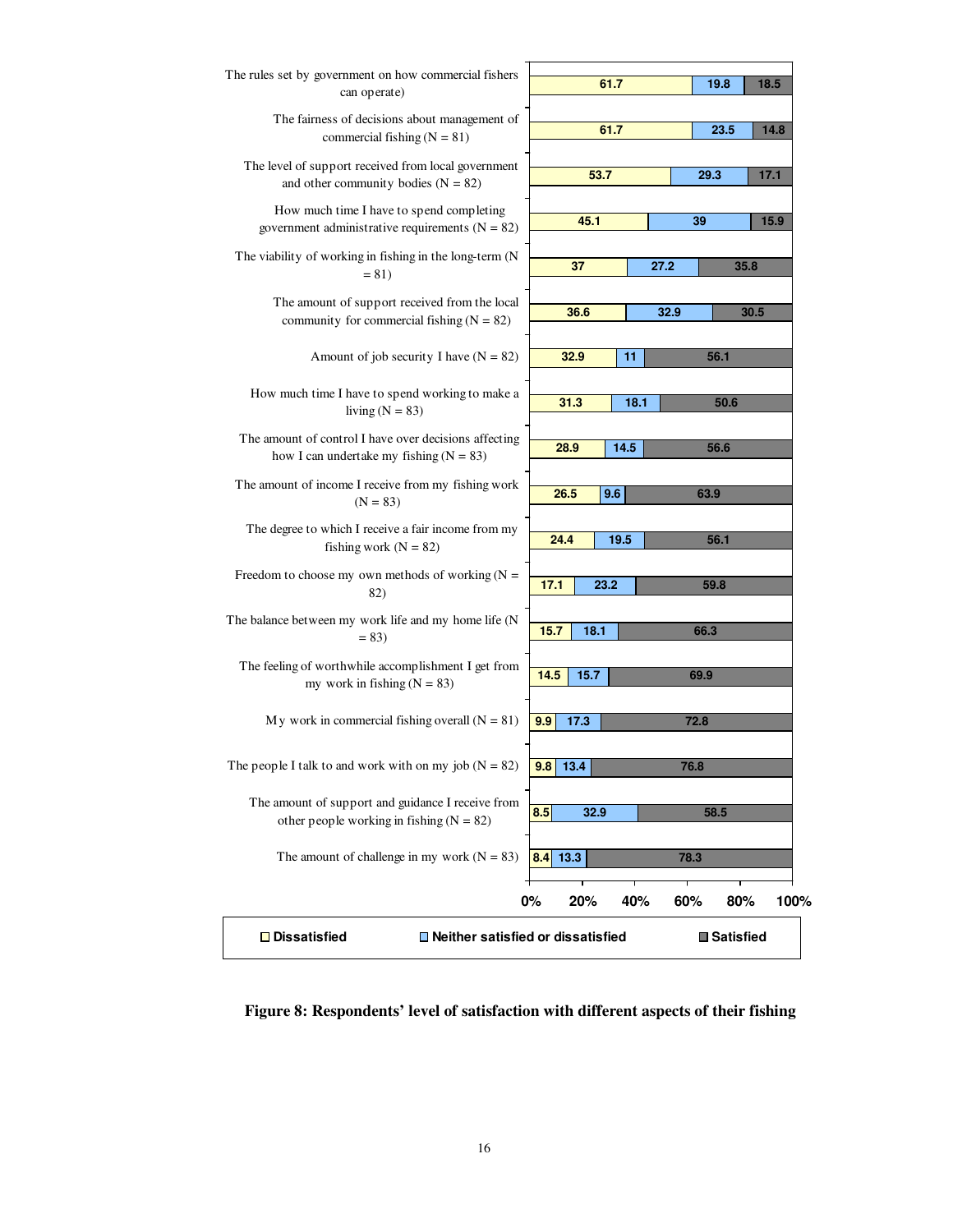## **Health issues and work risks**

## **Health problems experienced**

Respondents were asked to identify whether they had experienced any health problems related to their work over the past year and, if they had, to describe the problems. Of 77 respondents, 36.4% had experienced a health problem related to their work in the past year, while 63.6% indicated they had not experienced health problems related to their work.

Of those who had experienced health problems, the most common problems reported were:

- Back problems (13 respondents);
- Joint, ligament and muscle injuries including arthritis (7 respondents);
- Diving related problems for abalone divers (3 respondents);
- High blood pressure (2 respondents); and
- A range of other health problems (8 respondents).

In their description of health problems two respondents stated that their health problems related to injuries sustained some years ago in their fishing work, and one commented that the introduction of better equipment such as hydraulic winders had reduced the incidence of injuries such as the one that had led to ongoing health problems for him.

There was a significant difference in the proportion of fishing business owners and managers, crew members, and co-operative employees reporting they had experienced health problems  $(p = 0.001)$ . The differences are shown in Figure 9. Very few co-operative employees reported experiencing health problems, while fishing business owners and managers were most likely to report experiencing health problems related to their work.



## **Figure 9: Proportion of respondents experiencing health problems related to their fishing work during 2004**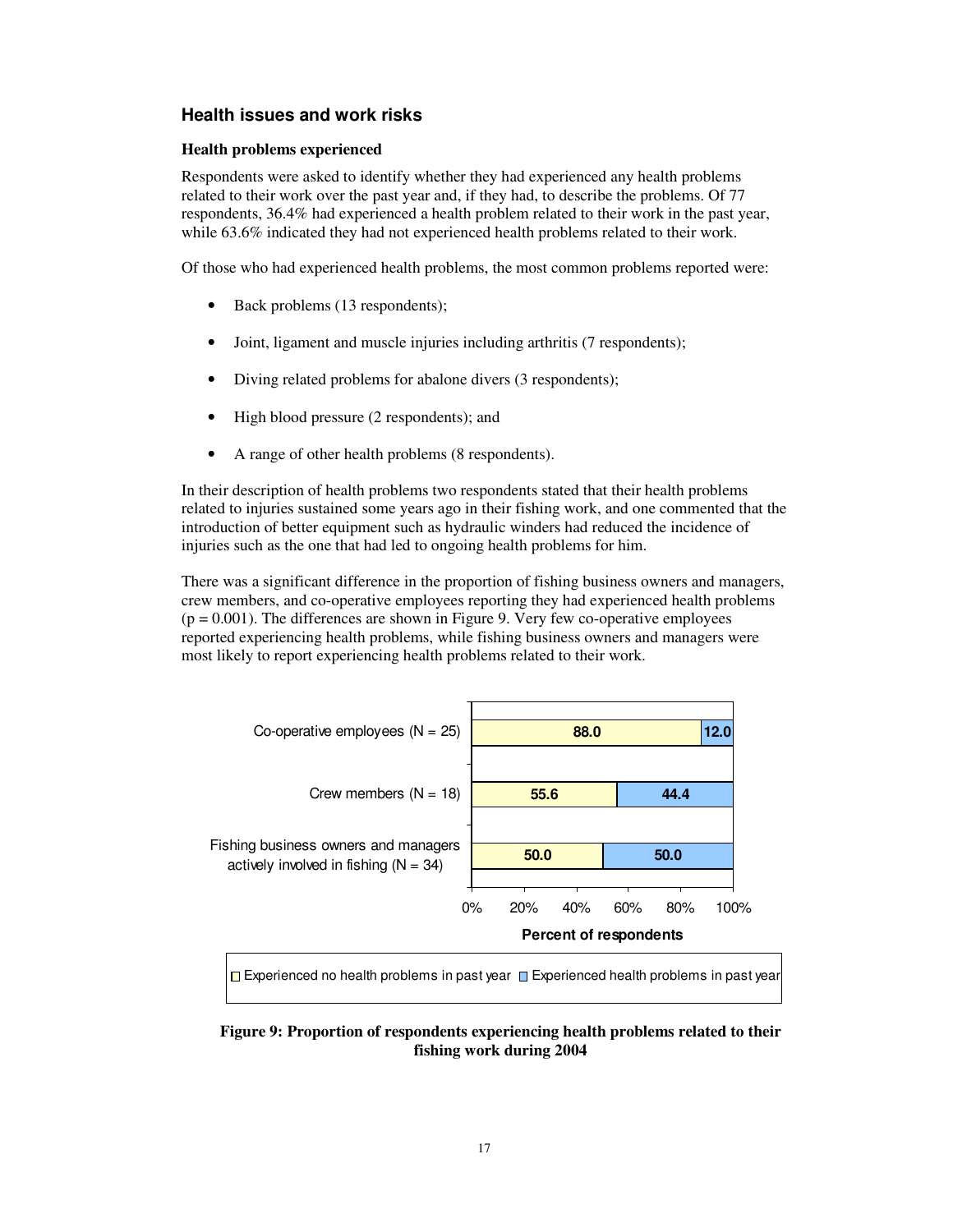Those who reported experiencing health problems related to their fishing work were significantly more likely to:

- Have low levels of satisfaction with their overall finances ( $p = 0.027$ ); and
- To report that their fishing work involved high or very high risk ( $p = 0.034$ ).

#### **Health risks in fishing**

Respondents were asked to identify the level of risk posed by a range of aspects of fishing work. Responses are shown in Figure 10. The highest rated risk was the general physical conditions involved in fishing work. The next highest rated risk was stress, followed by fishing work overall, weather conditions and number of hours worked. The lower rated risks tended to be more specific, with the higher rated risks tending to be broader, 'catch-all' categories.



**Figure 10: Respondents' ratings of the different risks involved in their fishing work**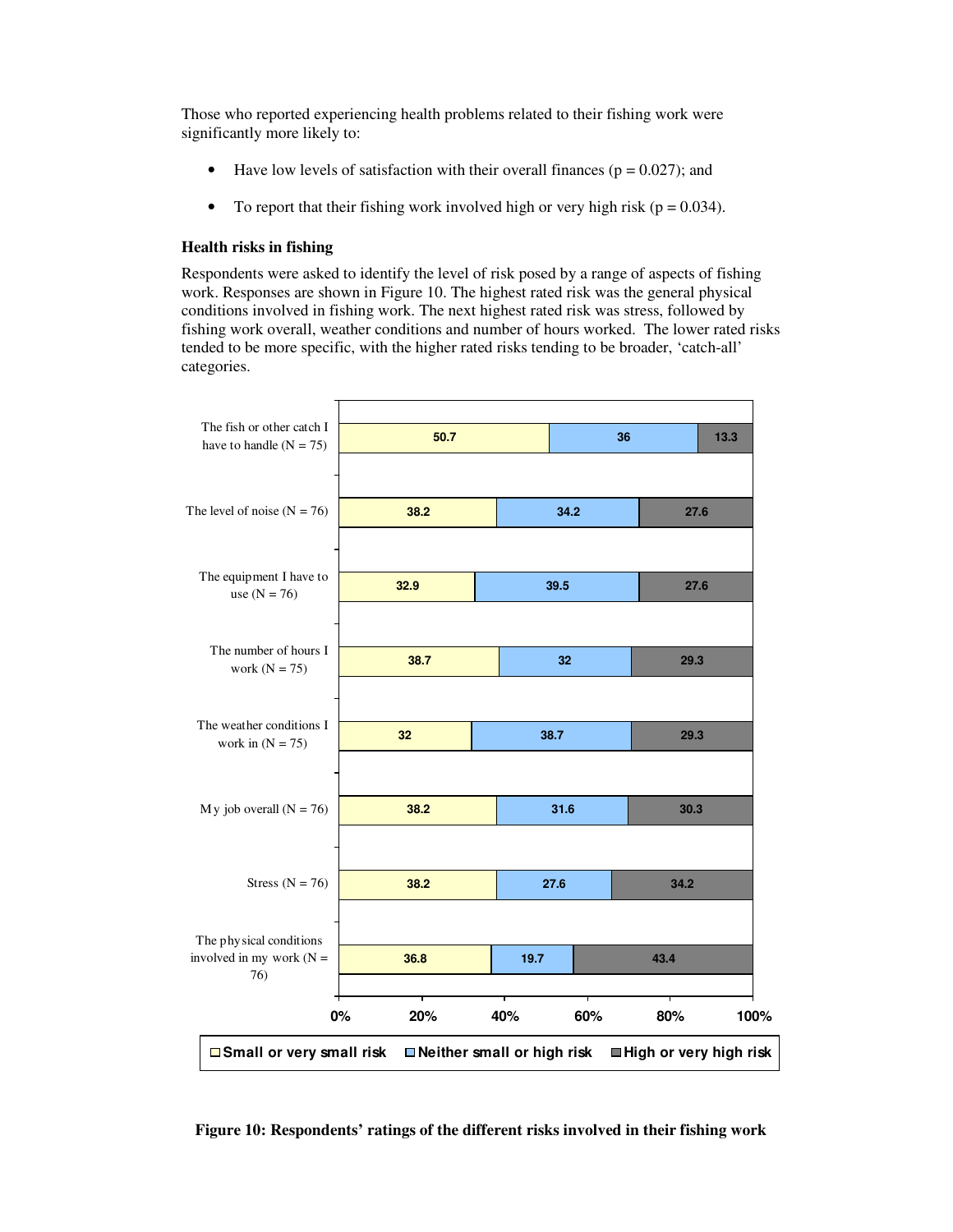Perhaps the most striking aspect of the responses was the variability of the rating of risk, which can be seen from Figure 10. Individual fishers had very different perceptions of the risk presented by the various aspects of their fishing work. There may be a number of explanations for this, including variance in the risk of different fishing methods used, and differences in level of risk taken by different fishers due to different pressures to achieve business returns. This is suggested in the relationship between financial dissatisfaction and health problems, suggesting that those under financial stress may expose themselves to more risks and thus experience more health problems. Further work would be required to better understand the variance in risk perception.

Interestingly, perceptions of risk were significantly higher for those fishers who reported they had learned their fishing skills primarily from other fishers, than for those who reported being self taught or taught by family members ( $p = 0.017$ ). This can be seen in Figure 11. Note that this only applied to those working in fishing and not those involved in seafood processing, as co-operative employees were not asked how the methods through which they had developed their work skills. This pattern of response cannot be explained without further exploration of the relationship between how skills are learned and perceptions of risks involved in fishing work.



**Figure 11: Risk perceptions by primary methods of skills development**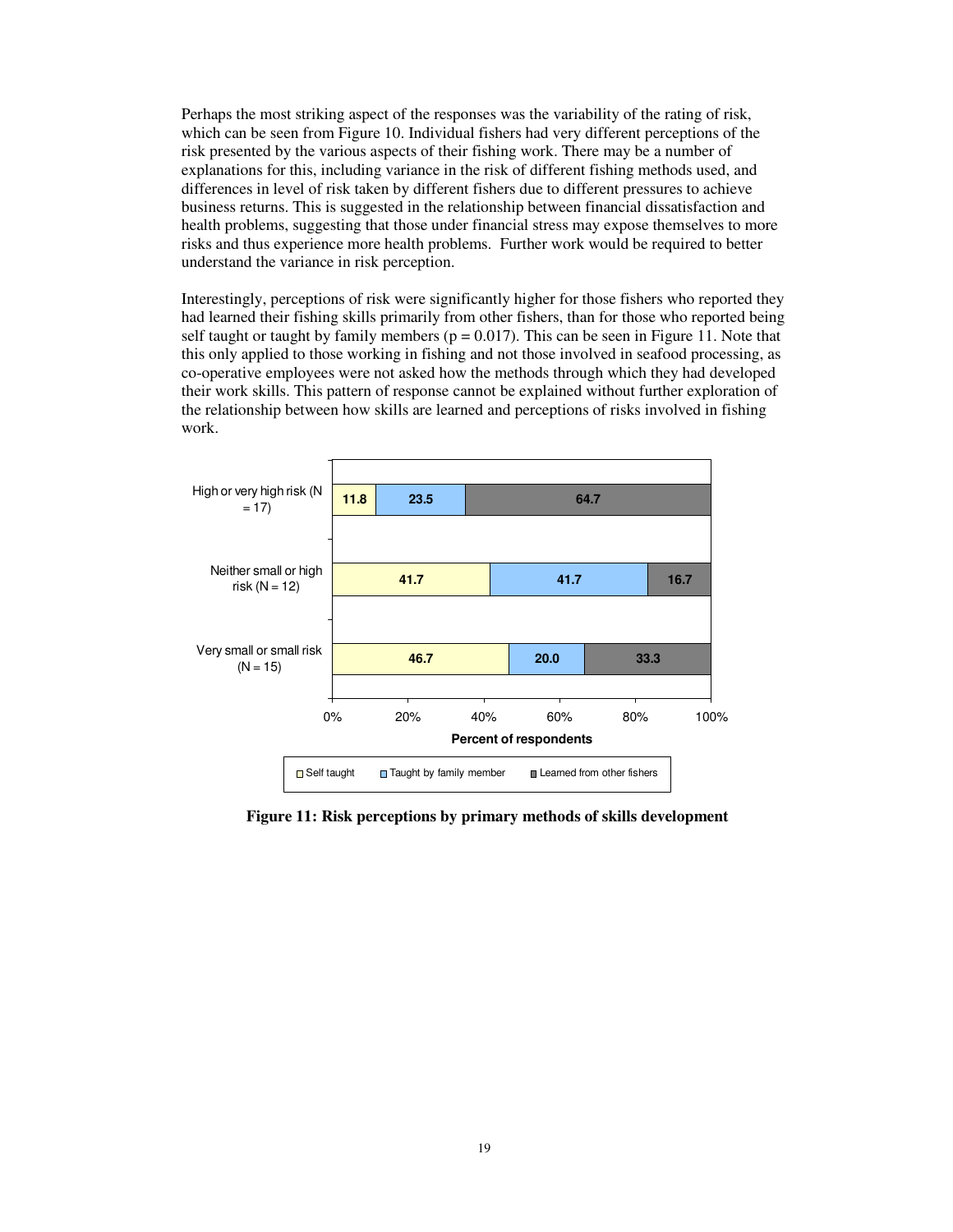## **Social capital**

Social capital represents the networks and shared interactions that individuals can use for a range of purposes, including gaining new knowledge, interacting socially and receiving various types of support – emotional, physical and otherwise.

For this study, three dimensions of social capital were examined:

- Interactions with others in the fishing community;
- Interactions in the local community; and
- Links to the broader community.

The inclusion of work-related networks as a vital part of social networks is a shift in the examination of social capital which usually excludes work-related networks. Fishers indicated that an important part of their social lives often comes from informal and formal interaction with other fishers, and so it was important to include this as a dimension of social capital.

## **Fishing community**

Several aspects of the formal and informal networks existing in the fishing community were examined, including the proportion of friends and family working in fishing, and membership of fishing representative groups.

Figure 12 shows the number of friends and family of respondents who worked in fishing. Despite common perceptions that fishing work tended to be undertaken by several generations of the same family, only 33.7% of respondents reported having few to most of



**Figure 12: Proportion of family and friends working in fishing**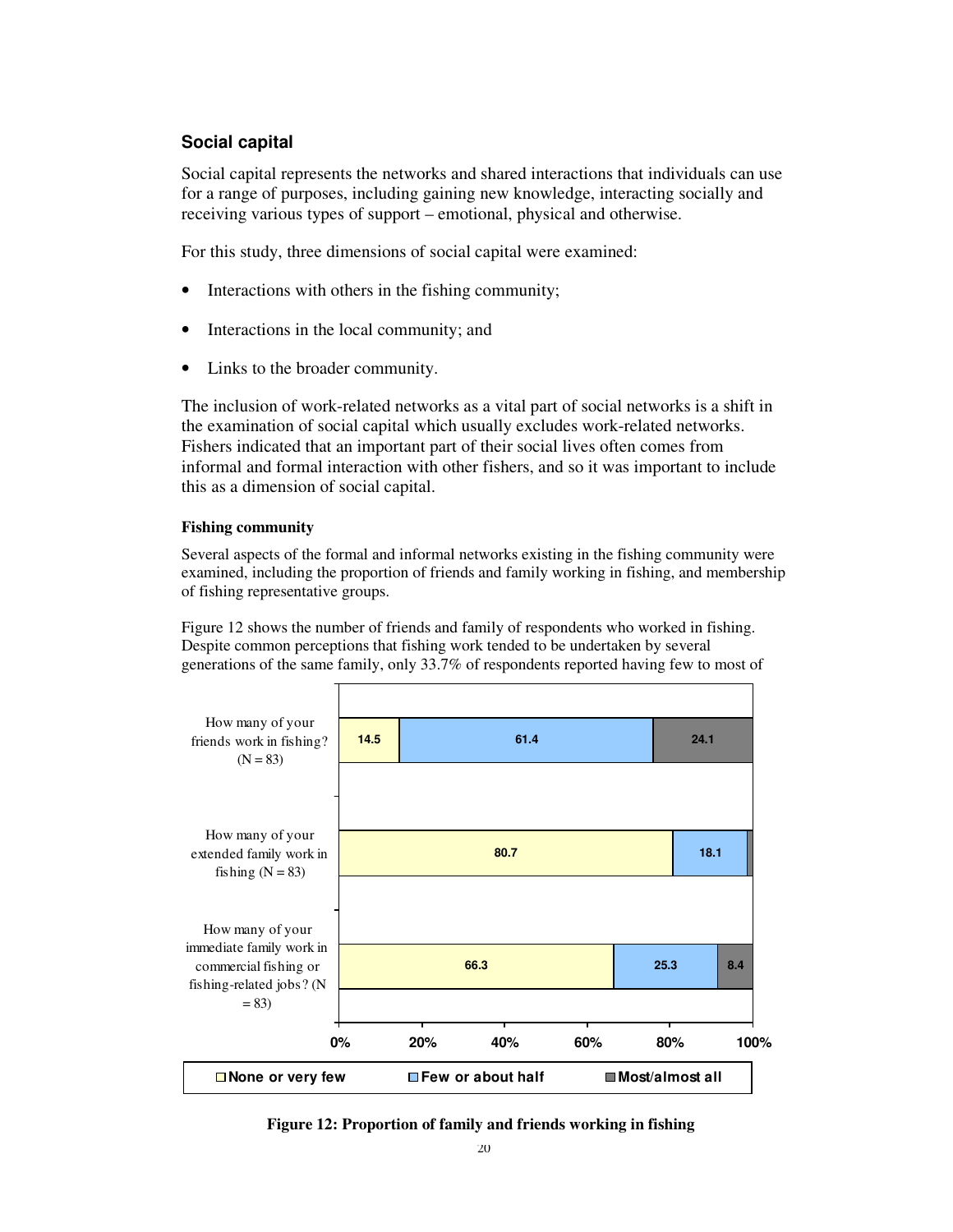their immediate family currently working in fishing, while 19.3% reporting having few to most of their extended family working in fishing. This compared to 85.5% who reported that between 'few' and 'almost all' of their friends worked in fishing.

Fishing business owners and managers were significantly ( $p<0.001$ ) more likely to report having some family members working in fishing than crew members or co-operative employees, as can be seen in Figure 13. Even so, almost half of fishing business owners and managers indicated none or very few of their family currently work in the fishing sector.



## **Figure 13: Proportion of business owners and managers, crew members and cooperative employees reporting family involvement in fishing**

This indicates that the social networks in fishing are highly dependent on friendships, as well as on family links. For at least one-third of respondents, the family ties form a strong part of their fishing social network.

## *Membership of fishing representative groups 4*

All fishing business owners and managers who received surveys were members of either of the two co-operatives<sup>5</sup> through whom surveys were distributed or members of the Eastern Zone Abalone Industry Association<sup>6</sup>.

Only two crew members and one co-operative employee reported membership of any fishing group, with the all of the other reported members being fishing business owners and managers.

<sup>&</sup>lt;sup>4</sup> Fishing representative groups are defined as advocacy groups that represented fishers to the broader community. This definition included the Eastern Zone Abalone Industry Association but excluded fishing co-operatives.

 $5^{\circ}$  Co-operatives are not included in the definition of fishing representative groups.

<sup>&</sup>lt;sup>6</sup> The Eastern Zone Abalone Industry Association is included in the definition of fishing representative groups.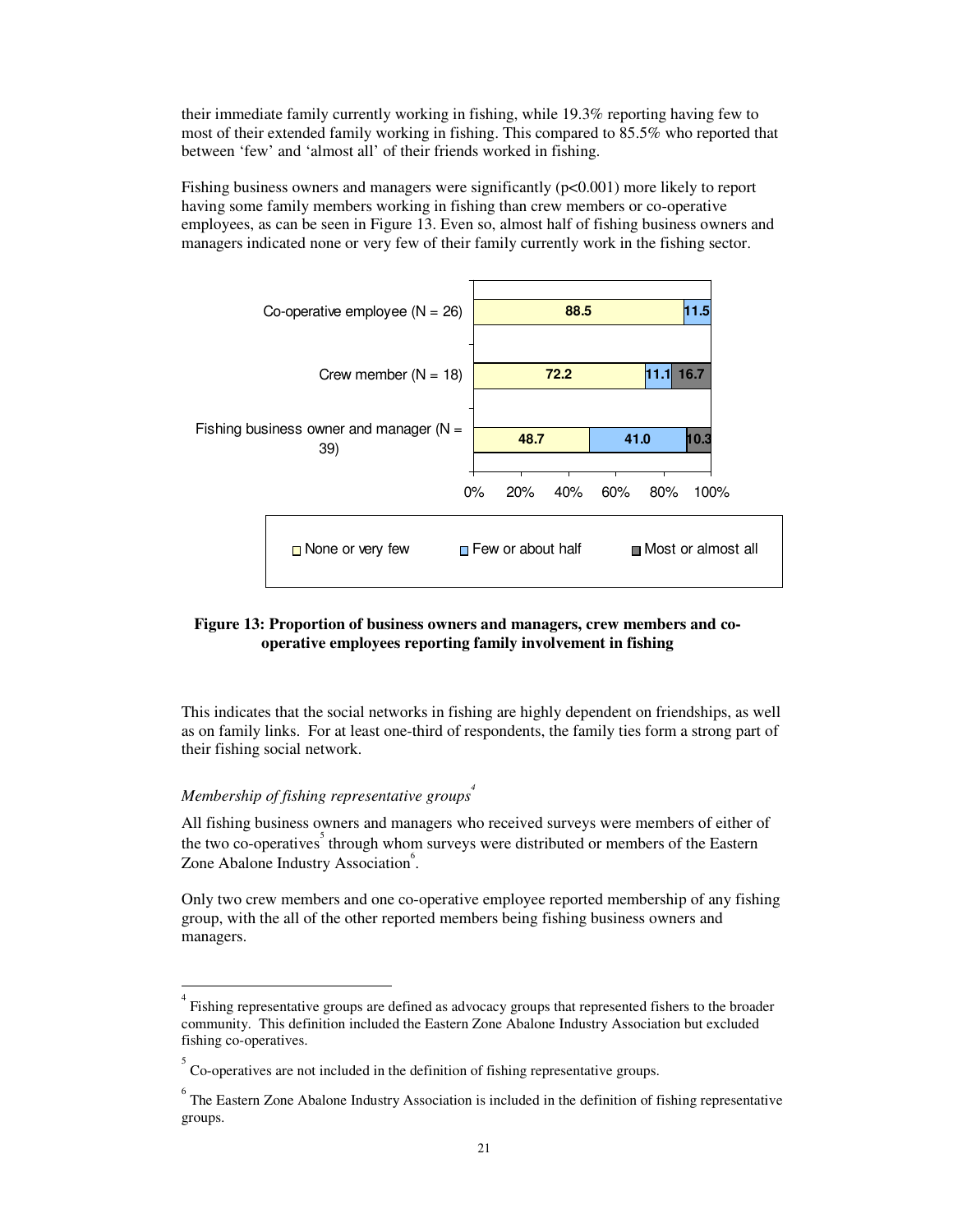21% of respondents reported membership of groups other than the Eastern Zone Abalone Industry Association. Three or more respondents reported membership of included:

- the East Gippsland Estuarine Fisherman's Association;
- the co-management council;
- the Lakes Entrance Danish Seine Unit Trust;
- anglers clubs; and
- Seafood Industry Victoria.

In addition, between one and two respondents reported membership of seven other groups, not named here.

Part-time fishers were significantly less likely to be members of fishing groups than full-time fishers ( $p = 0.031$ ).

Younger respondents were significantly less likely to be members of fishing groups than older respondents ( $p = 0.001$ ). This is related to the majority of younger respondents being crew members or co-operative employees, with these groups having very low reported membership of groups.

Respondents who were members of one or more groups reporting attending an average of five meetings per fishing group they belonged to in the year prior to completing the survey, although a substantial number (22%) reported attending no meetings.

The low membership of fishing groups by crew members, co-operative employees and parttime workers means that there are few opportunities for these participants in the fishery to share experiences and skills through formal networks.

#### **Local community**

The majority of respondents lived in either Lakes Entrance (39 respondents) or Mallacoota (31). Another six respondents lived near these towns. Eight respondents – mostly crew members or abalone business owners/managers - lived in other areas.

Respondents had very positive perceptions of their local communities. A total of 85.6% of respondents felt their local community was an 'excellent' or 'good' place to live, while 54.2% of respondents reported feeling strong or very strong attachment to their local community, and 31.3% some attachment.

Respondents had lived in their local area for between one and 55 years, with an average of 24.3 years. The majority (84.3% of respondents) expected to still be living in the same place in five years time.

Slightly more than half (50.6%) of all respondents reported they were the first generation to have lived in their current local community, while 49.4% reported more than one generation of their family had lived in the local community.

There was a significant difference in the proportions of owners and managers, crew members, and co-operative employees who had lived for more than one generation in their local community ( $p<0.001$ ). Fishing business owners and managers were more likely to have lived in their local area for more than one generation, as can be seen in Figure 14, while co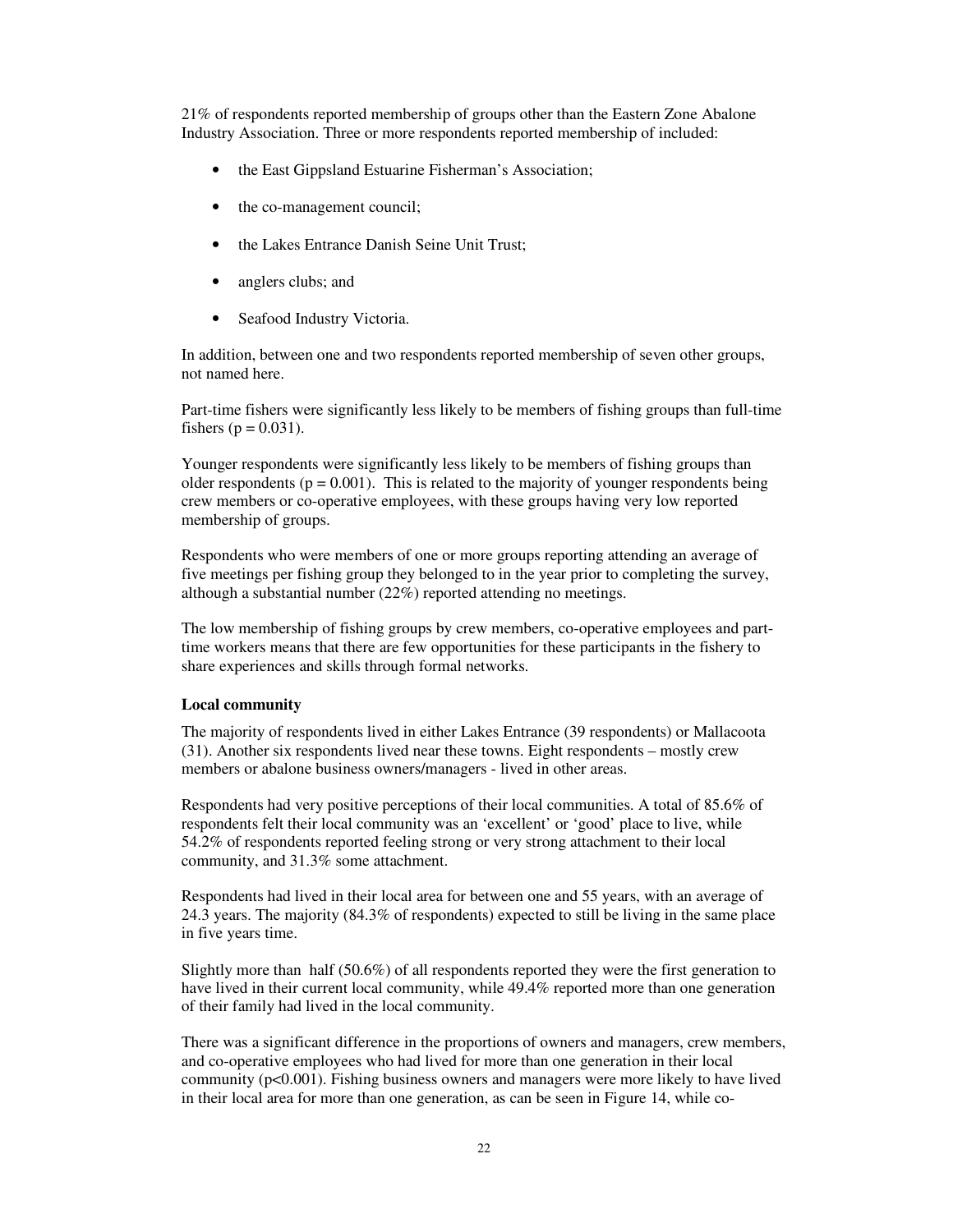operative employees were least likely to have lived in the local community for more than one generation.



## **Figure 14: Generations of family living in local community reported by different respondents**

Those who worked in abalone businesses were significantly less likely to have lived in their local community for more than one generation compared to other fishers<sup>7</sup> ( $p<0.001$ ). Only 46.2% of those involved in abalone businesses (including business owners/managers and crew members) had lived in their local community for more than one generation, compared to 72.4% of other fishers.

Those who reported intergenerational involvement of their family in fishing were significantly more likely to have lived in their local area for more than one generation (p<0.001). Similarly, those with higher numbers of immediate family members working in fishing were significantly more likely to have lived in their local area for more than one generation than those who had very few or no family members working in fishing ( $p<0.001$ ).

### *Perceptions of and attachment to local community*

As stated above, most respondents rated their local community highly as a place to live, and felt a strong or very strong attachment to their local area. There was a strong relationship between how respondents rated their local community (as excellent, good, fair or poor) and their feelings of attachment to their local community (very strong to no attachment), as can be seen from Figure 15. The relationship was significant at the p<0.001 level.

 $\sigma$  Note that this analysis did not define co-operative employees as fishers.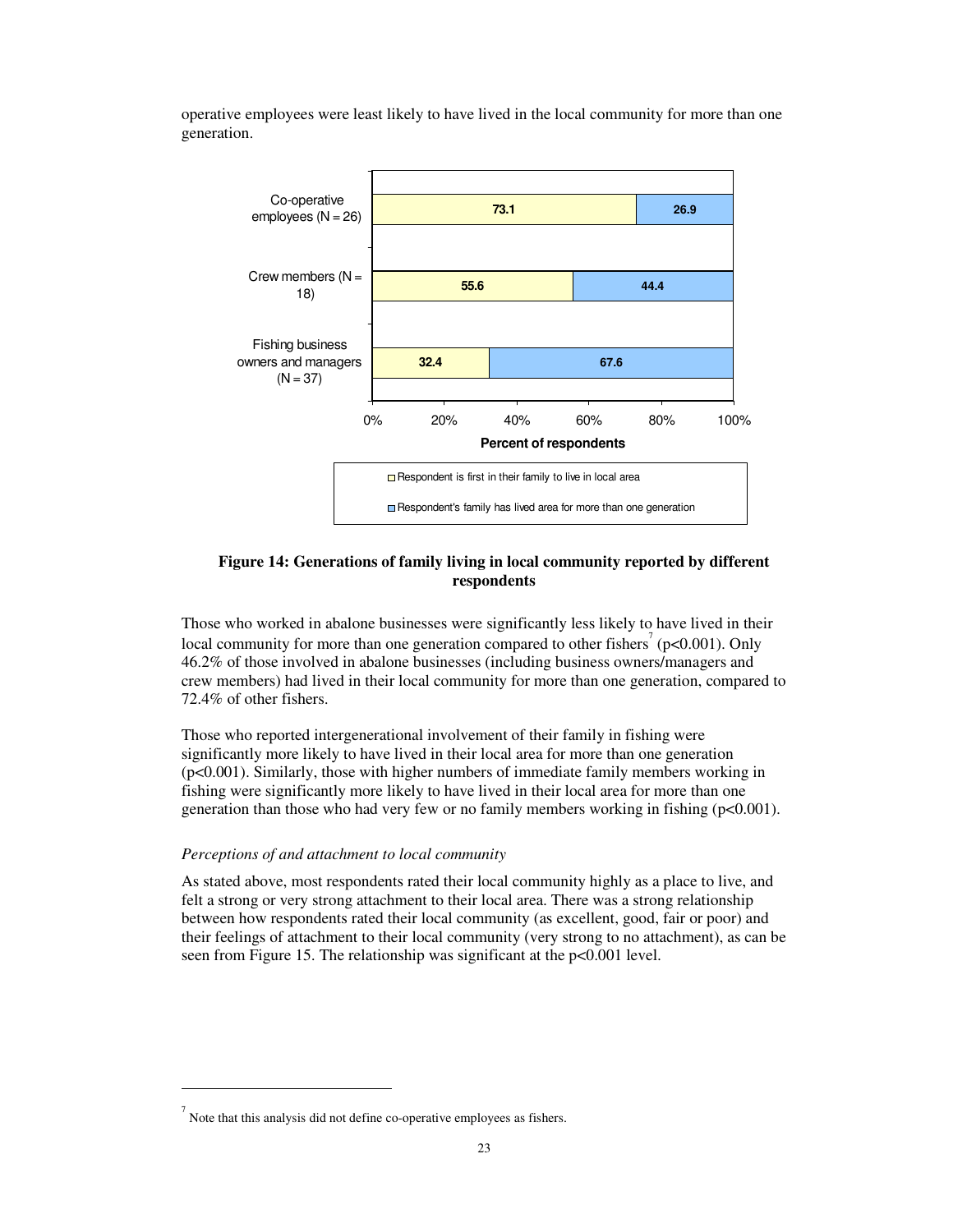



#### *Access to services*

Respondents reported accessing most services locally. Lakes Entrance residents reported accessing hospitals and universities outside the town, and sometimes used banks, high schools and dentists outside the area. Mallacoota residents reported accessing a large number of services outside their local area, reflecting a smaller number of services available locally. However, key services were still accessed within the local area.

#### *Membership of community groups*

Of the respondents, 61.4% belonged to at least one community group, while 38.6% were not members of any.

Figure 16 shows the types of community groups respondents were members of.



**Type of community group**

**Figure 16: Memberships of community groups reported by survey respondents**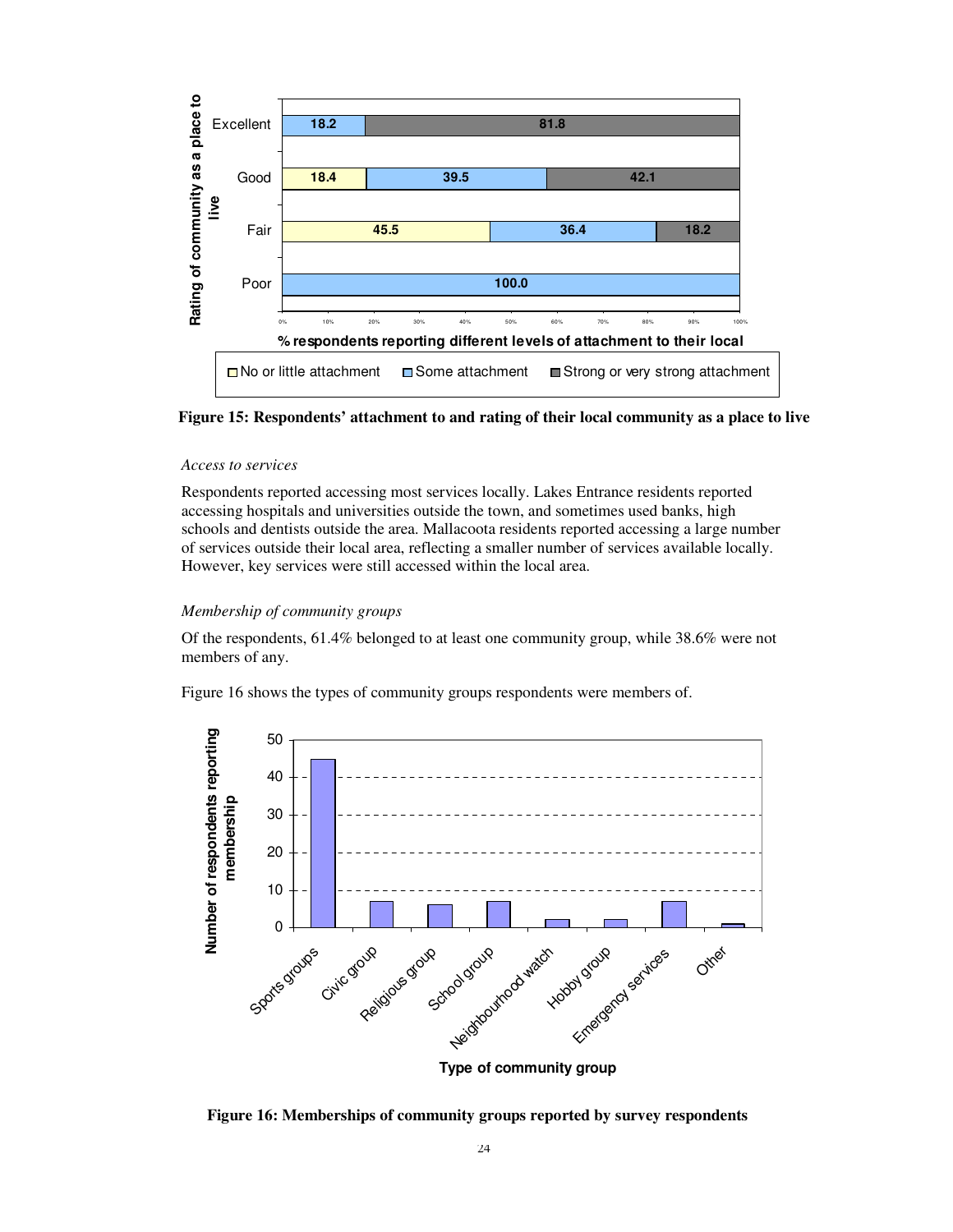Respondents were most likely to report membership of sporting groups, with 53.6% of respondents reporting membership of this type of group. There was a spread of membership of other types of groups such as civic, religious, cultural, school, and emergency services groups.

Respondents were asked if their work in fishing had increased or decreased their ability to take part in social and community activities. Of the 67 respondents who answered this question, 77.6% reported that their work in fishing had decreased their ability to take part, while 19.4% reported it had increased opportunities. Two respondents wrote on the survey that their fishing work had no impact (this was not provided as a tick box option on the survey).

Fishing business owners and managers were more likely to report membership of one or more community groups than co-operative employees, while crew members were least likely to report membership, as can be seen in Figure 17. The difference was significant ( $p = 0.050$ ). Respondents who were members of one or more community groups were also significantly older on average than those who were not members ( $p = 0.027$ ).



## **Figure 17: Proportion of different types of respondents reporting membership of one or more community groups**

Respondents who were members of one or more community groups were significantly more likely to report a high or very high level of attachment to their local community than respondents who were not members ( $p = 0.013$ ).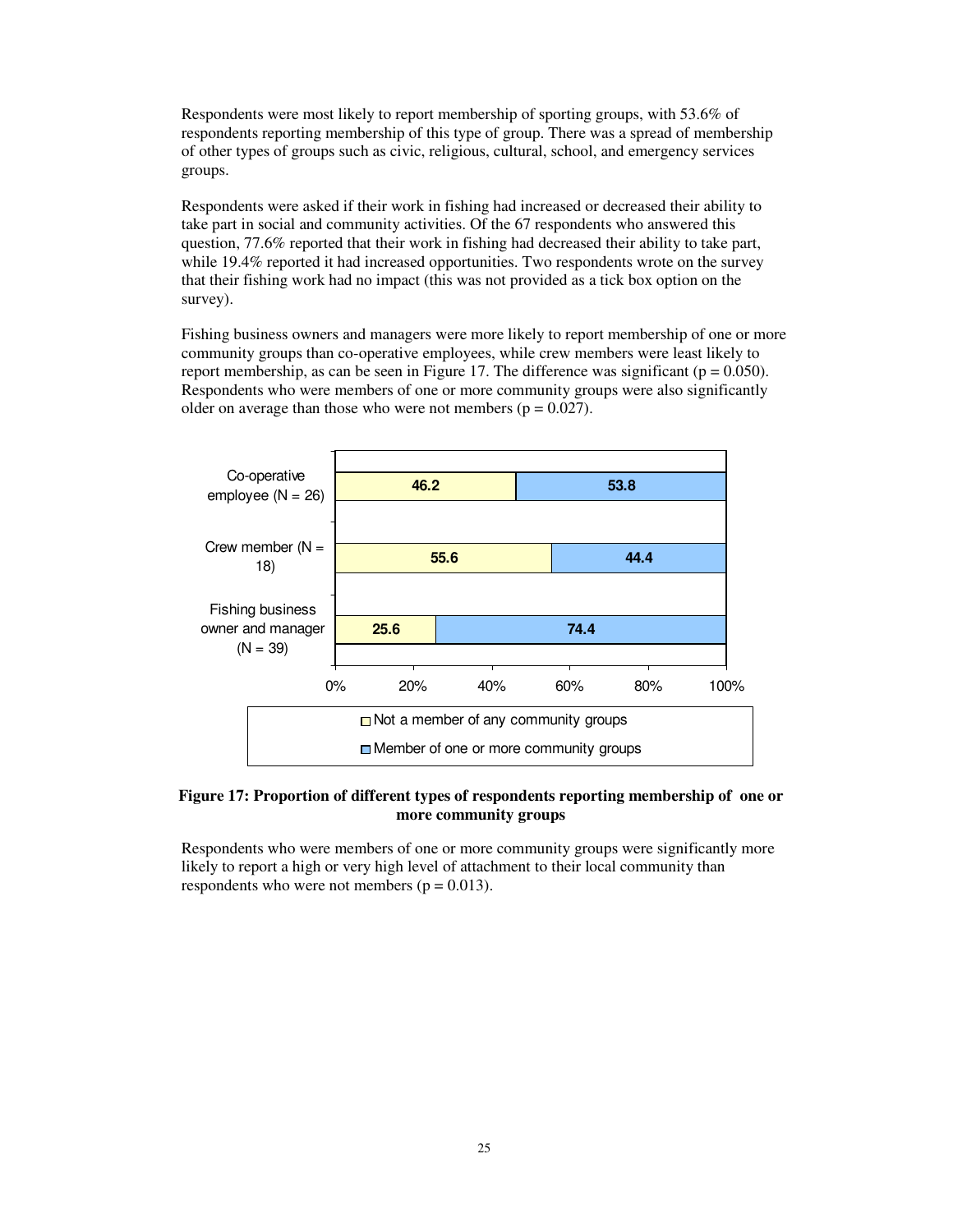#### **Broader community**

When asked how they believed their local community and the broader Victorian community perceived commercial fishers, a variety of responses were given. Respondents were almost equally divided as to whether the local community perceived fishers positively or negatively. However, more (48.2%) believed the Victorian community perceived commercial fishers negatively than believed there was a positive perception (15.7%), as shown in Figure 18.



### **Figure 18: Beliefs reported by respondents about community perceptions of fishing**

Those working in abalone businesses were additionally asked how they believed abalone fishers were perceived by local and State communities. Here a slightly different pattern was found, with more believing negative perceptions existed in the local community than in the State-wide population in general.

There was a high degree of correlation in beliefs about how fishers were perceived by the local and the general community. Respondents who believed fishers were perceived negatively locally were significantly more likely also to believe fishers were perceived negatively by the broader Victorian community ( $p<0.001$ ).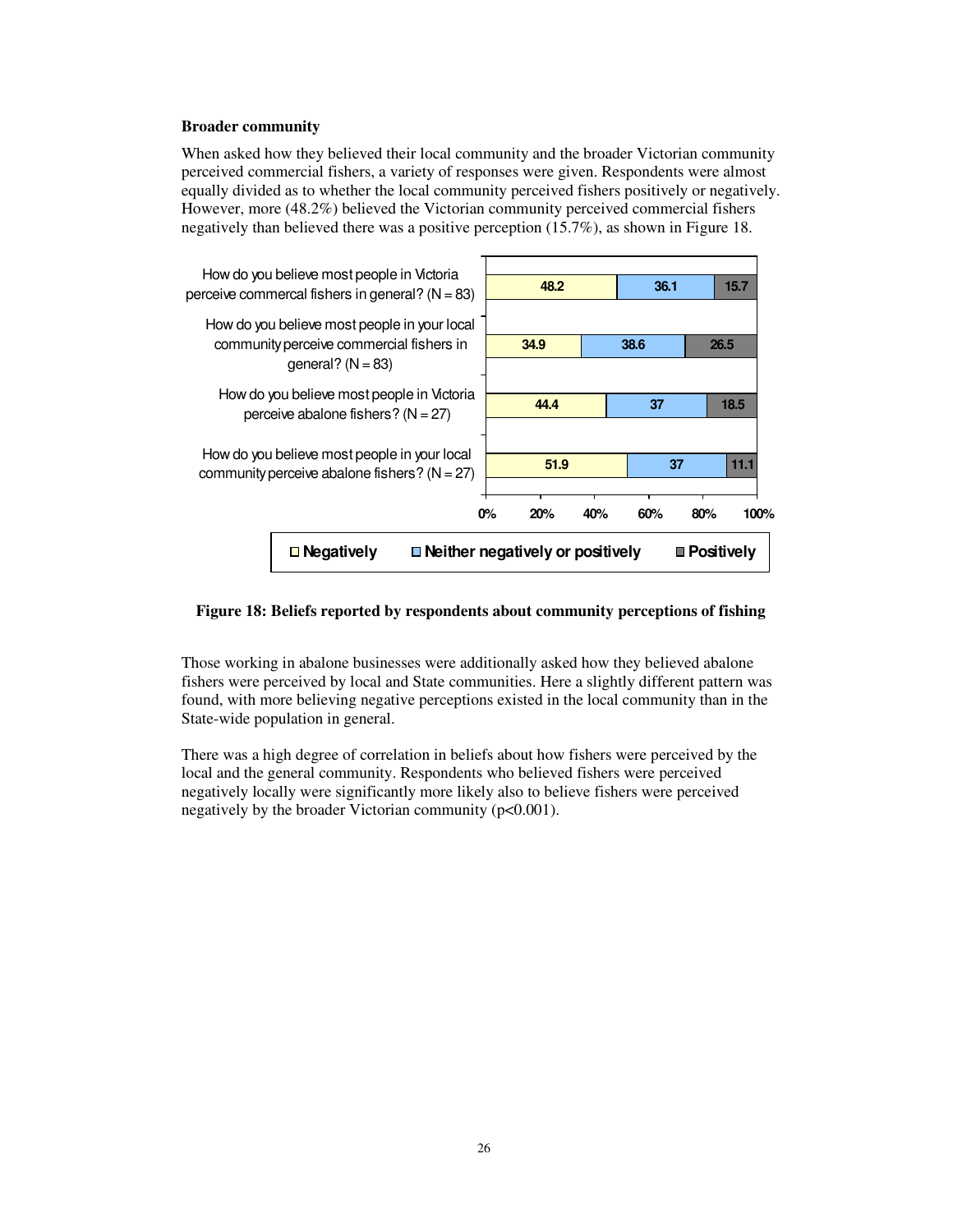#### **Household income and spending patterns**

Respondents were asked about their household income and spending patterns.

On average, 85.3% of household income was derived from fishing activities. Three-quarters of respondents reported that their fishing income contributed over 63% of their household income. The proportion of household income derived from fishing ranged from 20% up to 100%.

Figure 19 shows the proportion of household spending occurring within and outside East Gippsland. The majority of respondents undertook most of their spending locally. Mallacoota residents were more likely to report spending outside East Gippsland, most likely a result of being located close to the Shire boundary.



## **Figure 19: Usual location of household spending as reported by respondents**

There was considerable variability in the amount reported spent by different households, indicating high variability in purchasing power across different households. Figure 20 shows the average household spending reported by fishing business owners and managers, crew members and co-operative employees. A clear difference can be seen between these three groups in the amount of reported spending on many items, with fishing business owners and managers generally reporting higher spending than the other two groups, although crew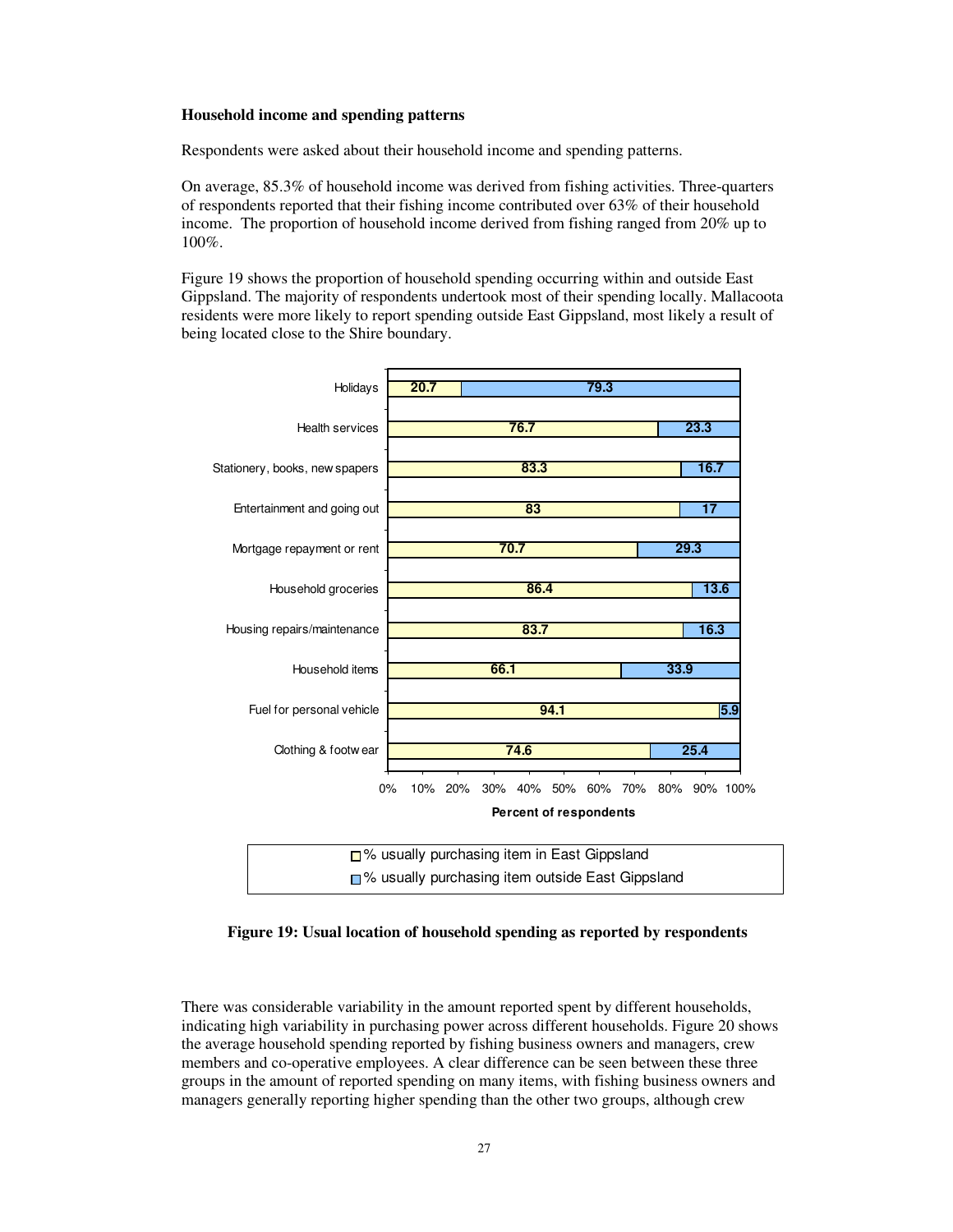members and co-operative employees reported spending similar amounts to fishing business owners and managers on repaying mortgages or rent. Housing costs was the only area where co-operative employees reported spending more than other groups.



**Figure 20: Spending on household items by different groups of respondents**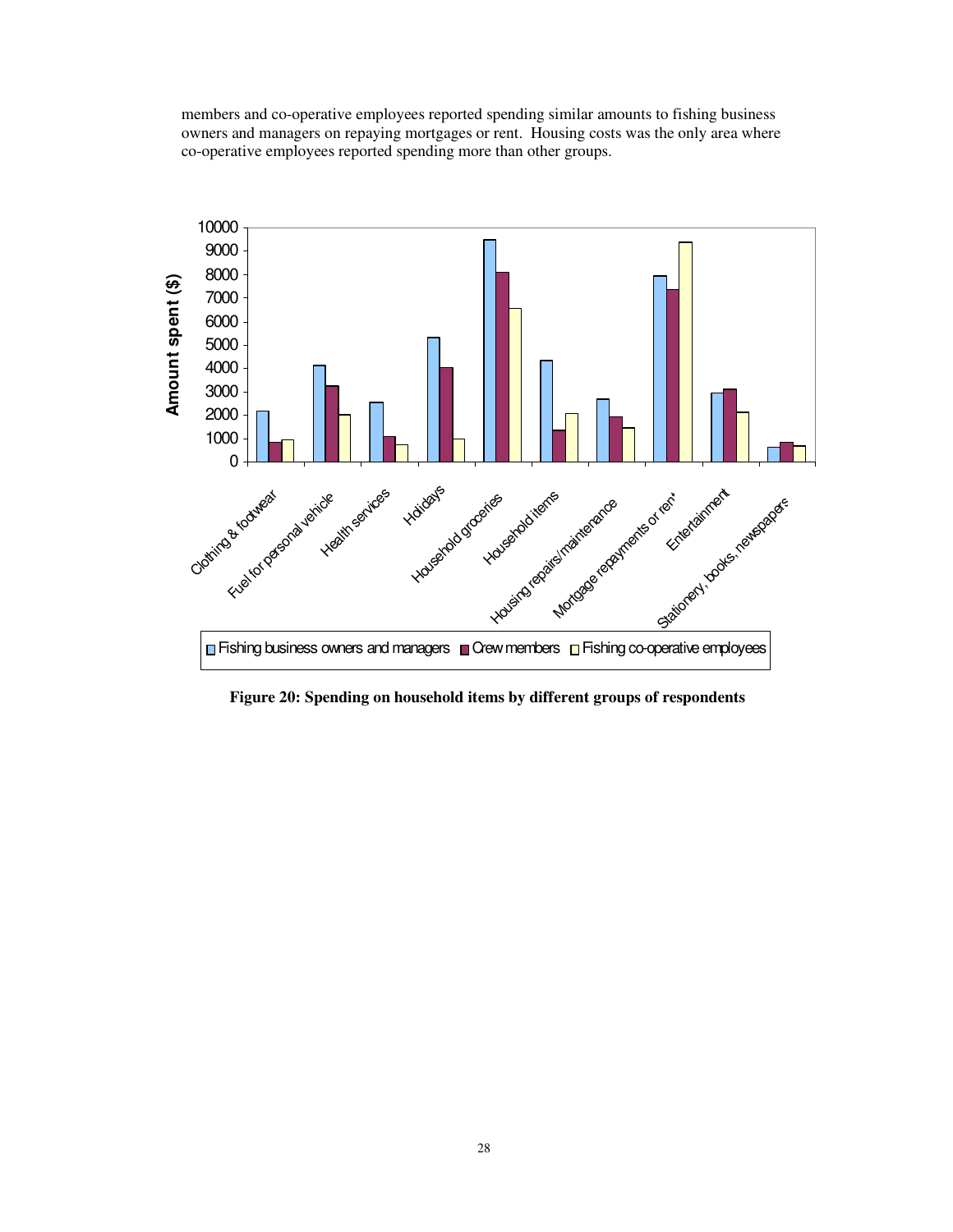## **History of involvement in and dependence on the fishing sector**

The results above provided details of satisfaction with life and work, and access to different forms of social capital, for those involved in the fishing sector in East Gippsland.

This section focuses on profiling the social history and characteristics of the fishing work undertaken by those working in the sector, and key differences in the social characteristics of those involved in different parts of the sector.

#### **Years worked in fishing**

Respondents had worked in fishing for an average of 17.6 years. Fishing business owners and managers had the longest average association (24.2 years), while crew members had worked an average of 14 years and co-operative employees 9.7 years.

#### **Family involvement in fishing**

When asked how many generations of their family had worked in fishing, 55% reported being the first generation to have worked in commercial fishing, while 40% reported two to three generations of fishing in their family and 5% four or more.

Fishing business owners and managers were significantly more likely than crew members or co-operative employees to have worked in fishing for more than one generation ( $p<0.001$ ), as can be seen in Figure 21. Abalone fishers (including business owners/managers and crew members) were less likely to reported intergenerational involvement in fishing than other fishers  $(p<0.001)$ .



**Figure 21: Family history of involvement in fishing**

Unsurprisingly, those who reported intergenerational involvement of their family in fishing were significantly more likely to report that 'about half' or 'most to all' of their immediate and extended family worked in fishing  $(p = 0.012$  and 0.002 respectively).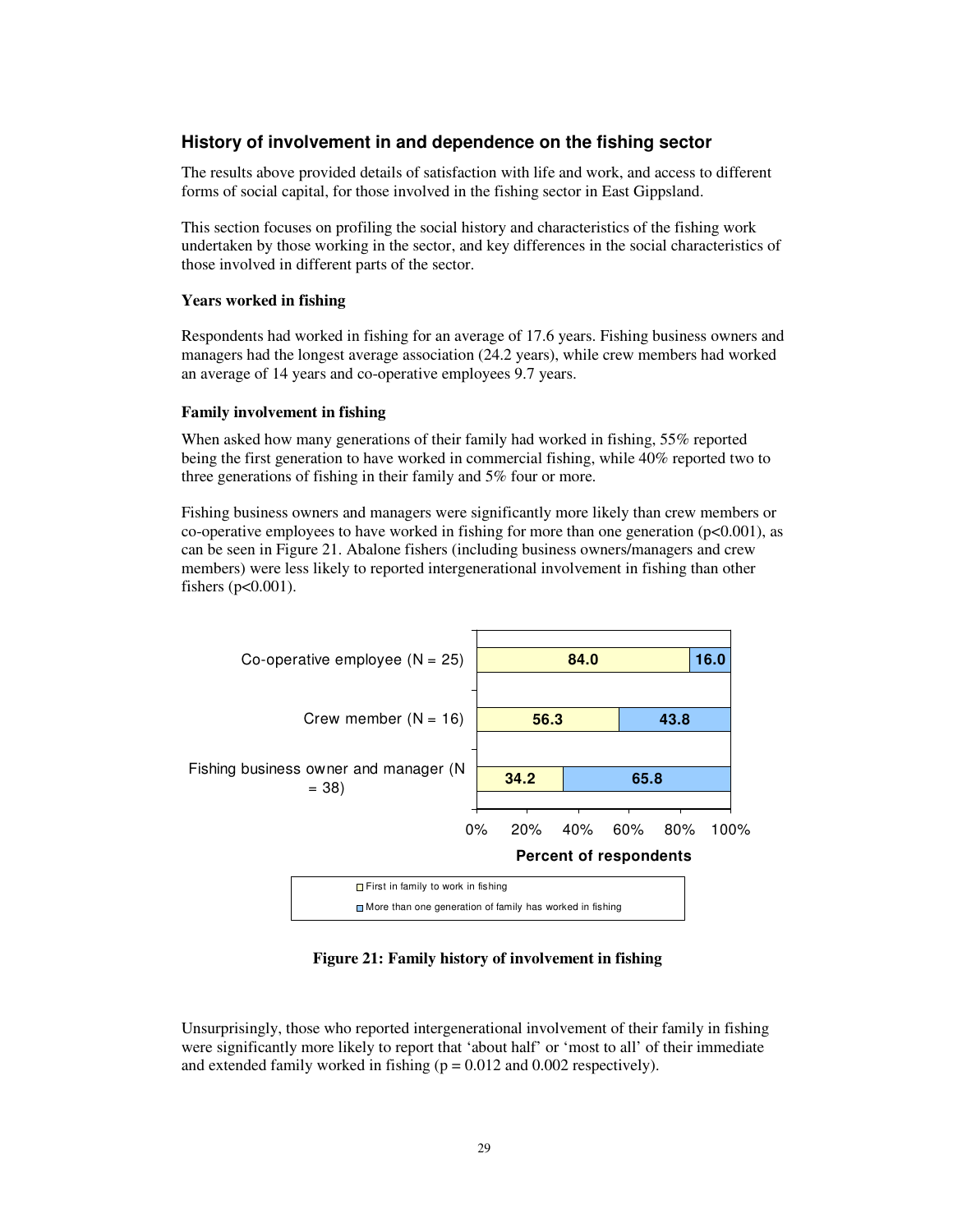#### **Skills development**

Crew members and fishing business owners and managers were asked how they had learned their commercial fishing skills (co-operative employees were not asked this question). This question therefore related to fishing skills rather than business skills.

Responses are shown in Figure 22. Note that respondents could indicate more than one method of learning their skills.

The most common way fishing skills were acquired was through learning from other fishers, and learning from practical experience. The next most common was working in a fishing business not run by a family member, followed by being taught by a family member. Only 12 respondents indicated formal training as a source of attaining fishing skills.



**Figure 22: Methods of learning fishing skills**

When asked which method they had learned most of their skills from:

- 38% stated they had learned most from experience through teaching themselves;
- 38% said they had learned most from other fishers; and
- 24% said they had learned most of their skills from a family member.

There was a significant difference in the ways fishing business owners and managers and crew members reported learning their skills, shown in Figure 23. Fishing business owners were more likely to report learning from family members or through experience than crew members, who were more likely to have primarily learned their fishing skills from other fishers ( $p = 0.028$ ). This indicates that these two groups of workers have learnt their skills in different ways, with crew members less likely to learn their skills from family members than business owners and managers. Further qualitative research would need to be undertaken to better understand these changes.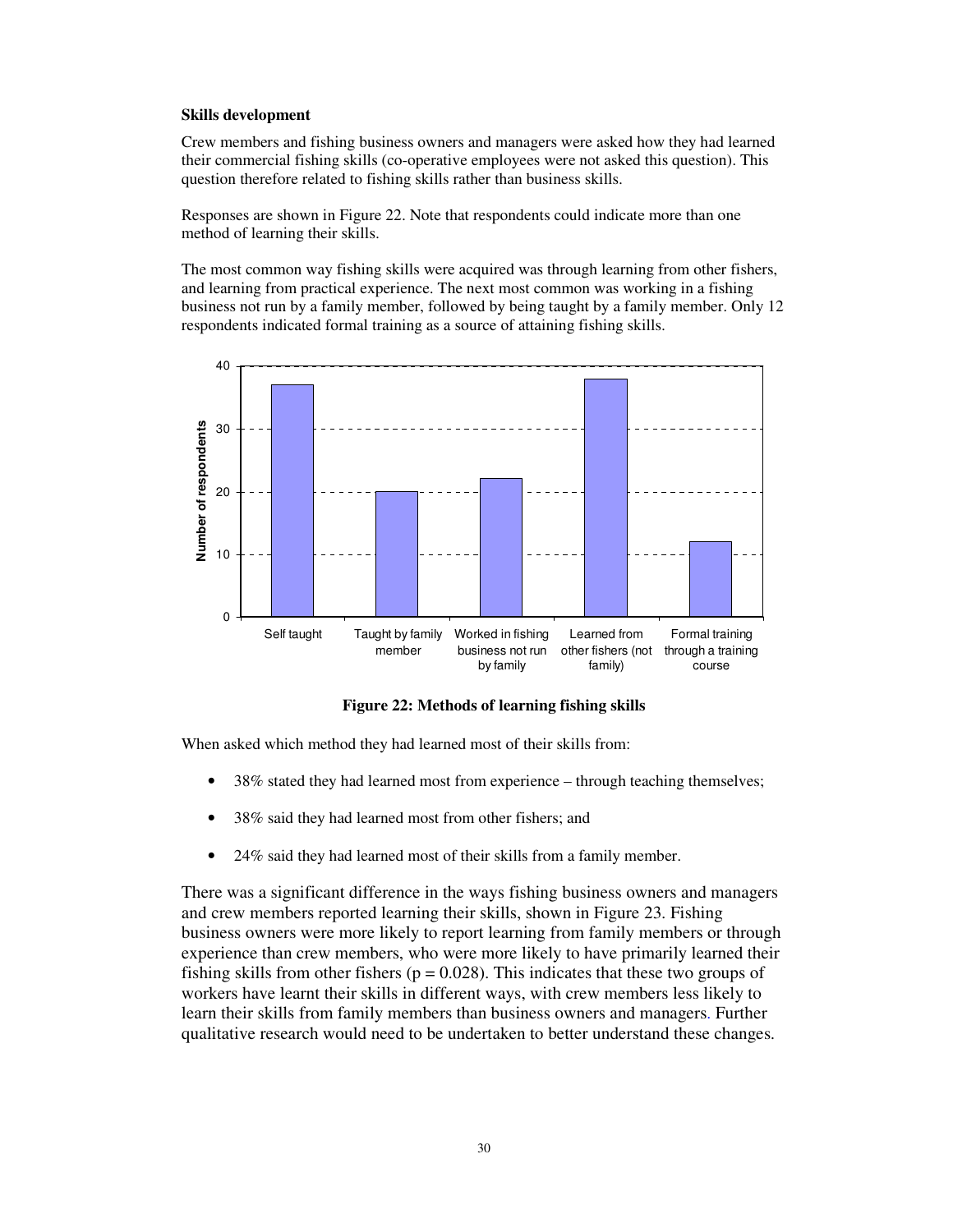

### **Figure 23: Key methods by which different groups of fishers attained their fishing skills**

When primary methods of skills attainment were examined by age group, a slightly different pattern emerged, shown in Figure 24. Younger fishers were significantly more likely to report learning skills from family members or other fishers than older fishers ( $p = 0.001$ ). Older fishers were more likely to report that most of their skills had been developed through self-teaching – i.e. through experience. A similar pattern was found when the method of learning skills was analysed by years worked in fishing, with those who had worked more years significantly more likely to report they had developed their skills through experience than those with fewer years experience in fishing ( $p = 0.003$ ). This may reflect the higher number of years older respondents had spent fishing and the skills learned through these extra years, although further work is needed to explain this result.

As discussed earlier, those who reported learning their skills primarily from other fishers were significantly more likely to report than their fishing work involved high or very high risk (p =  $0.017$ ).

#### **Dependence on fishing**

61.4% of respondents reported that a member of their household had work outside commercial fishing, while 38.6% reported having no members of their household who worked outside commercial fishing. There is obviously variation in the size and structure of households, with respondents self-defining their household. This variation is not considered here, but it is important to note that there were very few one person households amongst respondents.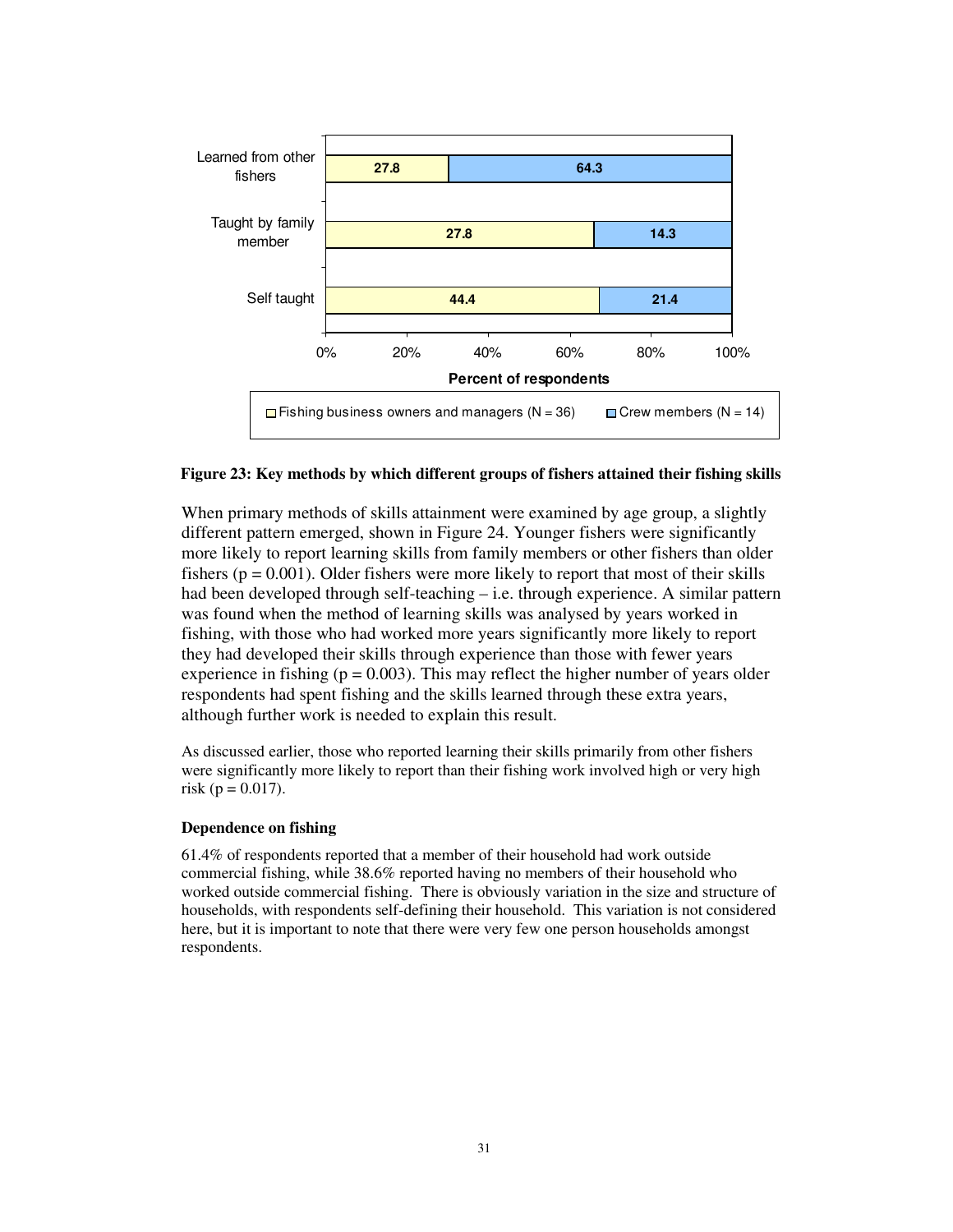

## **Figure 24: Key methods by which respondents of different ages had attained their fishing skills**

71.3% of respondents reported that their fishing work was full-time, and 28.8% that they worked part-time in fishing. Co-operative employees were significantly more likely to work part-time than crew members or fishing business owners/managers ( $p = 0.013$ ).

## **Fishing businesses**

Respondents who owned or managed fishing businesses were asked to provide details of the gross sales, operating costs, and capital value of their fishing business in financial year 2003- 04.

A total of 20 respondents (just over half) provided details of the gross sales of their fishing business in financial year 2003-04. The total gross sales ranged from \$32,000 to over \$1.1 million. The mean of the gross sales reported was \$489,000. Older fishing business owners and managers reported significantly higher gross sales than younger fishing business owners and managers ( $p = 0.027$ ).

A total of 21 respondents provided details of the capital value of their business. The mean capital value across all businesses was \$650,000, while the range of capital value (the different between the smallest and largest reported) was \$7,430,000.

Table 1 compares the average gross sales and capital value for different types of fishers.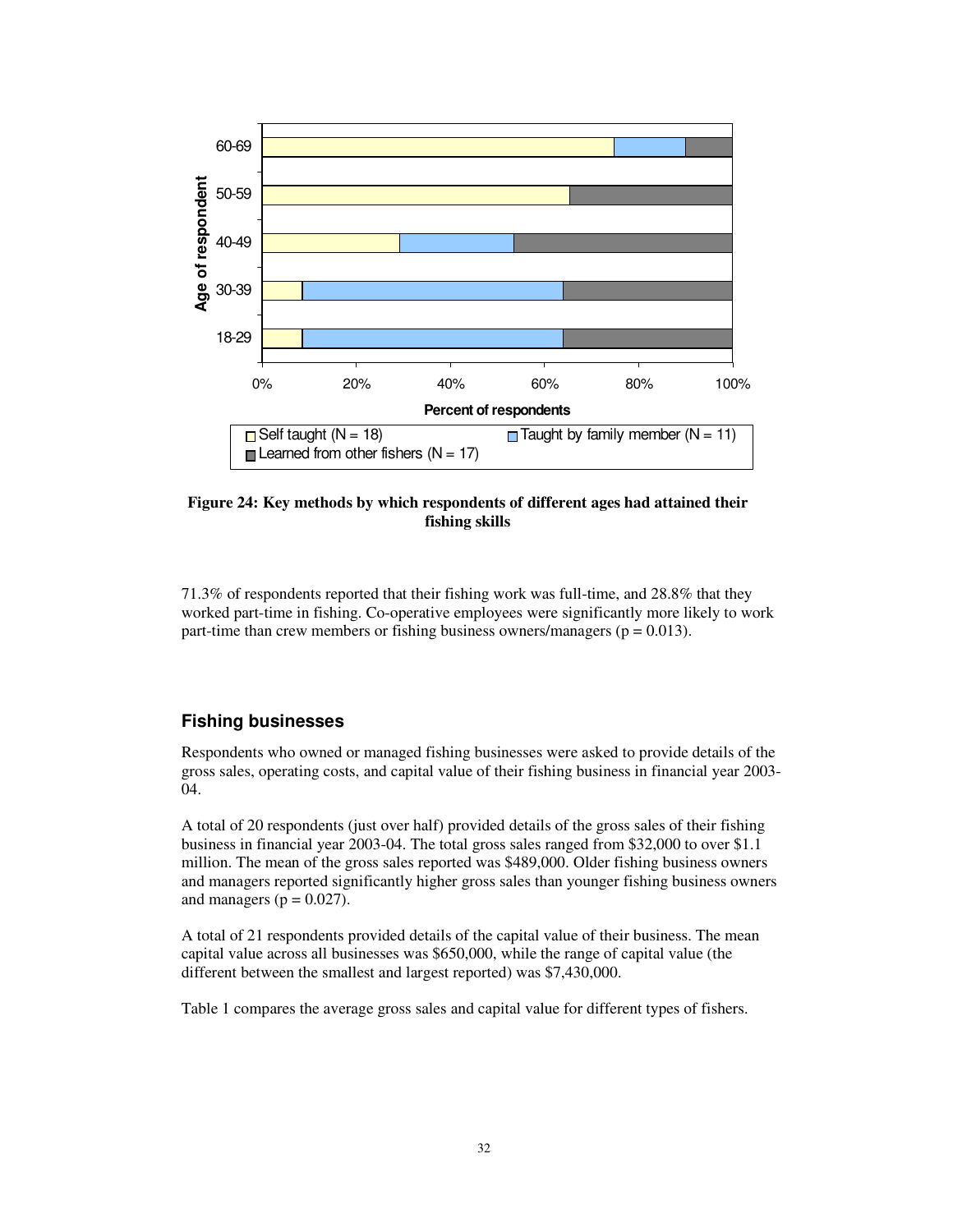| Type of<br>fishing | Average gross<br>sales during<br>$2003 - 04$ (\$) | Min<br>gross<br>sales | Max gross<br>sales | Average total<br>capital value<br>of business<br>(excluding)<br>licence value)<br>2003-04 | Min<br>capital<br>value | Max<br>capital<br>value |
|--------------------|---------------------------------------------------|-----------------------|--------------------|-------------------------------------------------------------------------------------------|-------------------------|-------------------------|
| Lake               | Too few                                           | Too few               | Too few            | \$250,000                                                                                 | Too few                 | Too few                 |
| fishers            | responses to                                      | responses             | responses          |                                                                                           | responses               | responses               |
|                    | report                                            | to report             | to report          |                                                                                           | to report               | to report               |
| Ocean              | \$437,000                                         | \$32,000              | \$1,100,000        | \$1,118,000                                                                               | \$260,000               | \$3,500,000             |
| fishers            |                                                   |                       |                    |                                                                                           |                         |                         |
| <b>Abalone</b>     | \$561,500                                         | \$100,000             | \$808,000          | \$3,171,000                                                                               | \$70,000                | \$7,500,000             |
| fishers            |                                                   |                       |                    |                                                                                           |                         |                         |

**Table 1: Fishing business gross sales and capital value in 2003-04 by type of fisher**

There is a clear difference between lake fishers, ocean fishers and abalone fishers, with abalone fishers reporting higher average gross sales and business capital value than other types of fishers, and lake fishers reporting lower gross sales and capital values. There was considerable variability in the gross sales and capital value of all fishing business types.

### **Fishing business spending**

Fishing business owners and managers were asked to provide details of their expenditure on operating costs. A total of 20 fishing business owners and managers provided this information. Table 2 details the average spending reported on different items. Due to low numbers of responses, it provides details for lake and ocean fishers as a single category rather than separately.

There was considerable variability in the expenditure reported by different fishing businesses. The majority of expenditure was undertaken locally, as can be seen from Figure 25.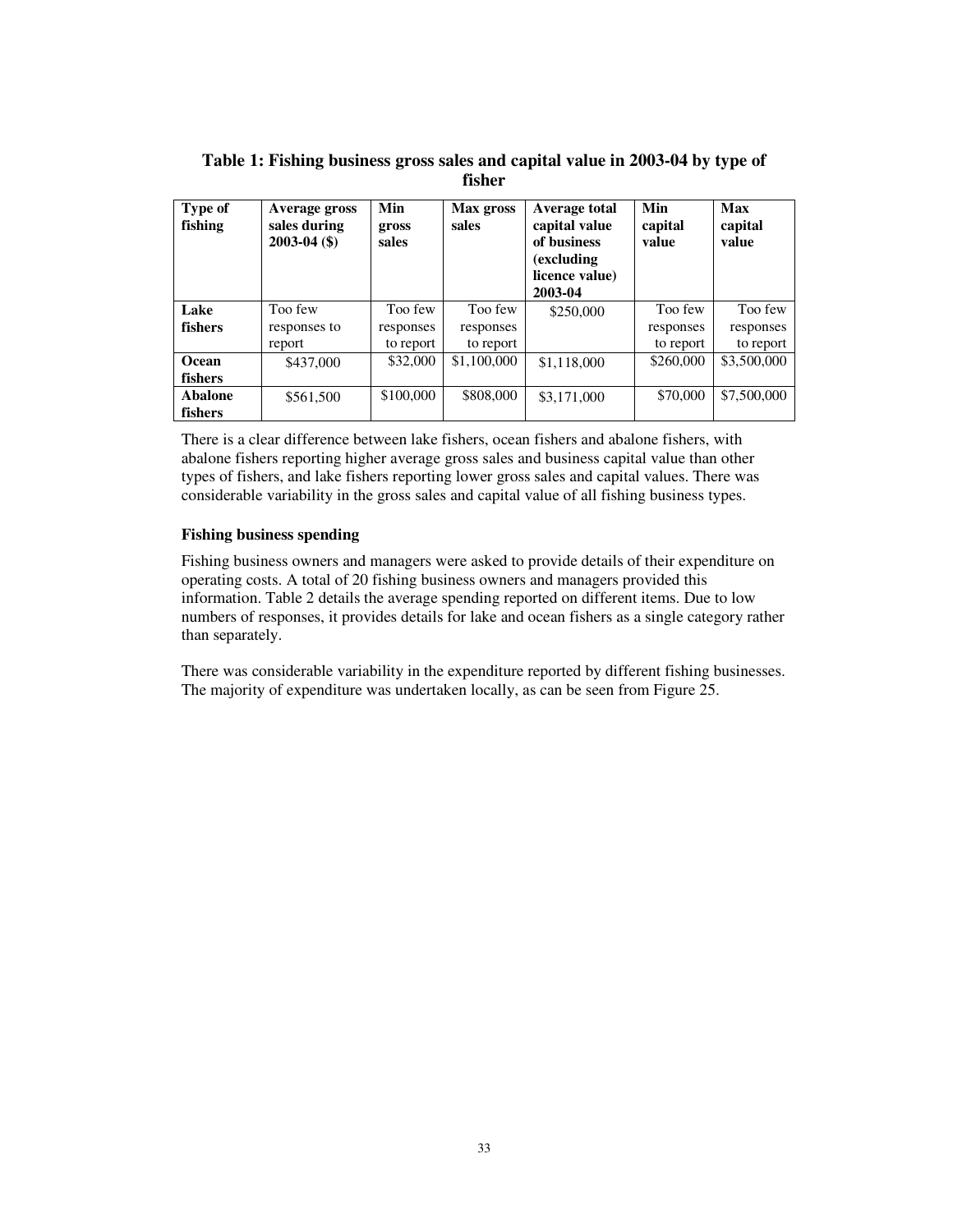| <b>Expenditure item</b>             | % fishing businesses<br>reporting any<br>expenditure on this<br>item* | Mean $(\$)$ | Range (difference<br>between smallest and<br>largest reported<br>expenditure) $(\$)^{\circ}$ |
|-------------------------------------|-----------------------------------------------------------------------|-------------|----------------------------------------------------------------------------------------------|
| Boat fuel                           | 100                                                                   | 32990       | 216500                                                                                       |
| Ice                                 | 45                                                                    | 4050        | 9900                                                                                         |
| Bait                                | 5                                                                     | 100         | N/A                                                                                          |
| <b>Stores</b>                       | 30                                                                    | 6810        | 8000                                                                                         |
| Motor repairs                       | 70                                                                    | 4240        | 9750                                                                                         |
| Boat repairs                        | 85                                                                    | 10490       | 59500                                                                                        |
| Motor vehicle maintenance           | 90                                                                    | 2300        | 9700                                                                                         |
| Motor vehicle fuel                  | 85                                                                    | 3960        | 14950                                                                                        |
| Accommodation                       | 5                                                                     | 1500        | N/A                                                                                          |
| Mooring fees                        | 55                                                                    | 2390        | 6000                                                                                         |
| Licence fees                        | 85                                                                    | 37600       | 84800                                                                                        |
| <b>Insurance</b> fees               | 85                                                                    | 6570        | 19225                                                                                        |
| Wages/catch share to<br>employees   | 100                                                                   | 116580      | 270000                                                                                       |
| Freight                             | 35                                                                    | 19920       | 91827                                                                                        |
| Phone/fax/stationery                | 90                                                                    | 2630        | 11770                                                                                        |
| Professional fees eg<br>accountant  | 90                                                                    | 6250        | 19350                                                                                        |
| Vehicle/trailer registration        | 90                                                                    | 1660        | 12000                                                                                        |
| Fishing gear<br>replacement/repairs | 90                                                                    | 7600        | 24000                                                                                        |
| Other                               | 45                                                                    | 19400       | 40534                                                                                        |

**Table 2: Fishing business operating costs in 2003-04**

\* This percent reflects the proportion of the 20 respondents who provided details of expenditure who reported spending on this item

## **Employees**

Respondents who were fishing business owners and/or managers were asked how many employees – both paid and unpaid – worked in their fishing business.

All respondents reported having paid employees, with an average of six paid employees (working either full or part-time) reported per business. However, there was wide variation in the total employee numbers with the total number of employees working in different businesses ranging from two to 59.

An average of 2.27 paid full-time employees and 7.7 part-time employees were reported per fishing business. Again, there was wide variation in the reported numbers of paid full-time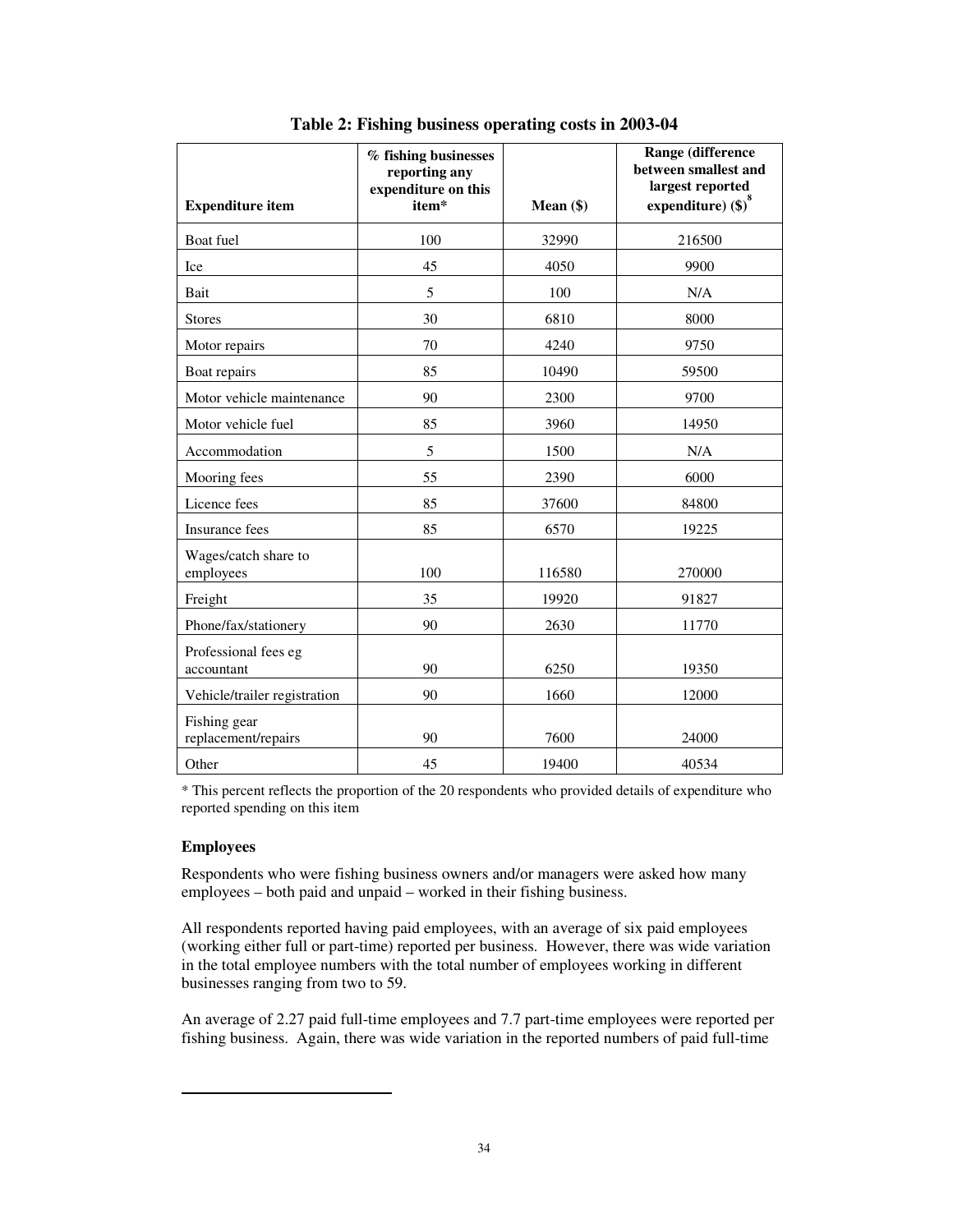employees (one to five employees) and paid part-time employees (one to 59 employees). The majority of paid employees were male, and worked part-time.

Fewer reported having unpaid employees working in their business, with an average of 0.37 unpaid employees reported per business, i.e. one in three businesses reported having an unpaid employee.



**Figure 25: Location of expenditure reported by East Gippsland fishing businesses**

#### **Changes affecting fishing business viability**

Respondents were asked about the impacts of a range of changes occurring in recent years, that is, had these changes increased, reduced or had no effect on the viability of their fishing business. Responses are shown in Figure 26.

The large majority of respondents reported that proposed future closures of areas to fishing or, in the case of abalone fishers, already implemented closures, reduced their fishing business viability. The next most important negative influence on viability was operating expenses, with increasing operating expenses reported by the large majority to have reduced their viability. Changes in regulation of fishing in general were the next most likely to be reported to reduce fishing business viability, followed by changed availability of fish and changes in fees paid to regulators.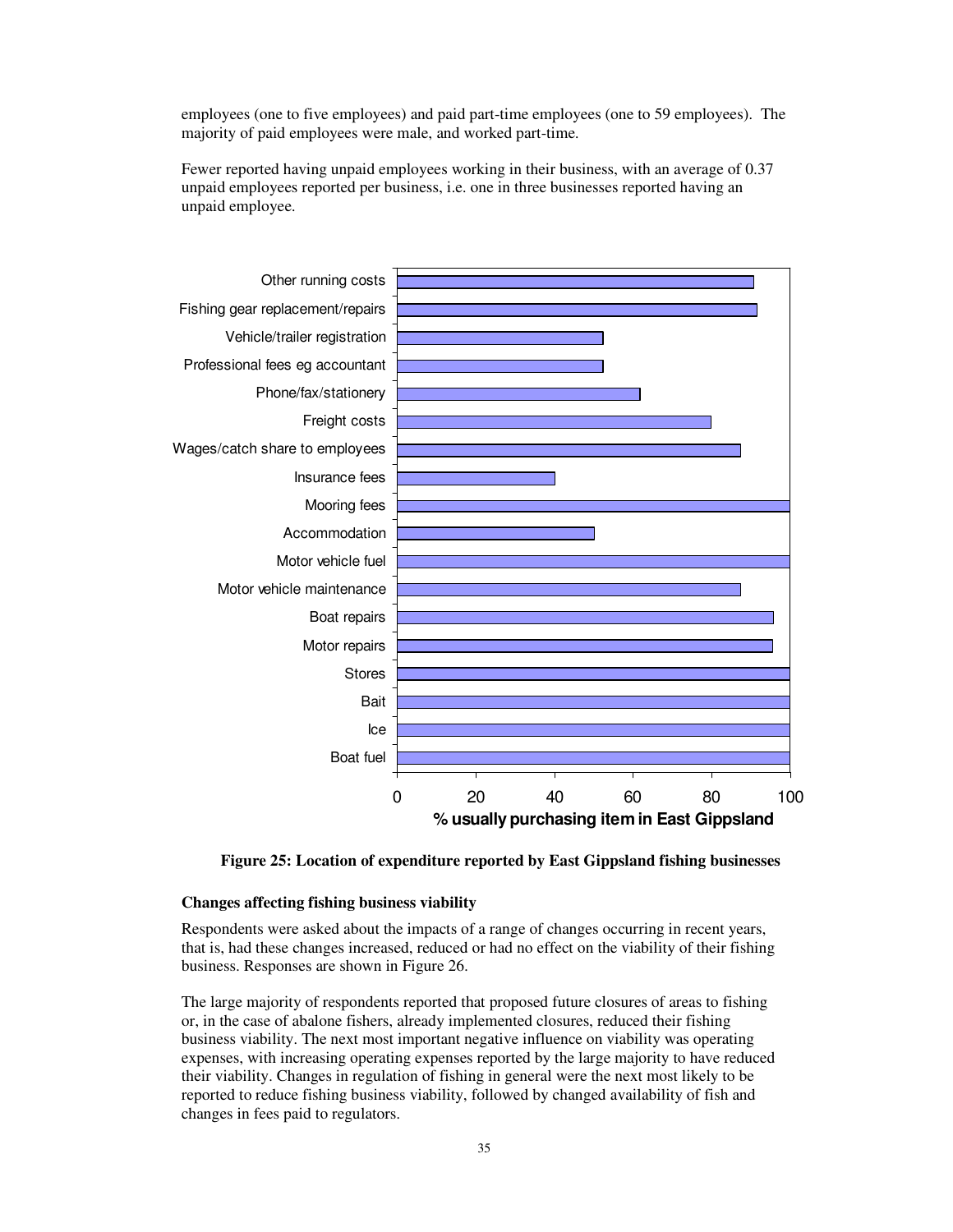Few respondents reported that recreational fishing affected their viability, probably reflecting the small number of respondents directly competing with recreational fishers in the course of their work, with lake fishers the only fishers likely to be facing ongoing direct competition with recreational fishers for catch in the course of their work. All of the small number of lake fishers who responded to the survey indicated that increased recreational fishing had reduced their business viability.



**Figure 26: Changes affecting fishing business viability**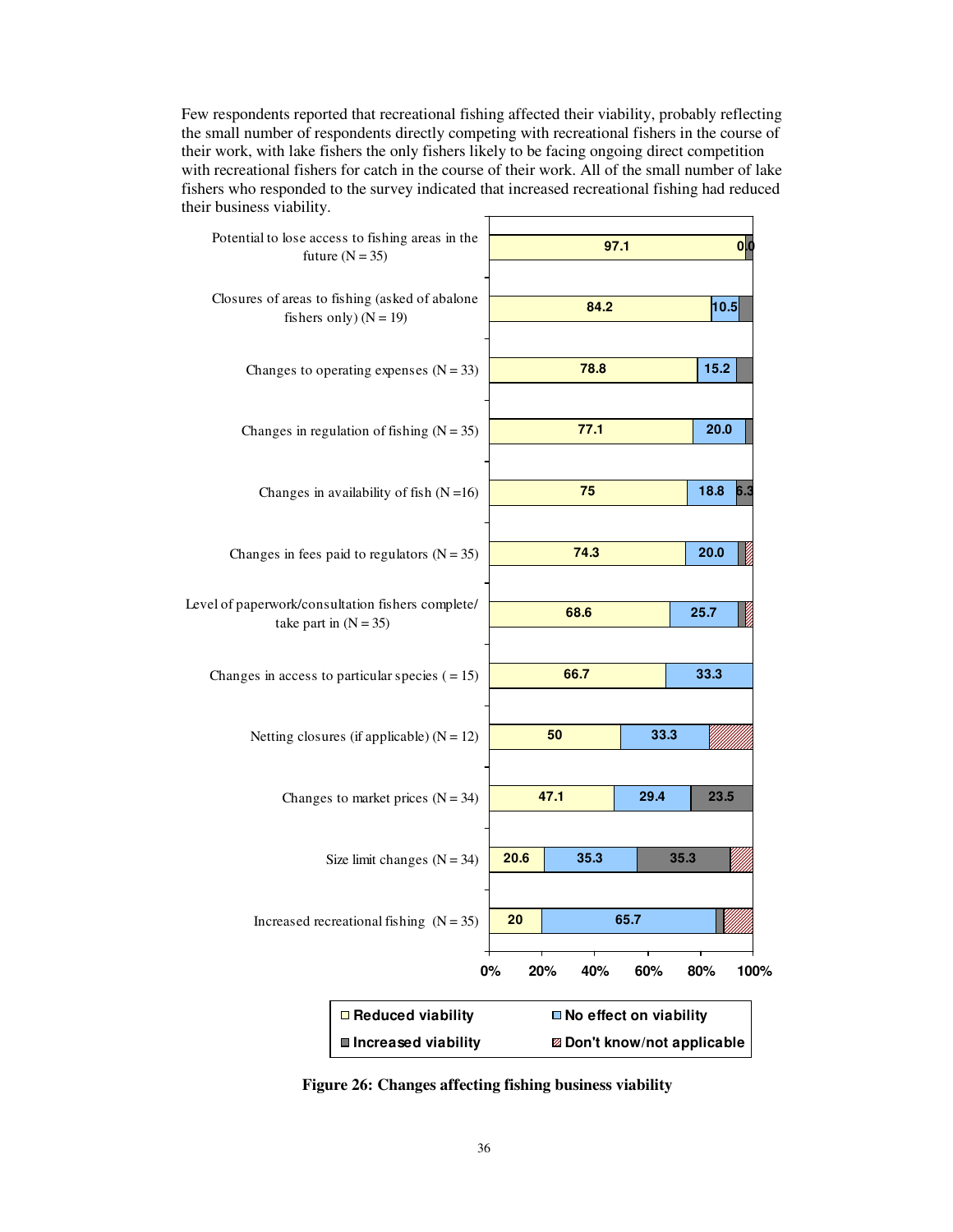## **Future of fishing**

Respondents were asked if they would encourage young people to enter fishing. The majority (73.2%) responded that they would. When asked if it has become easier or harder to enter fishing over time, 98.2% responded that it has become harder.

Abalone fishers were significantly more likely to state they would encourage young people to fish than other fishers ( $p = 0.022$ ), with 85.2% stating they would encourage young people to enter fishing compared to 62.1% of other fishers. All lake fishers who responded to the survey stated they would not encourage young people to enter fishing.

Those who reported that they believed the general community had a negative perception of fishers were significantly less likely to state that they would encourage young people to enter fishing ( $p = 0.024$ ). This indicates that the perception of fishing by others affects how fishers view the future of their profession.

All crew members, owners and managers of fishing businesses were asked what work they would have chosen to do if they had not entered into fishing. A variety of responses were given, shown in Table 3.

Most of the alternative types of employment involved practical, applied work, indicating a clear preference for some type of physical work.

| Type of alternative work                             | Number of crew members* |
|------------------------------------------------------|-------------------------|
| Building or construction                             | 8                       |
| Farming                                              | 6                       |
| Tradesman other than building $&$ construction (some | 5                       |
| specified a trade, eg electrician)                   |                         |
| Managing or running other type of business           | 5                       |
| Labourer                                             | 4                       |
| Fishing or other work on ocean                       | 3                       |
| Unknown                                              | 3                       |
| <b>Navy</b>                                          | 3                       |
| Mechanic                                             | $\overline{2}$          |
| Oil industry                                         | $\overline{2}$          |
| Police                                               | $\overline{2}$          |
| Forestry or tree surgery                             | $\overline{2}$          |
| Other (responses may have made individuals           | $\overline{2}$          |
| identifiable so types of jobs are not specified)     |                         |
| Teacher                                              | 1                       |
| Transport industry                                   |                         |
| Doctor                                               | $\mathbf{1}$            |
| Computer programmer                                  | 1                       |
| Office management and administration                 |                         |
| Landscaping                                          |                         |

**Table 3: Preferred types of alternative employment reported by fishers**

\* Note: 53 respondents provided details, some suggesting more than one alternative type of employment

Crew members were asked what their plans were for the future with regard to their fishing work. Figure 27 shows the responses received. Crew members had a variety of plans, most involving continuing to work as an employee in a fishing business. Interestingly, fewer had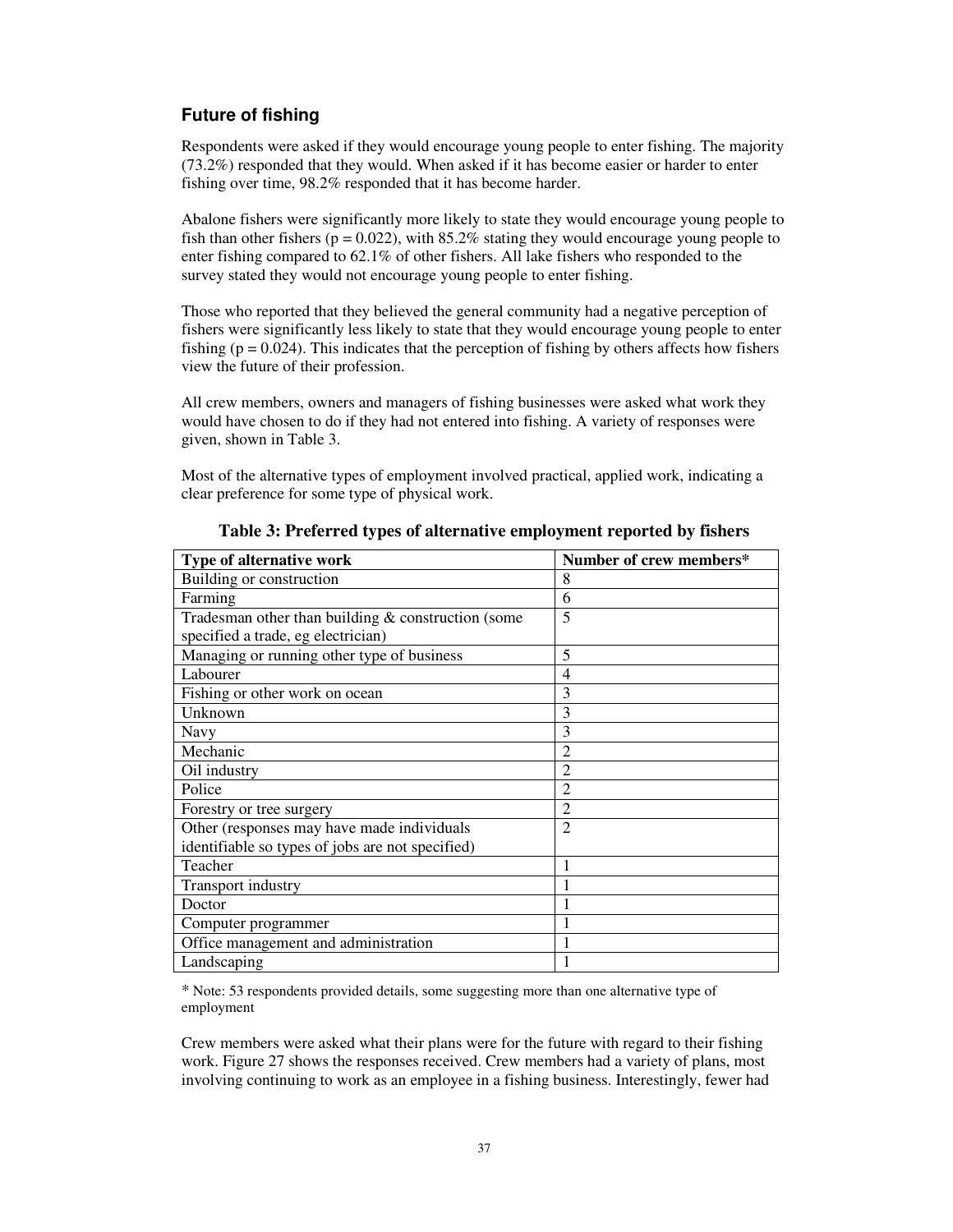plans to become a fishing business owner than planned to continue working in a fishing business owned by another person.



**Future intentions of crew members**

### **Figure 27: Future fishing work plans reported by crew members**

When asked what factors would affect their decision to continue working in commercial fishing, crew members gave a variety of responses, shown in Figure 28. The most important factors were the income received from fishing, stability and security of the industry, and the cost of entering the industry. Family history in fishing was not an important factor driving decisions for the majority of crew member respondents, which was not surprising given that more than half had no family history in fishing.



**Figure 28: Factors affecting crew member's decisions about their future in fishing**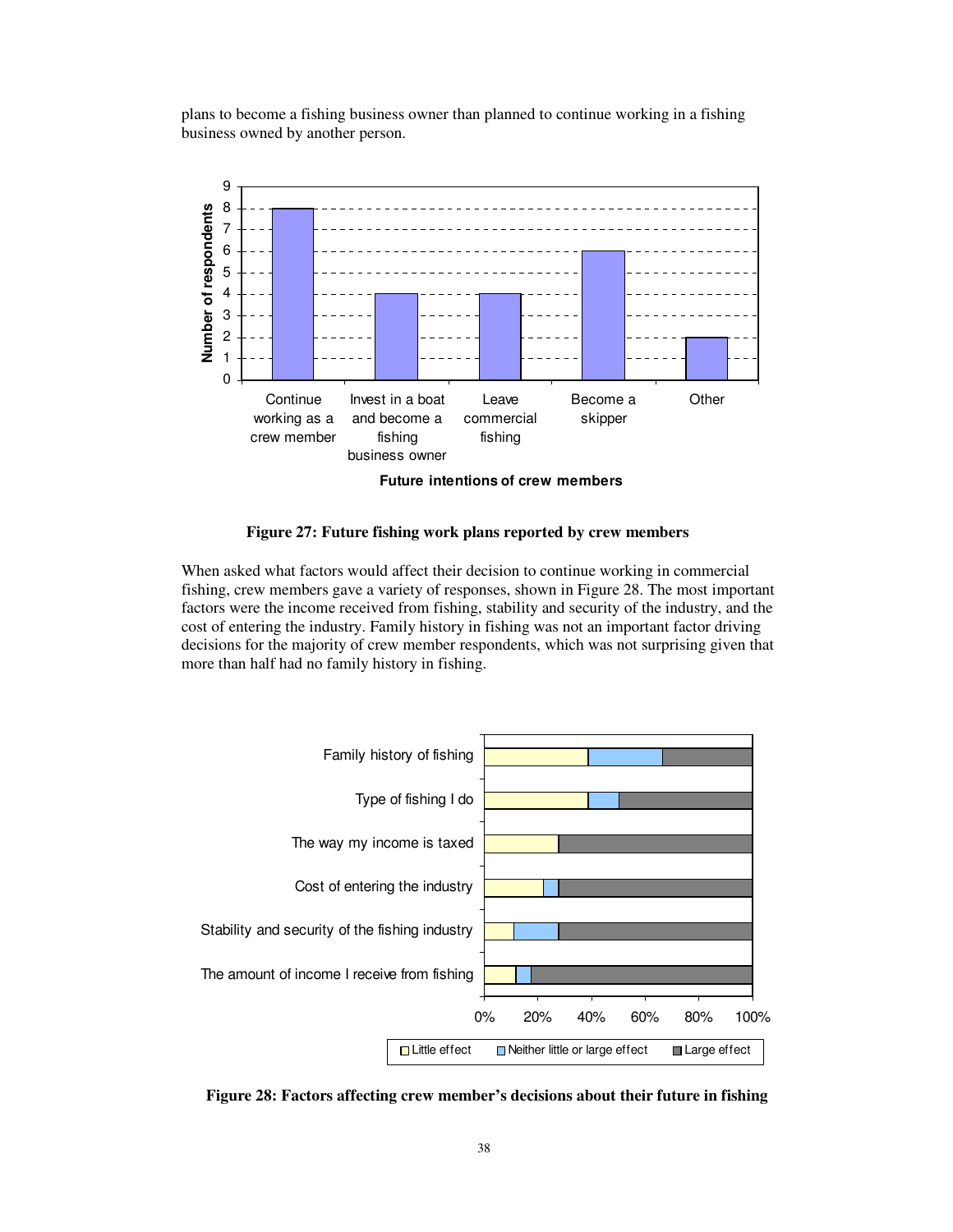## **Socio-economic contributions of the commercial fishing sector to East Gippsland**

## **Introduction**

This section reports on the impacts of fishing activities on East Gippsland. Figures are provided either for East Gippsland as a whole, or for the two Statistical Local Areas (SLAs) defined by the Australian Bureau of Statistics within East Gippsland – Bairnsdale SLA, which includes Lakes Entrance and much of the population of East Gippsland, and Orbost SLA, which includes Mallacoota and the more remote parts of East Gippsland.

A large number of statistics are given in the table below. A detailed description of the statistics, data sources, and key limitations of the data where there are any, is provided in Appendix 4, which should be referred to when interpreting the regional information.

All ABS figures provided are sourced from the most recent Census of Population and Housing, undertaken in August 2001, and sometimes from changes between the 1996 and 2001 Census. They therefore reflect data that was accurate three years prior to this study being undertaken. This should be kept in mind when examining the data, as in some cases changes since 2001 may have resulted in different social characteristics than those presented here.

Tables 4, 5 and 6 detail key characteristics of the East Gippsland population, and of the fishing sector employees living and working in East Gippsland.

The East Gippsland region is characterised by low population growth and higher than the Victorian average of child and aged dependency (defined as the number of children under 15 and elderly over age of 64 relative to those aged between 15-64). The median age of the population is higher than the Victorian average, and the median age has risen more rapidly than the Victorian average, indicating an ageing population. Unemployment in 2001 was higher than the Victorian average, and a higher proportion of households earned less than \$300 per week than the Victorian average, while a lower proportion earned above \$1200 per week. The Orbost SLA population had a lower median age than the population of the Bairnsdale SLA, indicating the population of Orbost SLA included higher proportions of younger people.

Almost all household and fishing business spending by fishers living in the region occurs within East Gippsland. Considerable catch is delivered to the fish co-operatives – principally LEFCOL and AFCL – operating in the region, where it is processed and sold to various markets. While this study did not examine multiplier effects of catch processing and distribution beyond initial delivery to fish receivers, it is likely that a high proportion of initial flow-on impacts of fishing activities is captured by the East Gippsland economy because of the considerable processing of seafood, and provision of goods and services to fishers, occurring within East Gippsland.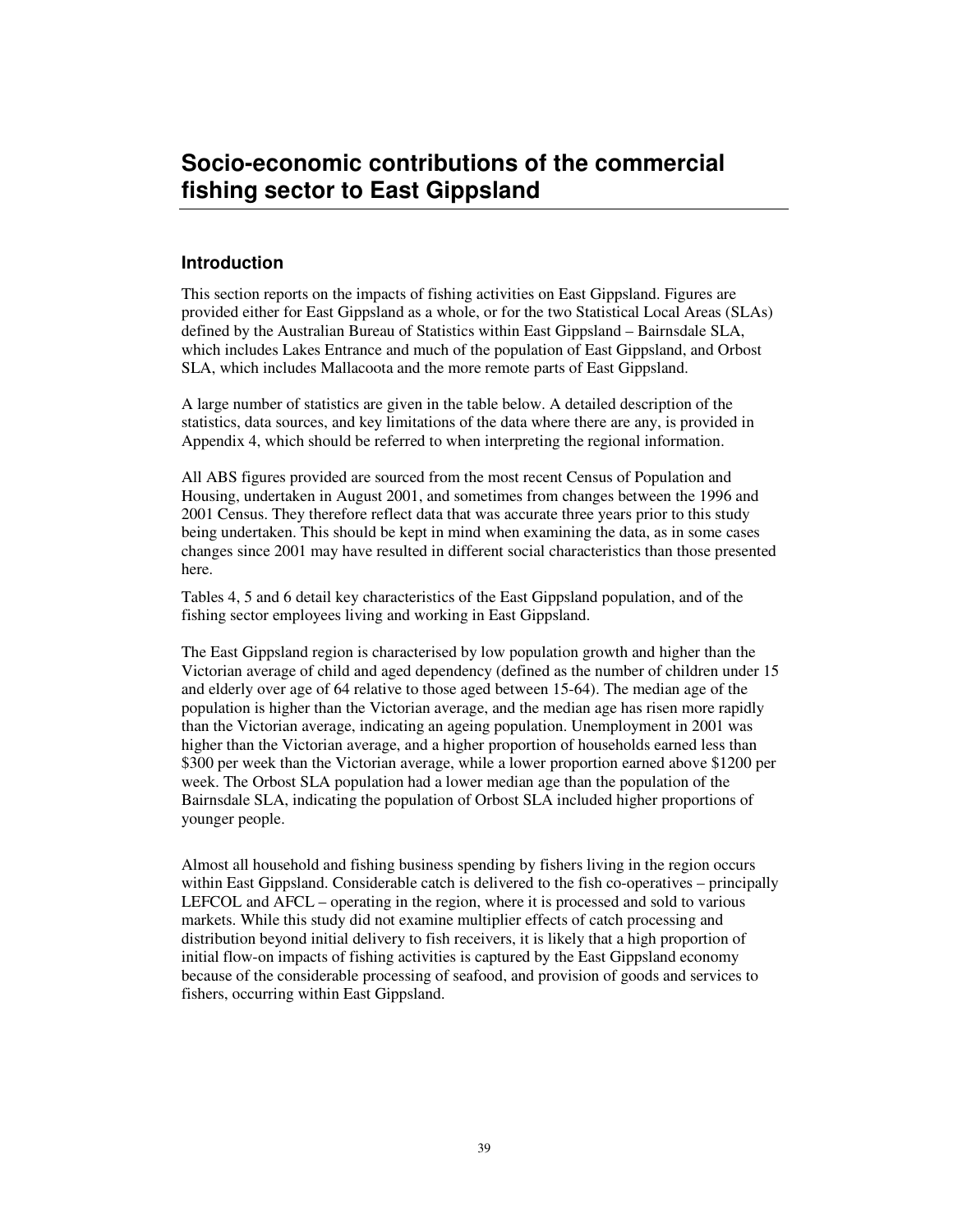| <b>Region</b>                   | <b>Bairnsdale</b> | <b>Orbost</b> | <b>Victoria</b> |
|---------------------------------|-------------------|---------------|-----------------|
|                                 |                   |               | (average)       |
| Total population, 2001          | 23551             | 8344          |                 |
| Annual population growth        | $0.2\%$           | $0.2\%$       | $1.2\%$         |
| 1996-2001                       |                   |               |                 |
| Total dependency ratio, 2001    | 68                | 60.3          | 49.6            |
| Median age of total population, | 43                | 40            | 35              |
| 2001                            |                   |               |                 |
| Change in the median age of     | $+4$              | $+3$          | $+2$            |
| total population 1996-2001      |                   |               |                 |
| Sex ratio 2001                  | 94.7              | 101.9         | 96.4            |
| $%$ of households earning $<$   | 19.9%             | 22.1%         | 13.3%           |
| \$300/week, 2001                |                   |               |                 |
| $%$ of households earning $>$   | 12.8%             | 11.6%         | 30.6%           |
| \$1200/week, 2001               |                   |               |                 |
| Unemployment rate, 2001         | 9.5%              | 8.5%          | $6.8\%$         |
| Economic diversity, 2001        | 41.2              | 42.2          | 41.4            |

**Table 4: Socio-demographic characteristics of the population of East Gippsland**

**Source: ABS 2001***Census of Population and Housing* **data analysed by the Bureau of Rural Sciences**

Table 5 summarises the average total spending and employment per fishing business within and outside East Gippsland over 2003-2004. An average across all types of fishing business is given, as well as an average for abalone and non-abalone businesses. However, it should be emphasised that different fishing businesses in the region range considerably in their size and expenditure.

**Table 5: Average business sales, expenditure and employment within and outside East Gippsland per fishing business**

|                                  | All fishing | Abalone    | Lake and ocean fishing        |
|----------------------------------|-------------|------------|-------------------------------|
|                                  | businesses  | businesses | businesses other than abalone |
| Average gross sales in financial | \$489,500   | \$561,500  | \$401,500                     |
| year 2003-04                     |             |            |                               |
| Average fishing business         | \$206,500   | \$169,000  | \$221,000                     |
| expenditure within East          |             |            |                               |
| Gippsland in financial year      |             |            |                               |
| 2003-04 (excluding licence and   |             |            |                               |
| quota payments)                  |             |            |                               |
| Average fishing business         | \$61,000    | \$69,000   | \$41,500                      |
| expenditure outside East         |             |            |                               |
| Gippsland in financial year      |             |            |                               |
| 2003-04 (excluding licence and   |             |            |                               |
| quota payments)                  |             |            |                               |
| Average number of paid full-     | 2.3         | 2.3        | Lake fishers: 1.0             |
| time employees in financial      |             |            | Ocean fishers: 1.0            |
| year 2003-04                     |             |            |                               |
| Average number of paid part-     | 7.7         | 14.3       | Lake fishers: $1.0$           |
| time employees in financial      |             |            | Ocean fishers: 3.7            |
| year 2003-04                     |             |            |                               |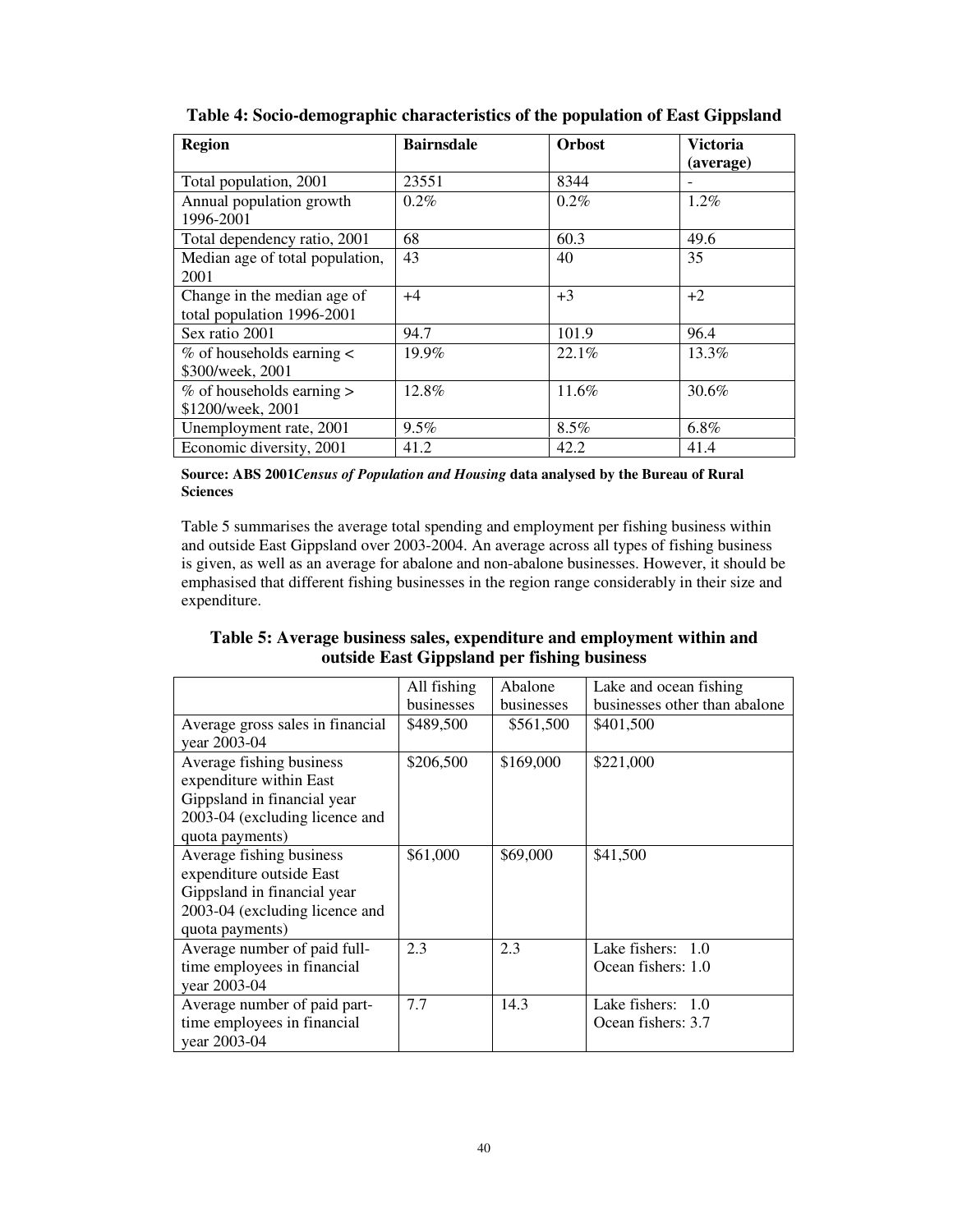Table 6 details average household spending by respondents – including fishing business owners, crew members and co-operative employees – within and outside East Gippsland. The majority of household spending occurred within East Gippsland, and given the high numbers of people working directly in the fishing sector, is likely to have a major impact on the Gippsland economy.

|                                    | <b>Average spending</b><br>inside East Gippsland<br>per person working in | <b>Average spending</b><br>outside East<br><b>Gippsland per</b><br>person working in |
|------------------------------------|---------------------------------------------------------------------------|--------------------------------------------------------------------------------------|
| <b>Household spending category</b> | the fishing sector $(\$)$                                                 | the fishing sector (\$)                                                              |
| Clothing & footwear                | 2300                                                                      | 785                                                                                  |
| Fuel for personal vehicle          | 1280                                                                      | 80                                                                                   |
| Household items                    | 1010                                                                      | 520                                                                                  |
| Housing repairs/maintenance        | 2775                                                                      | 540                                                                                  |
| Household groceries                | 6955                                                                      | 1095                                                                                 |
| Mortgage repayment or rent         | 2035                                                                      | 845                                                                                  |
| Entertainment and going out        | 1715                                                                      | 350                                                                                  |
| Stationery, books, newspapers      | 7080                                                                      | 1420                                                                                 |
| Health services                    | 2005                                                                      | 610                                                                                  |
| Holidays                           | 140                                                                       | 530                                                                                  |

## **Table 6: Average household spending within and outside East Gippsland per fishing sector member**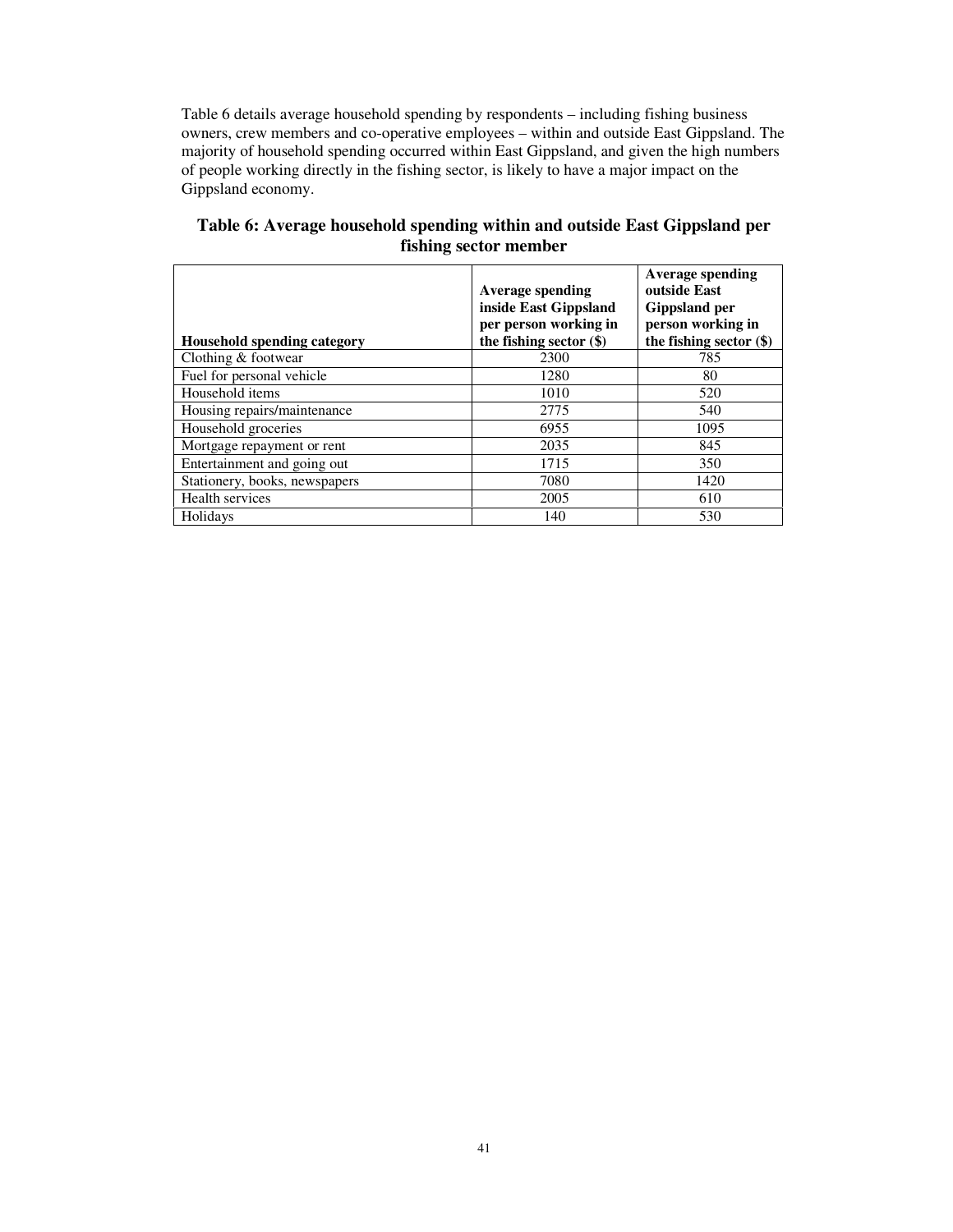## **Discussion and conclusions**

Concepts such as 'quality of life' or 'social well-being' are often viewed as nebulous concepts that are difficult to measure. The questionnaire used in this study examined several dimensions thought to impact on the quality of life and social well-being of the people working in the East Gippsland fishing sector, including their satisfaction with life and work, access to social capital, income and key stressors affecting their work.

The results show that many of these key concepts are related to each other – for example, overall levels of satisfaction with life and fishing work were highly correlating, indicating a strong relationship between the two.

This study was limited in its ability to examine the overall 'level' of quality of life in the fishery, in that there are few data to compare the results of the study to. Therefore analysing whether quality of life has increased or decreased over time was not possible. Undertaking a follow-up survey in two to five years time would allow a detailed assessment of how wellbeing and quality of life are changing over time.

The results of the questionnaire indicate that those working in the fishing sector have a generally high quality of life, but are facing significant stresses and challenges which place pressure on this quality of life and, for many, reduce it significantly.

Social well-being for those working in fishing was clearly related to their overall financial well-being, as well as to a range of other factors. Overall, the majority of respondents reported being satisfied or very satisfied with their life. However, survey respondents tended to be less satisfied with their overall household finances than with other aspects of their lives, indicating that some may be experiencing financial stress.

The most important aspects of work affecting overall well-being are the extent to which fishers feel they have long-term job security, a good balance between work and home life, and fair management of fishing. The nature of the tasks undertaken in their fishing work is also very important, with survey respondents identifying that the stimulation and challenge of fishing work is very important to them. Achieving a high income was important to most survey respondents, but overall ranked as being of either lower or equal importance when compared to the dimensions of fishing work listed above. It is therefore very important not to measure well-being of those working in the fishing sector based only on their income. Understanding whether the tasks and environment worked in are affecting well-being is equally important, as is understanding how external pressures affecting fishers are influencing their well-being.

When overall levels of work satisfaction were broken down into different dimensions of work satisfaction, some of the stressors affecting the quality of life of fishers could be clearly seen. While respondents to the questionnaire had high levels of satisfaction with the tasks undertaken while fishing, their satisfaction with external management and influences on their fishing work was significantly lower. Several respondents wrote detailed comments about the concerns they held about the future of fishing. These concerns mostly focussed on criticism of management of the fisheries they operate in. Many fishers reported that changes to management had reduced fishing business viability, while some wrote comments on their surveys indicating that they believed the changes had not improved sustainability of fisheries. These concerns were reported in particular by ocean and lake fishers, and less by abalone fishers.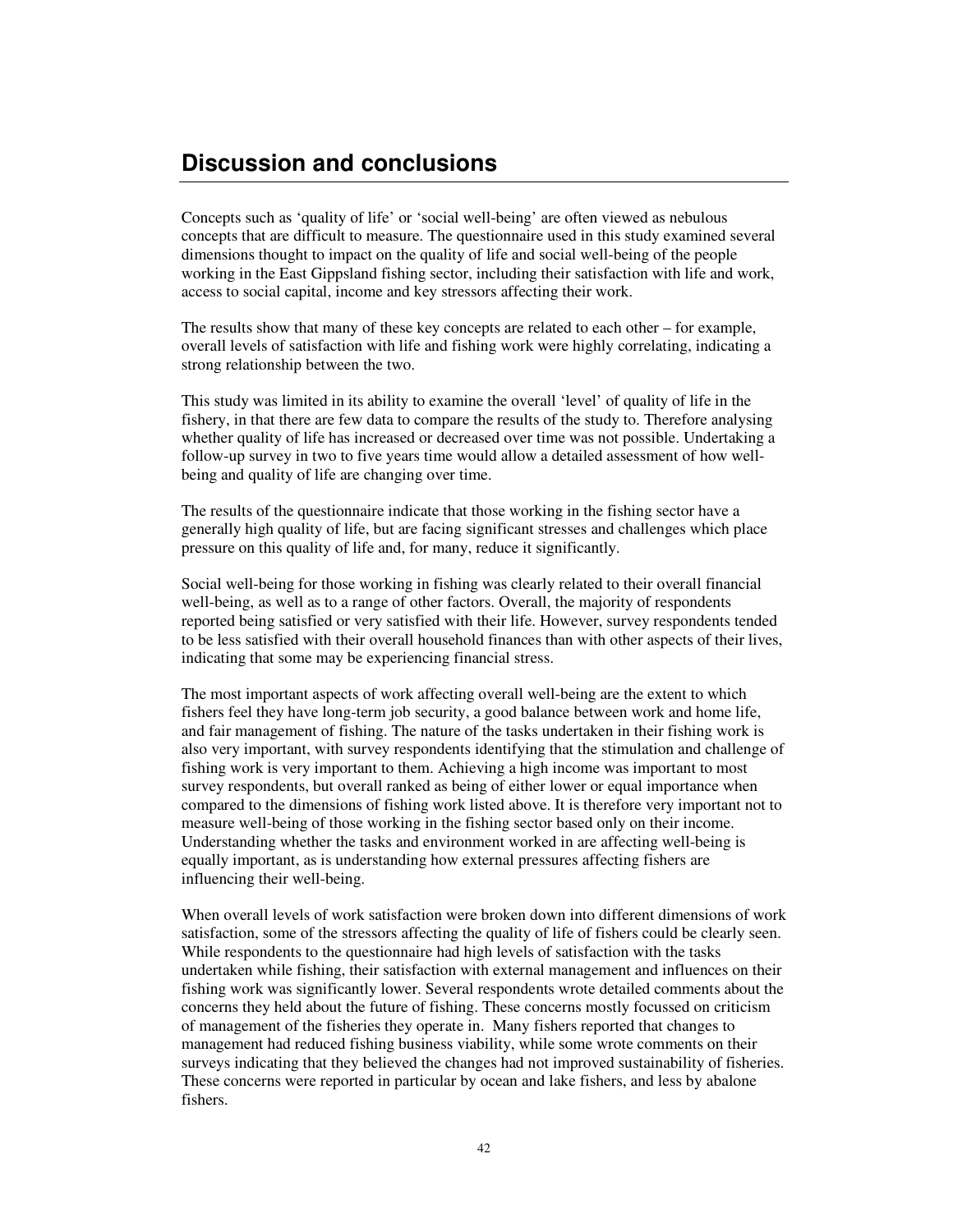A high proportion of survey respondents reported experiencing health problems related to their work. Most of those experiencing health problems were those involved in catching fish and seafood, with few fishing co-operative employees reporting health problems related to their work. Those experiencing health problems were significantly more likely to report low levels of satisfaction with their overall finances, indicating that financial well being and health are linked. Health problems appear strongly correlated with lower overall well-being of fishers.

There is evidence of intergenerational change occurring in who enters the fishing industry and how they learn their fishing skills. Those who undertake catching of seafood are more likely to report intergenerational involvement in fishing than co-operative employees. However, crew members and younger fishers are less likely than fishing business owners and managers and older fishers to have a family history of involvement in fishing, indicating a shift away from traditional patterns of family involvement in fishing. Younger fishers were also more likely to report learning their fishing skills from working in fishing businesses not run by a family member. Some complex changes are occurring in how fishing skills are learned; further work would be required to better understand these changes.

Some major differences were observed between different types of fishing businesses. Lake fishing businesses reported generally lower gross sales and capital value of their businesses than ocean fishing and abalone businesses, while abalone businesses reported the highest average gross sales and capital values. All fishing businesses reported purchasing a high proportion of the inputs required to run their businesses within East Gippsland, indicating a high level of economic activity is generated in the local region from the sector. Lake and ocean fishers were significantly more likely to report having an inter-generational history of involvement in fishing than abalone fishers.

The overall wellbeing of fishers – particularly their views on the future of fishing –were strongly influenced by their beliefs about how commercial fishers were viewed by the local community and the general Victorian public. Those who believed there was a negative perception of fishers were less likely to state they would encourage young people to enter fishing as a career.

Fishers showed a strong preference for undertaking physical work and learning through practical experience rather than through formal education, as evidenced by the low level of formal education achieved by most respondents. Interestingly, younger respondents did not tend to have achieved higher levels of formal education than older respondents, indicating that people entering the fishing industry in recent years have often left formal education during high school to work in fishing. When asked what jobs they would have chosen if they hadn't worked in fishing, most respondents identified a preference for jobs involving highly skilled physical work.

The commercial fishing sector is a major contributor to the East Gippsland community. While this report could not estimate total levels of expenditure by the fishing sector in the region, due to low reporting of financial details of fishing businesses by survey respondents, an average level of spending per fishing business was calculated. Fishing businesses support a large number of employees in the region who work in fishing, fish processing and provision of goods and services to fishing businesses.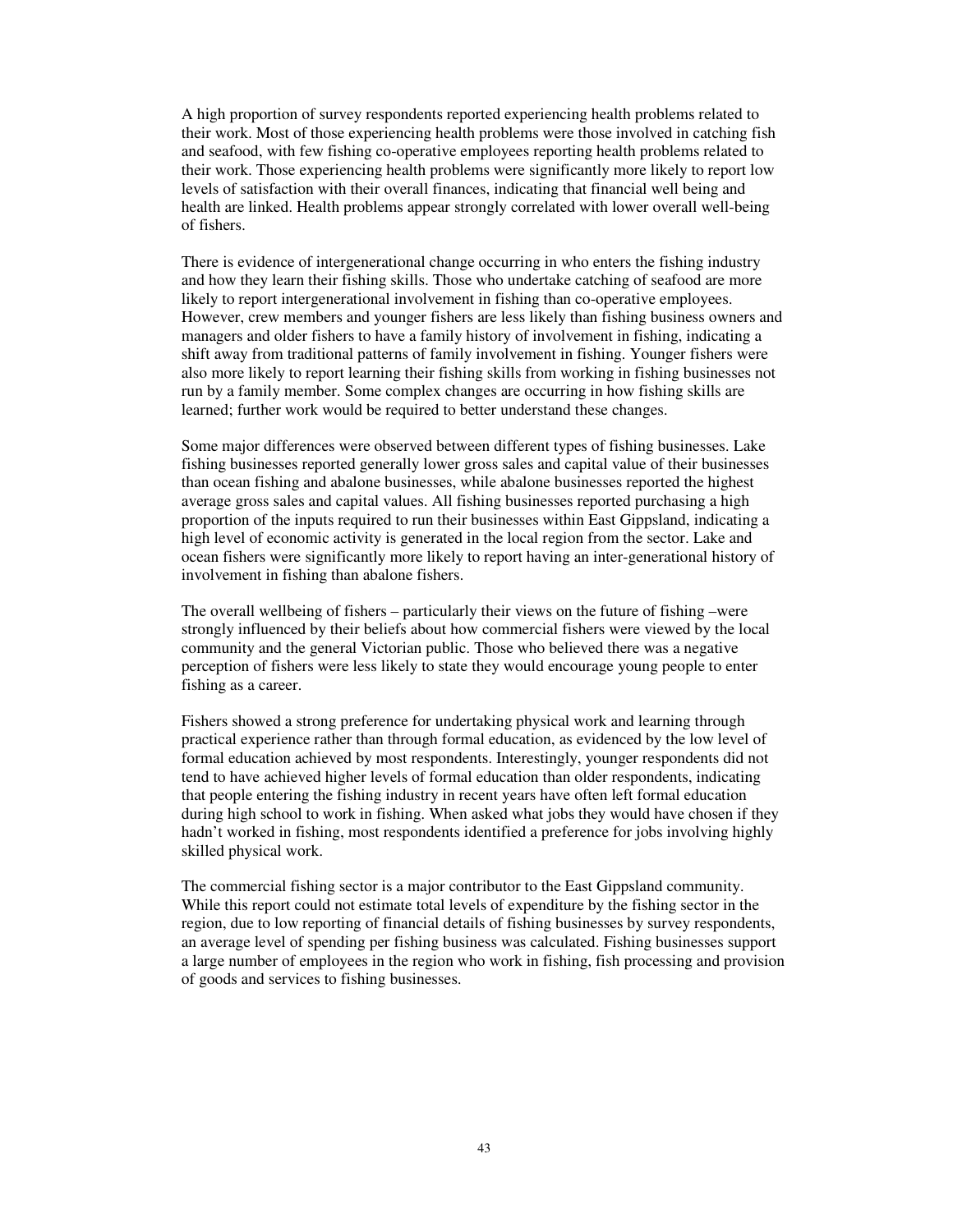- Ellis, J. and Lee, T. 2002. *Casting the net: early fishing families of the Gippsland coast.* Lakes Entrance Family History Resource Centre, Lakes Entrance. 91p.
- Minnegal, M.; King, T.J.; Just, R. and Dwyer, P.D. 2003. Deep identity, shallow time: sustaining a future in Victorian fishing communities. *The Australian Journal of Anthropology* **14**: 53-71
- Schirmer, J. and Casey, A.M. (2005). *Social Assessment Handbook: A guide to methods and approaches for assessing the social sustainability of fisheries in Australia.* FRDC ESD Reporting and Assessment Subprogram Publication No. 7. Bureau of Rural Sciences and Fisheries Research and Development Corporation, Canberra.
- Schirmer, J. and Pickworth, J. (2005). *Social impacts of the South Australian Marine Scalefish Fishery.* Case study report for FRDC Project 2003/056. Bureau of Rural Sciences and Fisheries Research and Development Corporation, Canberra.
- Seevers, J. 2004. *Where pelicans are: a story of tragedy and tranquillity.* Black Fin Books, Lakes Entrance. 176p.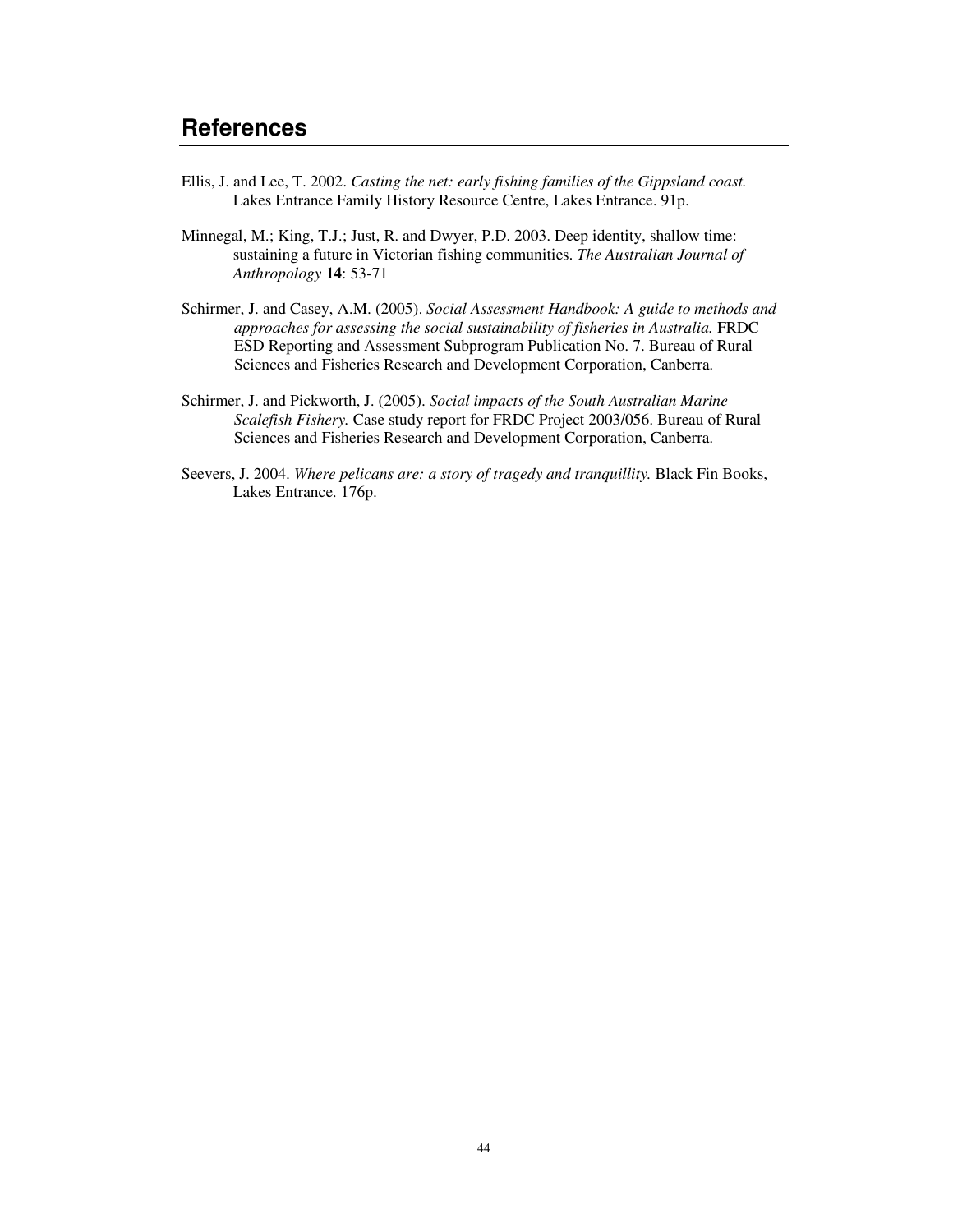# **Appendices**

## Appendix 1: Methods

The goals of this study were two-fold: to test different methods of social assessment, and to assess the quality of life of those involved in the commercial fishing sector and their links to the wider community.

Available sources of secondary data were limited, and so it was necessary to gather primary data from those employed in the sector in order to understand their social characteristics. Data was gathered using a questionnaire that was distributed to fishing business owners and managers, crew members and fish co-operative employees in the East Gippsland region. Separate questionnaires were designed for (a) business owners and managers, (b) crew members and (c) fish co-operative employees. While all three surveys contained many identical questions, business owners and managers were additionally asked for details of their fishing business expenditure, sales and employment and factors affecting business viability.

Questionnaires were distributed in late 2004 via the Lakes Entrance Fishing Cooperative Limited (LEFCOL), the Abalone Fishing Cooperative Limited (AFCL) and the Eastern Zone Abalone Industry Association (EZAIA).

The questions asked in the survey were developed from a review of approaches and methods of social assessment in fishing and other sectors. The results of this review have been presented by Schirmer and Casey (2005) as a guide to undertaking social assessment in the Australian fishing sector, and are not discussed in detail here.

The review of existing literature found that a number of approaches to social assessment have been undertaken in other studies, focussing on a range of dimensions of social well-being. These dimensions have included:

- people's satisfaction with their life and work;
- people's levels of health, and the safety of their home and work environments;
- attachment to and satisfaction with the local area and community people live in;
- various dimensions of social capital;
- economic factors affecting well-being such as income;
- measures of economic dependence of broader communities on fishing, eg through measures of the spending of fishers in different regions;
- qualitative measures of key stresses arising from employment and other activities impacting well-being; and
- demographic factors and how they relate to all of the above.

This case study was designed to measure all these dimensions of quality of life and social well-being. This entailed specific design of many questions and approaches for the fishing sector, due to the unique nature of employment in commercial fishing and how that employment is structured. Some of the key survey design issues are discussed in the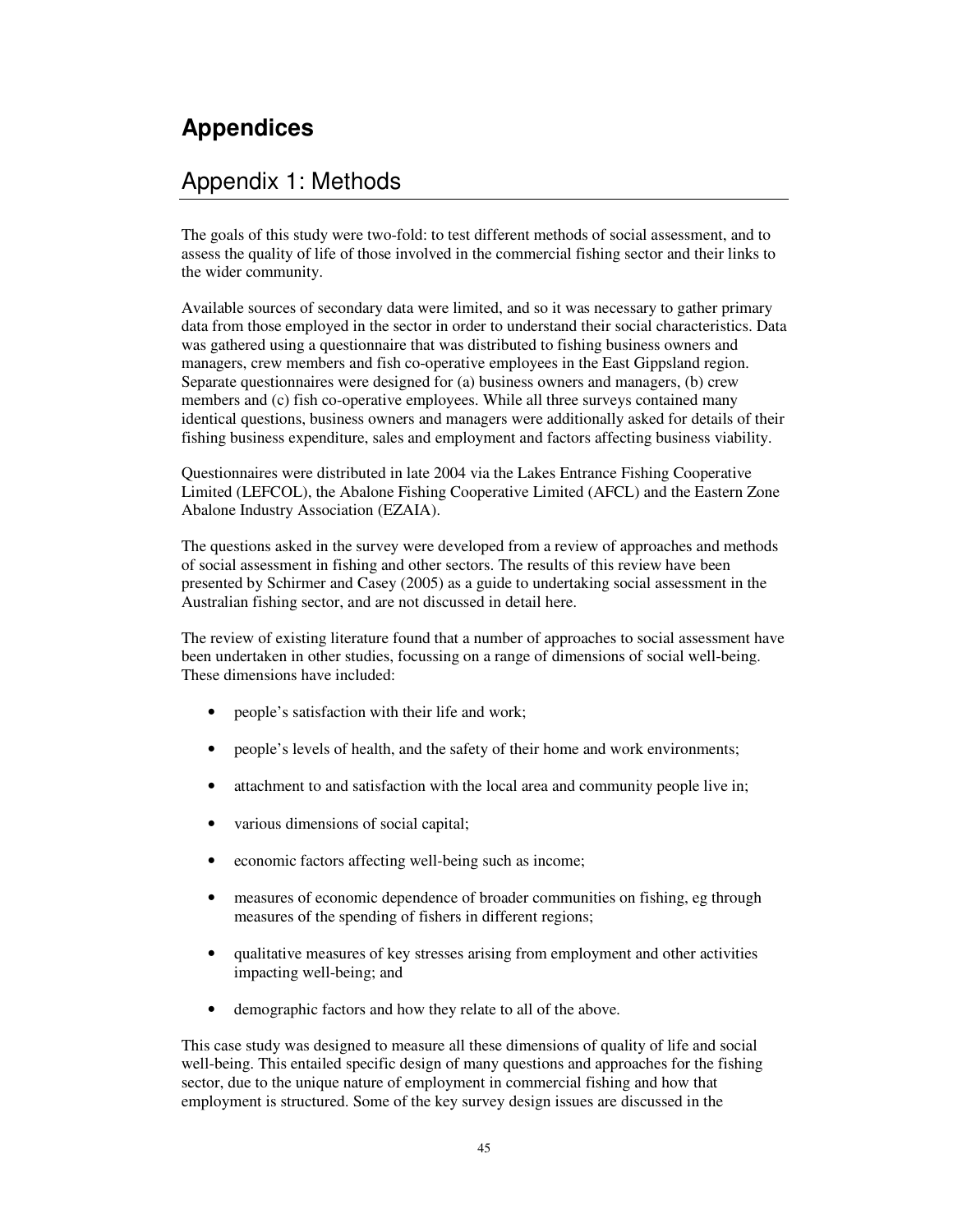overview of methods below, which includes an overview of the design, implementation, response rate and analysis of results of the questionnaire, and an evaluation of the effectiveness of the methods used.

## **Questionnaire**

Because of the diversity within the commercial fishing sector in East Gippsland, achieving a thorough understanding of social dimensions of the sector was best achieved by undertaking a quantitative survey of those directly employed in fishing.

## **Design and testing of the questionnaire**

The questionnaire was designed in a 2-round process:

- Initial questions were designed based on results of the review of social assessment literature discussed above; and
- Questions were reviewed by six people involved in commercial fishing in the region, including fishing business owners and managers, a crew member, and two cooperative employees, and revised based on their suggestions.

This process ensured questions were phrased appropriately and covered relevant topics. It also allowed development of different questions targeted at particular parts of the fishing community, with some question sets designed specifically to suit owners and managers, crew members, and co-operative employees. Questions which varied depending on the type of respondent are indicated in Appendix 2, which details the key survey questions asked.

The broad categories of questions are outlined below. Within each of these categories, specific questions targeted to the fishing sector were designed for the questionnaire, rather than using existing generic question sets which often had limited applicability to fishers<sup>9</sup>.

The questionnaire topics asked about the respondent's:

- life satisfaction:
- work satisfaction, including satisfaction with external constraints imposed on fishing, actual tasks undertaken while fishing, time spent fishing, and income received from fishing;
- health and safety, including health problems experienced and perceived risks involved in fishing work;
- social capital, including: amount of contact with friends, family and members of the local community; formal and informal links to, and amount of contact with, other fishers; access to services and membership of community groups; and perceived perceptions of the broader community about fishing;
- methods of fishing skills development;

<sup>9</sup> Quite often, questions sets on areas such as work satisfaction ask questions that are oriented more towards employees in a large business, and have limited applicability to owner-operators of small businesses such as many fishers.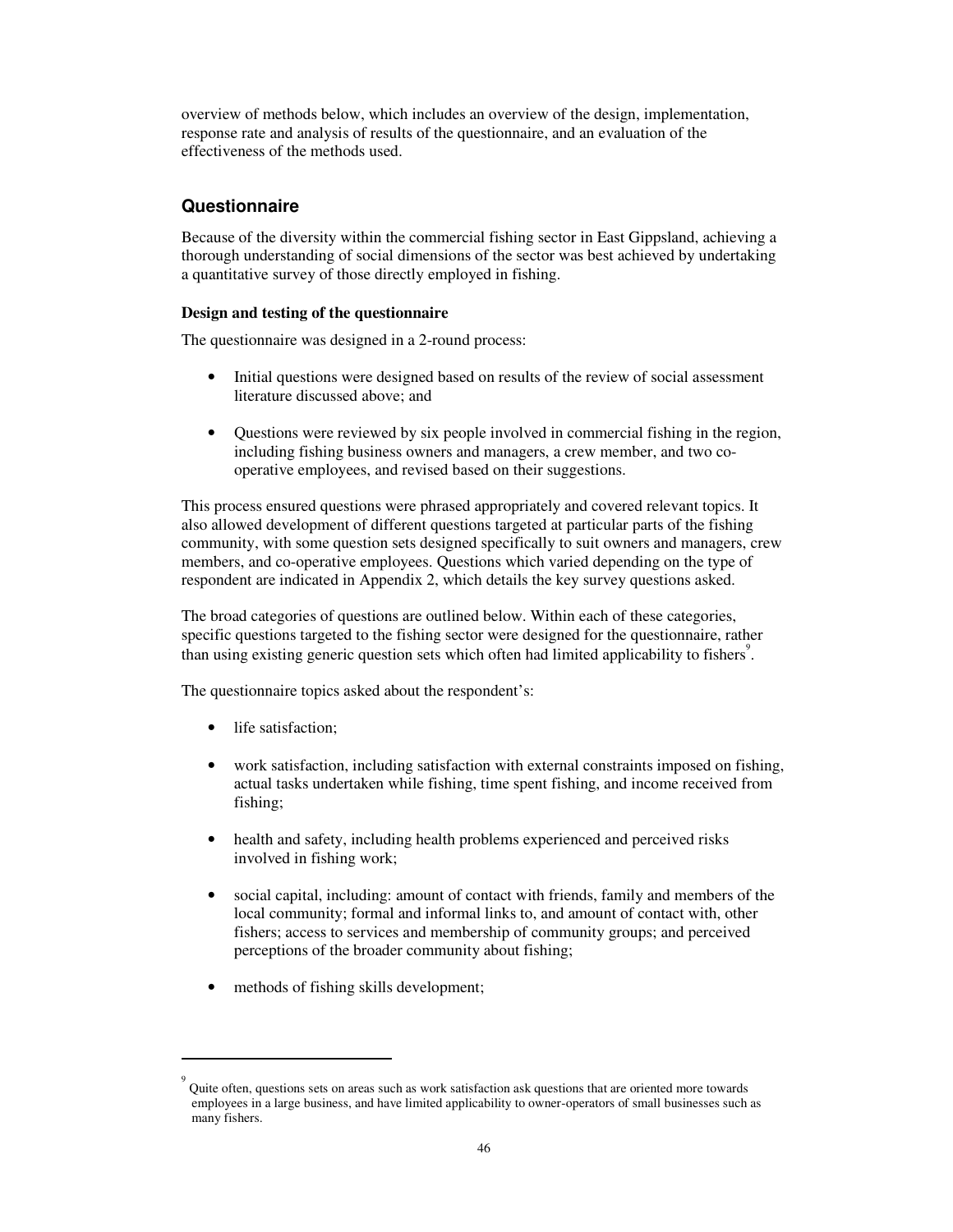- fishing history and activities, including the length of time respondents had worked in the commercial fishing sector, inter-generational involvement in the sector and types of tasks undertaken;
- perceptions of the challenges and future of the sector;
- household spending patterns including usual location of spending;
- fishing business owners were asked about aspects of their fishing business including sales, commissions, number of paid and unpaid employees, location and number of fish receivers, and expenditure on running and capital costs;
- perceptions of changes affecting fishing business viability; and
- demographic characteristics (age, gender, dependents, marital status and formal education level).

#### **Questionnaire distribution process**

The questionnaire was distributed via LEFCOL, AFCL and EZAIA as these organisations could reach fishers – including those who held licences or access rights in particular fisheries, and those who worked directly in catching or processing seafood – operating in East Gippsland. A total of approximately 235 surveys were distributed to those working in the fishing sector in the region<sup>10</sup>.

The survey was designed to reach all those in East Gippsland who were working directly in catching and processing seafood. The study did not survey others in the region who supply goods and services to the catch and processing sector – eg those employed in maintaining and repairing boats and equipment or in the transport industry.

Rather than a sampling strategy, a census approach was used to surveying those employed in catch and processing activities in the region. The census approach was used as the likely response rate was unknown, making a larger survey distribution more appropriate to ensure generalisable results. A census also allowed the diversity within the sector to be fully explored.

All surveys for fishing activities other than abalone fishing were distributed via LEFCOL with a covering letter (attached in Appendix 3) signed by key members of the fishing sector in the region, encouraging fishers to complete the survey. The abalone survey was sent with encouragement from the EZAIA for their members to complete the survey. Respondents were also provided with a toll-free number they could call to seek assistance with completing the survey.

LEFCOL and the EZAIA reminded their members to return the surveys. LEFCOL reminded their members when they visited or called the co-operative, asking them to complete the survey. The EZAIA reminded their members via a newsletter to return the survey.

#### **Response rate**

The response rate received was approximately 36.6% across all respondents, with a total of 84 valid survey responses received. The total population of those working in fishing in the

<sup>&</sup>lt;sup>10</sup> The number is approximate as in some cases skippers or fishing business owners distribute the survey to their crew members, and it was not possible to confirm for all businesses the exact number of crew members surveys were distributed to.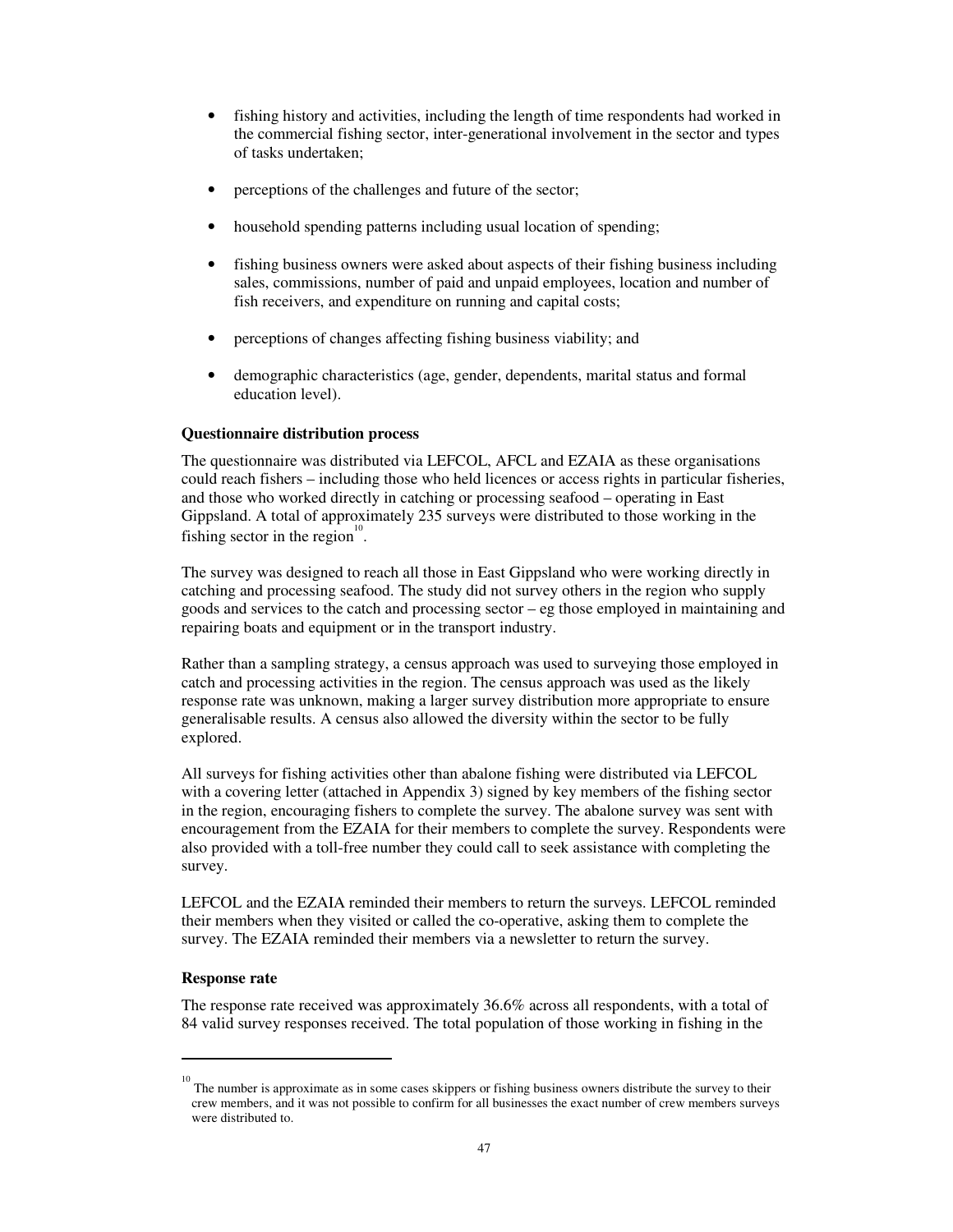region fluctuates over time, making it difficult to determine a total population figure. As a result, the population of people landing catch through the co-operatives and working at the co-operatives while surveys were being distributed was taken as the total population.

Survey response rates were high from the co-operative employees (68% across both cooperatives), while response rates from crew members were low at approx. 27% from abalone business crew members and 15% from other fishing business crew members. Approximately 43% of abalone business owners and managers returned surveys, while 30% of other fishing business owners and managers responded.

Because the response rate from some sectors was low, and many respondents did not provide financial data, the study was limited in the extent to which it could provide estimates of spending by the fishing sector in East Gippsland.

#### **Non-response bias**

With any quantitative survey, there is the possibility that those who complete the survey are not representative of the population being surveyed – in other words, for bias to occur as a result of some sectors of the sample frame not responding to the questionnaire.

It was not possible to examine non-response bias in detail in this survey, as demographic data on the fishing community was not available. However, the distribution of ages and gender of those who completed the survey matched the qualitative data provided by those who assisted in survey distribution at the co-operatives, indicating a reasonable spread of response across the fishing population.

However, it is likely that the survey responses were skewed towards paid employees in fishing businesses and did not reach many unpaid employees working in fishing businesses, particularly women. Seevers (2004) documented the women in the region undertake considerable work in fishing businesses owned by their partners, yet this did not appear to be reflected in the employment reported by survey respondents, although several indicated they had a paid female employee working in their fishing business. It is possible that this 'hidden' employment was not captured adequately by this survey, and this should be kept in mind when interpreting results of the study.

Another key type of response bias also resulted from the nature of those landing catch at LEFCOL. Those fishing businesses that only land catch occasionally at LEFCOL were less likely to be reminded to return the survey, and so the surveys returned were more likely to be from those who were landing catch regularly at LEFCOL during the surveying period.

#### **Statistical analysis of survey data**

Findings in this report are presented so they can be easily understood without a need for knowledge of the statistical methods used in the data analysis. A brief overview is given here of key statistical tests used.

All statistical analysis used the SPSS software package. The types of statistical analysis used were descriptive statistics, Spearman rank order correlations, Gamma correlations, Kruskal-Wallis and Pearson chi squared tests.

Descriptive statistics are used to present and describe the responses provided to questions in the survey. The statistical tests listed above have then been used to explore these results for statistically significant differences in the pattern of occurrence of particular variables. For these statistical tests, results were considered statistically significant if they met the ' $p \le 0.05$ ' criteria, where 'p' refers to the probability of a result occurring, and 0.05 refers to the level of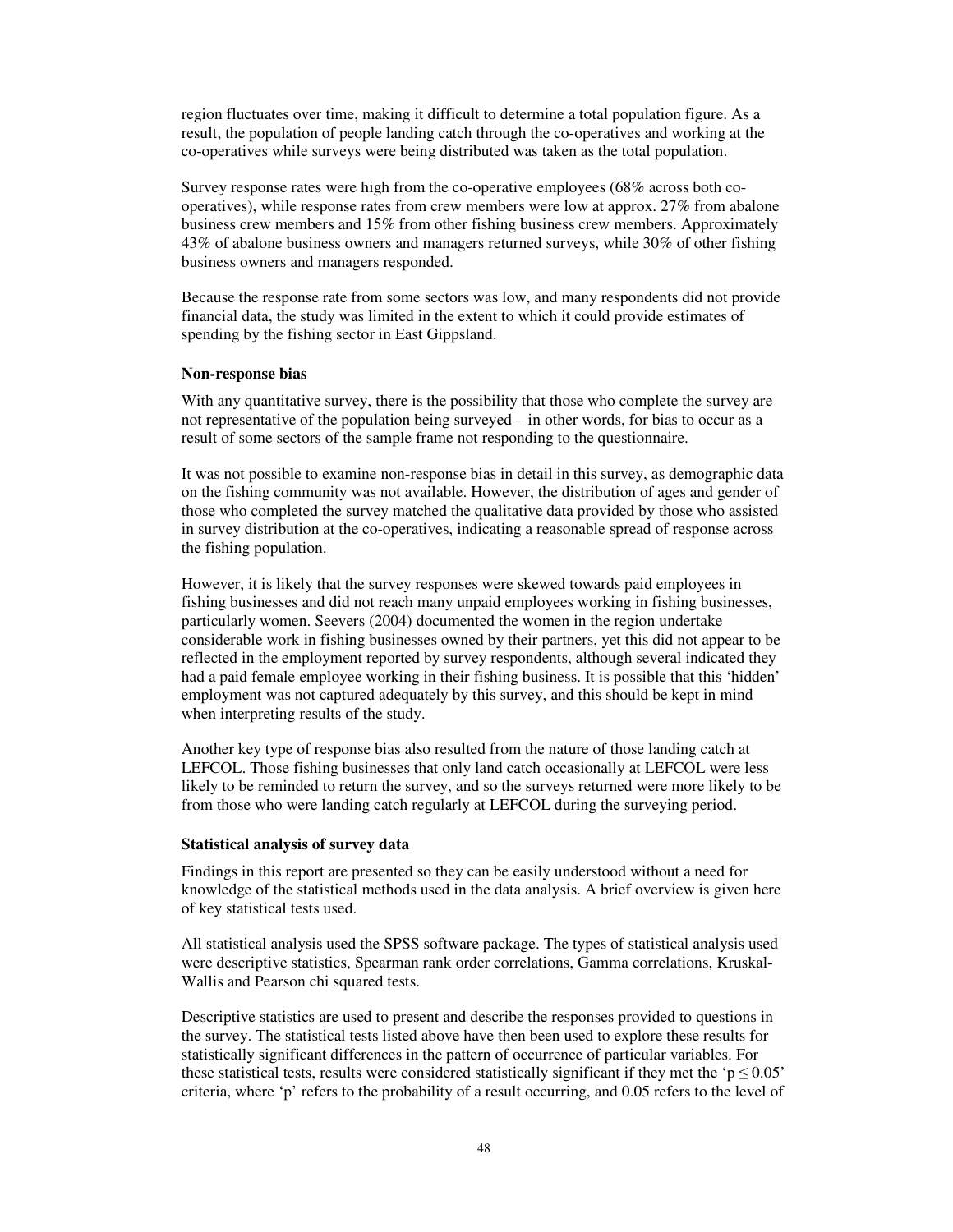likelihood of that result. This criteria meant that the probability of the results occurring randomly had to be less than 5% for results to be considered significant.

Spearman rank order correlations were used to identify hypothesised relationships between variables. For example, fisher age was hypothesised to be related to fishing income. Spearman rank order correlations place respondents on each variable from highest to lowest and determine the extent that there is a relationship between ranks on the two variables. Where relationships between ordinal variables were being examined, Gamma correlations were used. For both types of correlation, a negative correlation coefficient or  $r<sub>s</sub>$  indicates that a higher score on one variable is linked to a lower score on the other. The value of  $r_s$  can range from 1 to –1. Values closer to 1 or –1 indicate a stronger relationship.

Kruskal-Wallis chi-square tests were used to determine the presence of significant differences across continuous variables for two or more independent groups. For example, this test was used to determine if there were significant differences in the ages of members and nonmembers of fishing representative groups.

The Pearson chi-square test was used to determine the presence of differences across ordinal or binomial data for two or more independent groups. For example, it was used to determine if there were significant differences in the reported level of satisfaction with work of members and non-members of fishing representative groups.

## **Effectiveness of different methods**

A specific goal of this study was to assess the effectiveness of different approaches for use in social assessment of commercial fishing. The following aspects needed to be assessed:

- Effectiveness of the process used for distribution of the questionnaire; and
- Appropriateness of questions and topics.

#### **Distribution of the questionnaire**

Distribution of the questionnaire solely through the fish co-operative did not achieve a high response rate. This can be seen from the lower response rates to the survey distributed via LEFCOL compared to the response rates from the survey distributed via EZAIA. It would appear that, while fish co-operatives are useful for identifying and contacting fishers, there may be limitations to distributing a survey via a co-operative. Some fishers who refused to return the survey were concerned that returning the survey via the co-operative might breach their confidentiality, even though the co-operative already held their financial records and kept those confidential.

Fishers also expressed dissatisfaction with levels of paperwork they were asked to complete in general. This may have reduced their willingness to complete the survey.

Distribution of the survey via co-operatives and fishing associations did allow targeting of not only licence holders in fisheries but also crew members and co-operative employees. However, the low level of formal membership of crew members in fishing representative groups meant that it was still necessary to distribute surveys to crew members via fishing business owners or managers, either when they came in to unload catch at the co-operative or via asking members of fishing associations to give their crew members questionnaires.

Distributing surveys to fishers via the fish co-operative took considerable time due to fishing businesses often landing catch at the co-operatives infrequently. It also failed to achieve a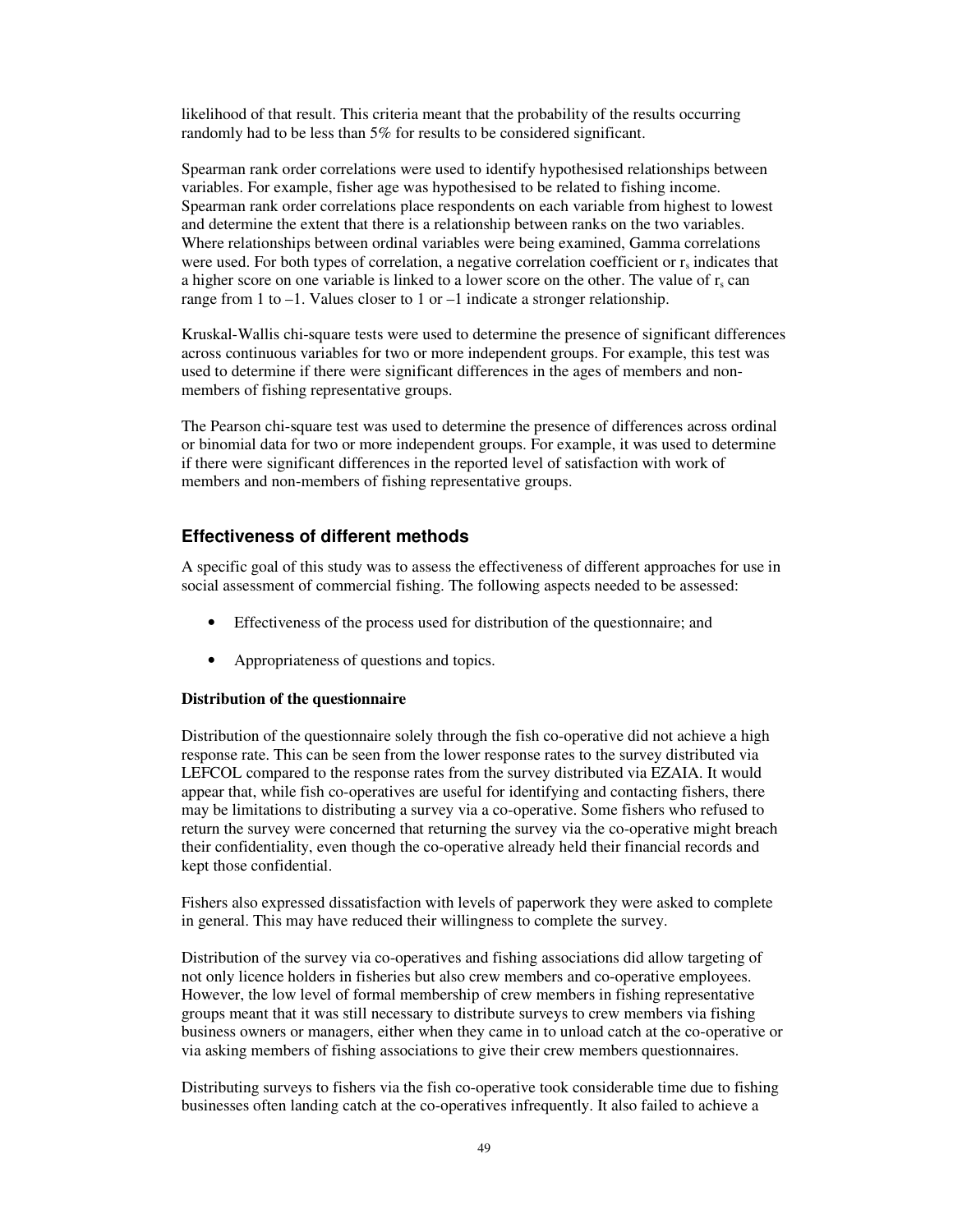high response rate, possible because fishers were not receiving regular reminders via mail to complete the survey, and were only reminded of the survey when they landed catch at or contacted the co-operative for other purposes. Distributing surveys to abalone fishers via EZAIA was more effective, resulting a high response rate in a relatively short time frame. It is recommended that where possible future surveys be distributed via fishing representative associations, rather than fish co-operatives.

### **Appropriateness of survey questions**

The majority of survey questions were answered relatively easily by fishers.

The approach taken to designing the questionnaire, in which questions were designed to be specifically applicable to those working in different parts of the fishing sector, and to answer more general questions about social well-being, was clearly successful.

This highlights the importance of working with those involved in the fishing sector to design meaningful questions, rather than using existing question sets from previous surveys which may not be applicable.

However, a small proportion of the questions asked in the questionnaire were problematic and may need re-design in future surveys. There were also some suggestions at workshops for additional questions that could be included in future surveys.

Problematic questions included:

- Many respondents did not completely answer questions about their level of activity in fishing and community organisations, indicating the questions asked for too much detail;
- There was some difficulty identifying whether particular items were purchased locally if they had been purchased via mail or electronic payment eg for fishing licence fees or payments of phone bills.

Suggestions for additional questions in future surveys include:

• Questions asking about the level of debt of the fishing business to assist in analysing how vulnerable fishers are to changes affecting their income.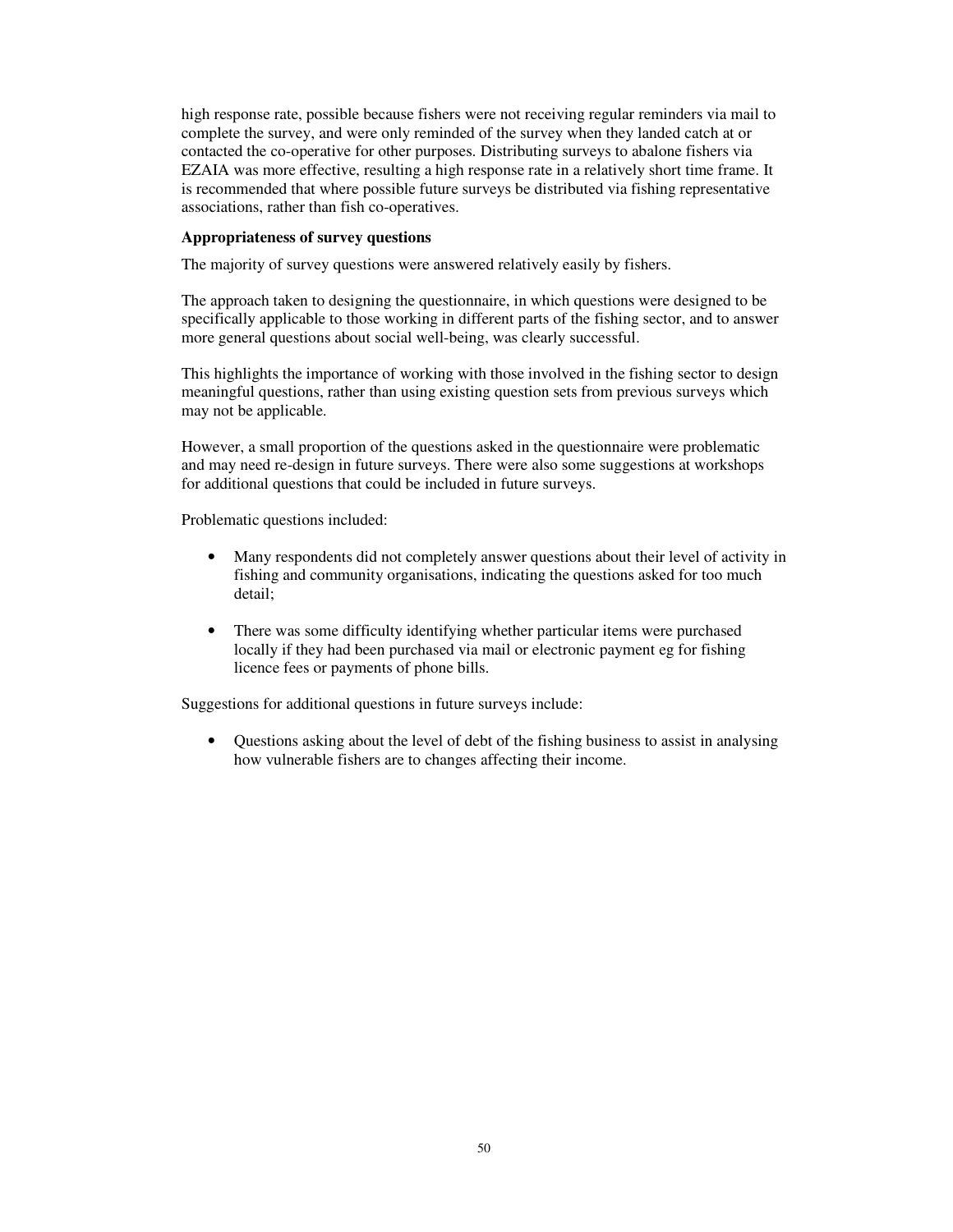The questions asked in the questionnaire have been included in this Appendix. The questions were presented in a booklet formatted to allow easy completion of questions.

The questions are listed below without the formatting they had in the survey booklet. This is to allow identification of variations in the questions asked of different groups. Unless otherwise indicated, questions were asked of all respondents.

## **Survey questions**

## **Life satisfaction**

*How satisfied are you with the following aspects of your life in general (all respondents; 5 point Likert scale)*

Categories were provided in the presentation of results

## **Work satisfaction**

*How important are the following aspects of your work in commercial fishing (all respondents; 5-point Likert scale)*

Categories were provided in the presentation of results

*How satisfied are you with each of the following aspects of your work in commercial fishing? (all respondents; 5-point Likert scale)*

Categories were provided in the presentation of results

## **Health and health risks**

*Have you experienced any physical or mental health problems directly related to your work in commercial fishing (Yes/No, asked only of those who undertook work in catch or processing. Respondents asked to then describe any health problems).*

*In view of the challenging nature of working in commercial fishing, how much of a risk is each of the following aspects of your commercial fishing work to your health or well-being?*

Categories were provided in the presentation of results

## **Social capital**

*Family and friends*

Categories were provided in the presentation of results

*Perceptions of fishers and fishing*

Categories were provided in the presentation of results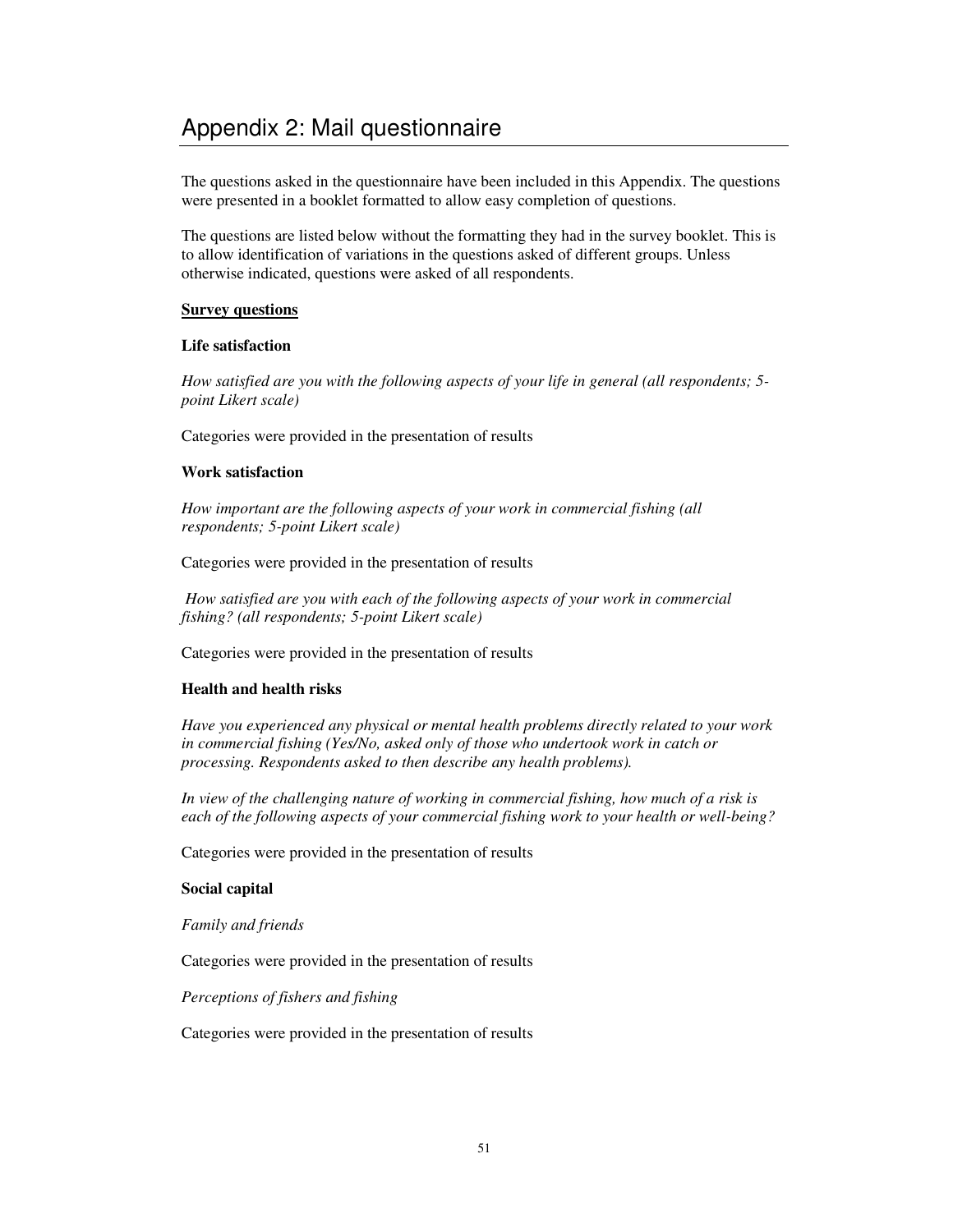#### **Fishing community**

*Are you a member of any fishing associations/organisations/management committees? (yes/no, respondents asked to provide details of the group, whether they held an office bearing position, and number of meetings attended in last year)*

*Which of these tasks do you undertaken in your commercial fishing work (different categories provided depending on whether business owner/manager, crew member or co-operative employee)*

*How did you learn your commercial fishing skills (not asked of co-operative employees)*

#### **Local community**

*How would you rate your local community as a place to live? (four point scale provided)*

*How strong are your feelings of attachment to the local community in which you live (five point scale provided)*

*What postcode do you live in?*

*How many years have you lived in your local community?*

*How many generations of your family have lived in the areas where you now live?*

*Do you expect to be living in the same place 5 years from now?*

*Do you usually access the following services within your local area or outside it?*

Categories were provided in the presentation of results

*Do you contribute to the activities/membership of any of the following types of groups?*

Categories were provided in the presentation of results

*Has your work in fishing led to an increase or decrease in your ability to take part in social/community activities?*

#### **Fishing history**

*How many years have you worked in commercial fishing?*

*How many generations of your family have worked in commercial fishing?*

*Does anyone in your household have a job outside commercial fishing?*

*Is your work in commercial fishing, including both paid and unpaid work – full-time or parttime/casual*

*Which of the following best describes your work in commercial fishing (different categories provided for owner/managers, crew members, co-operative employees)*

#### **Challenges and future of commercial fishing (not asked of co-operative employees)**

*Would you encourage young people to work in commercial fishing as a career?*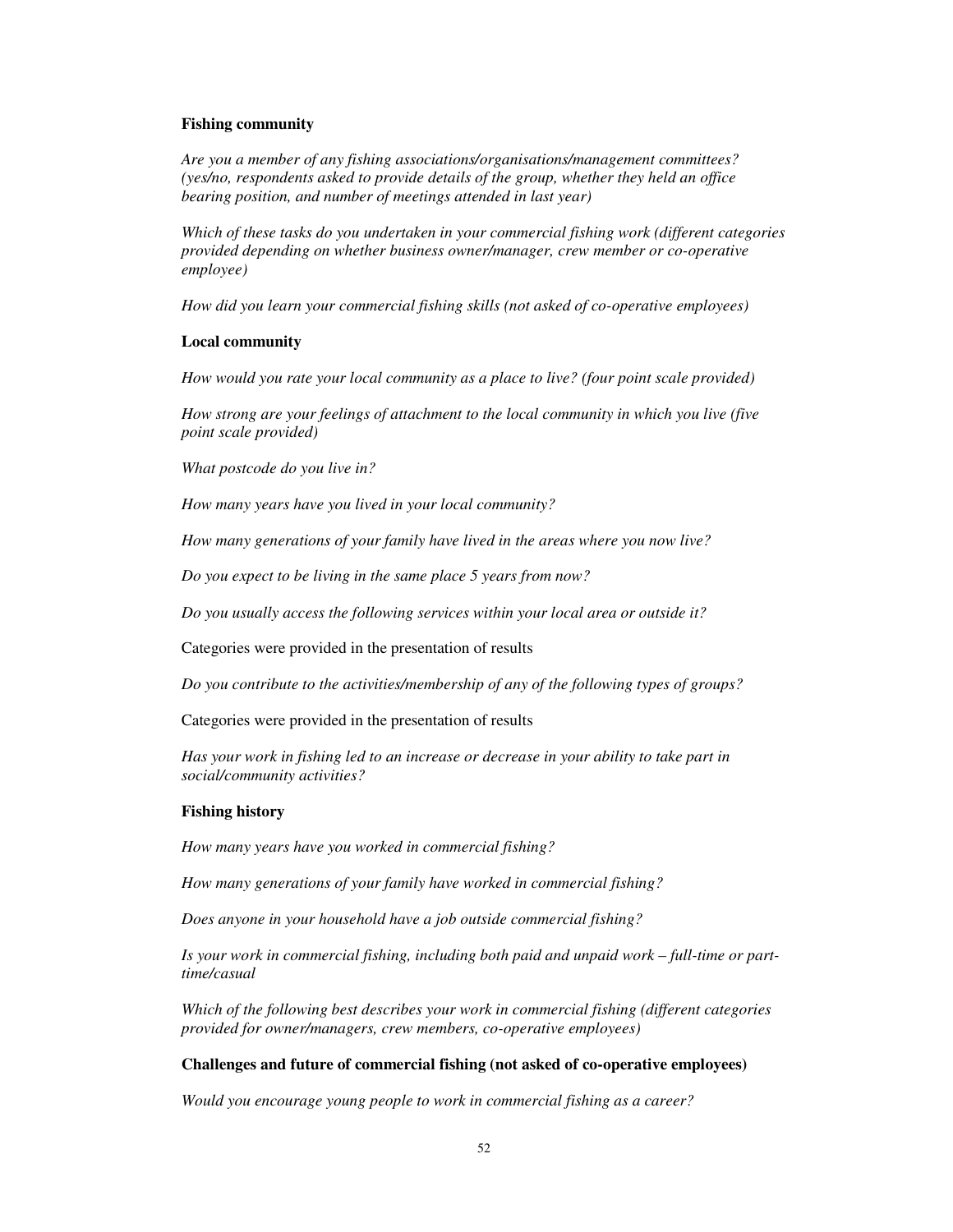*Has it become easier or harder to enter into commercial fishing over time?*

*If you hadn't chosen to work in the commercial fishing sector, what type of work do you think you would have done as an alternative?*

*What are your intentions for the future with regard to commercial fishing? (asked only of crew members)*

Categories were provided in the presentation of results

*What effect do the following factors have on your decision to continue working in commercial fishing? (asked only of crew members)*

Categories were provided in the presentation of results

#### **Household spending patterns**

*Spending on various categories of household goods and whether spending was local or nonlocal*

#### **Fishing business (asked only of fishing business owners and managers)**

*In financial year 2003/04, in which fisheries did you hold a licence to fish?*

*In financial year 2003/04, what types of fishing did the fishing business you manage/work in undertake?*

*In financial year 2003/04, how many people worked (paid or unpaid) in your fishing business?*

*What was the total of the gross sales of the fishing business in financial year 2003/04?*

*What was the total capital value of your fishing business at June 30, 2004?*

*How have the following changes affected your fishing business viability?*

Categories were provided in the presentation of results

*Fishing business running costs*

Categories were provided in the presentation of results

#### **Demographic information**

*What year were you born?*

*What is your gender?*

*How many children do you have?*

*If you have children, how old are they?*

*How many of your children are financially dependent on you?*

*How many people other than your children, if any, are financially dependent on you?*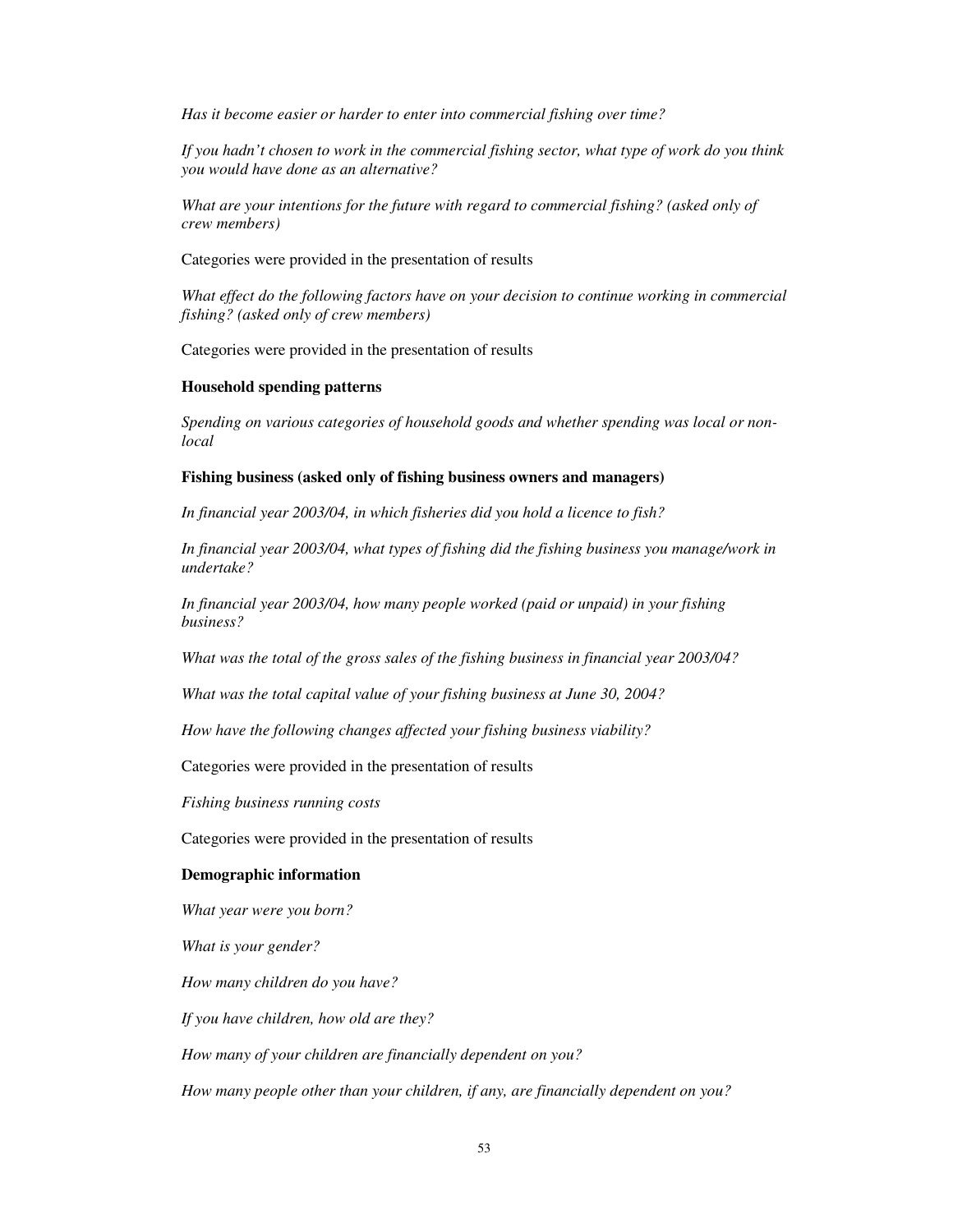*Which of the following best describes you at present (currently married or de facto; never married or de facto; separated/divorced; widowed)*

*Please tick the highest formal education level you have achieved*

Categories were provided in the presentation of results

*In financial year 2003/04, what was your total after-tax household income (including both fishing and non-fishing income) (categories provided in \$10,000 increments)*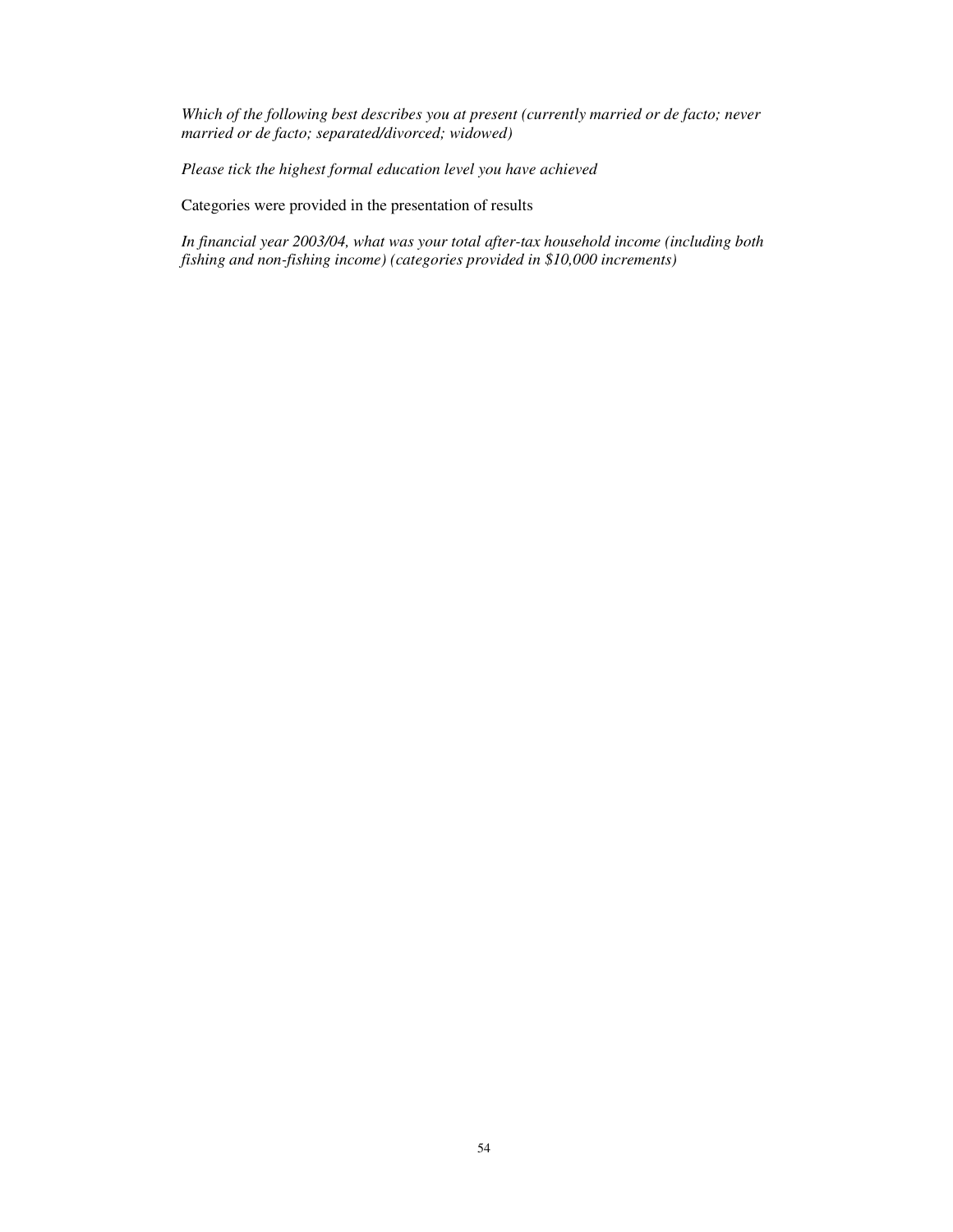To all fishers currently receiving surveys on social contributions of fishing

We are writing to encourage you to complete and return the survey being handed out with this letter.

This survey is a vital part of efforts to understand the social impacts current fisheries management and market conditions have on fishing communities, and the ways fishers and their families contribute to coastal communities.

All four of us have been involved in designing the survey questions, and believe that if we can get everyone to fill in the surveys accurately, it will give us a lot of useful information that we can then communicate to decision makers in the fishing sector.

We are asking everyone who works in a fishing business – whether paid or unpaid – to complete a survey. Those who own a business or help manage a business should complete a 'fishing business owners' survey. Those who work as crew members on a boat should complete a 'crew members' survey.

Your survey returns will be kept completely confidential. Your name will never go on a survey, and your survey returns are being collected by the co-operative and then forwarded on to the group analysing the survey - the Bureau of Rural Sciences (BRS). In this way, the BRS will never have access to your names or know who returned which survey.

Please complete a survey and return it to LEFCOL. You can talk to any of us if you want further information about the survey, or you can call BRS on 1800 723 777 with any questions about how you should complete the survey.

Thank you for your time

[signed by four members of the local fishing community]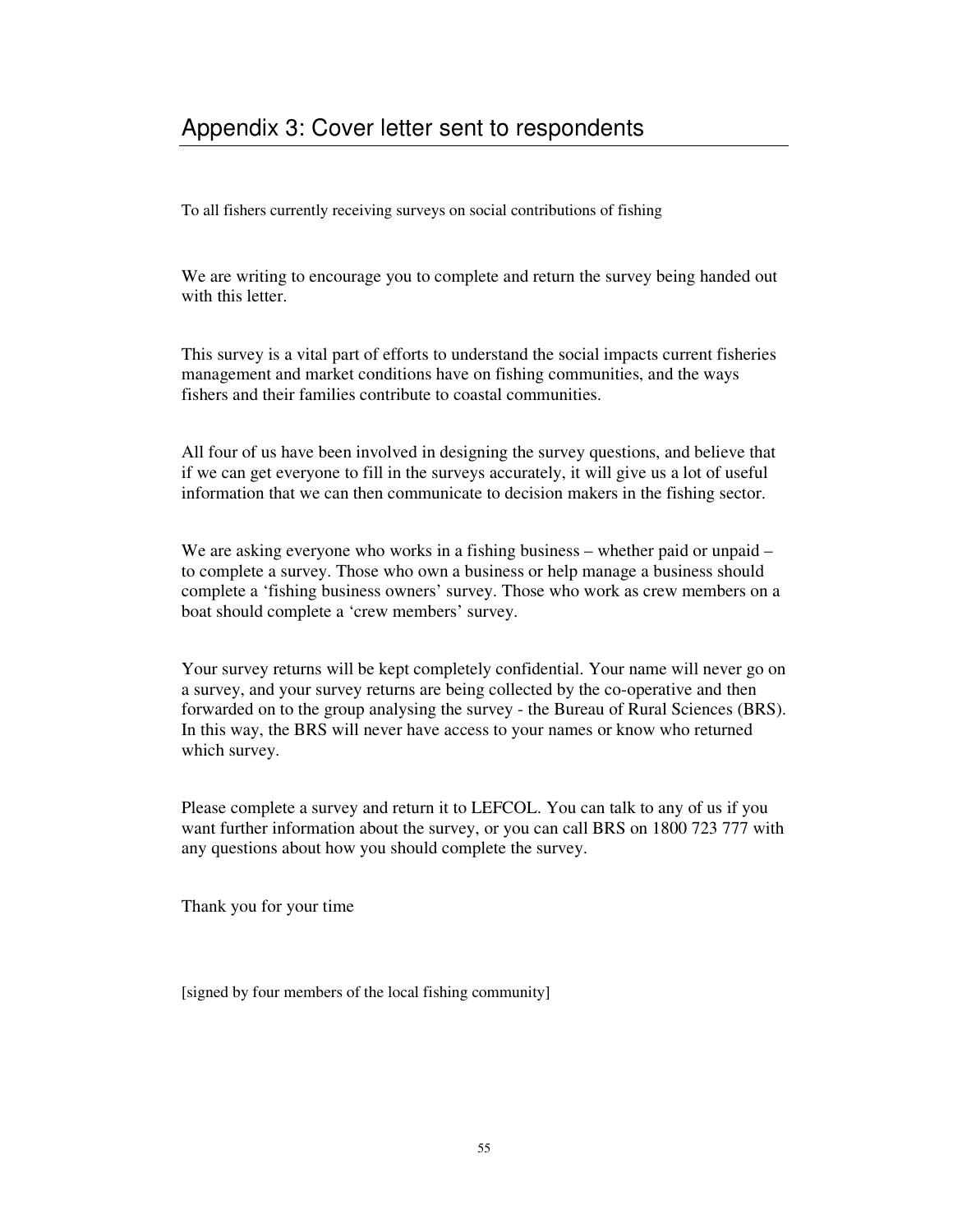# Appendix 4: Explanations of regional statistics data

The table below provides detailed descriptions of the statistics provided in the regional data in the report, and should be used to help assist in interpreting this data.

| <b>Statistic</b>                                             | <b>Description</b>                                                                                                                                                                                                      | <b>Source</b>                                             |
|--------------------------------------------------------------|-------------------------------------------------------------------------------------------------------------------------------------------------------------------------------------------------------------------------|-----------------------------------------------------------|
| Total population, 2001                                       | Total population of the region on Census night<br>in August 2001                                                                                                                                                        | ABS 2001<br>Census of<br>Population and<br>Housing        |
| Annual population<br>growth 1996-2001                        | Average annual change $(\%)$ in population<br>between 1996 and 2001                                                                                                                                                     | ABS 1996, 2001<br>Census of<br>Population and<br>Housing  |
| Total dependency<br>ratio 2001                               | The total number of the population under the<br>age of 15 and over the age of 65 relative to the<br>total number of the population aged between 15<br>and $64$                                                          | ABS 2001<br>Census of<br>Population and<br>Housing        |
| Median age of total<br>population, 2001                      | The 'middle' age of the population (eg if the<br>population consisted of 1001 people, the median<br>age would be the age of the 501 <sup>st</sup> person if the<br>ages were ranked in order from lowest to<br>highest) | ABS 2001<br>Census of<br>Population and<br>Housing        |
| Change in the median<br>age of total population<br>1996-2001 | The difference between the median age of the<br>population in 2001 and the median age of the<br>population in 1996                                                                                                      | ABS 1996, 2001<br>Census of<br>Population and<br>Housing  |
| Sex ratio 2001                                               | The number of males per 100 females in the<br>region                                                                                                                                                                    | ABS 2001<br>Census of<br>Population and<br>Housing        |
| % of households<br>earning $<$ \$300/week,<br>2001           | The proportion of all households in the region<br>that earned less than \$300 per week                                                                                                                                  | <b>ABS 2001</b><br>Census of<br>Population and<br>Housing |
| % of households<br>earning $>$<br>\$1200/week, 2001          | The proportion of all households in the region<br>that earned more than \$1200 per week                                                                                                                                 | ABS 2001<br>Census of<br>Population and<br>Housing        |
| Unemployment rate,<br>2001                                   | The proportion of the labour force (which is the<br>number of people actively seeking work)<br>without employment                                                                                                       | ABS 2001<br>Census of<br>Population and<br>Housing        |